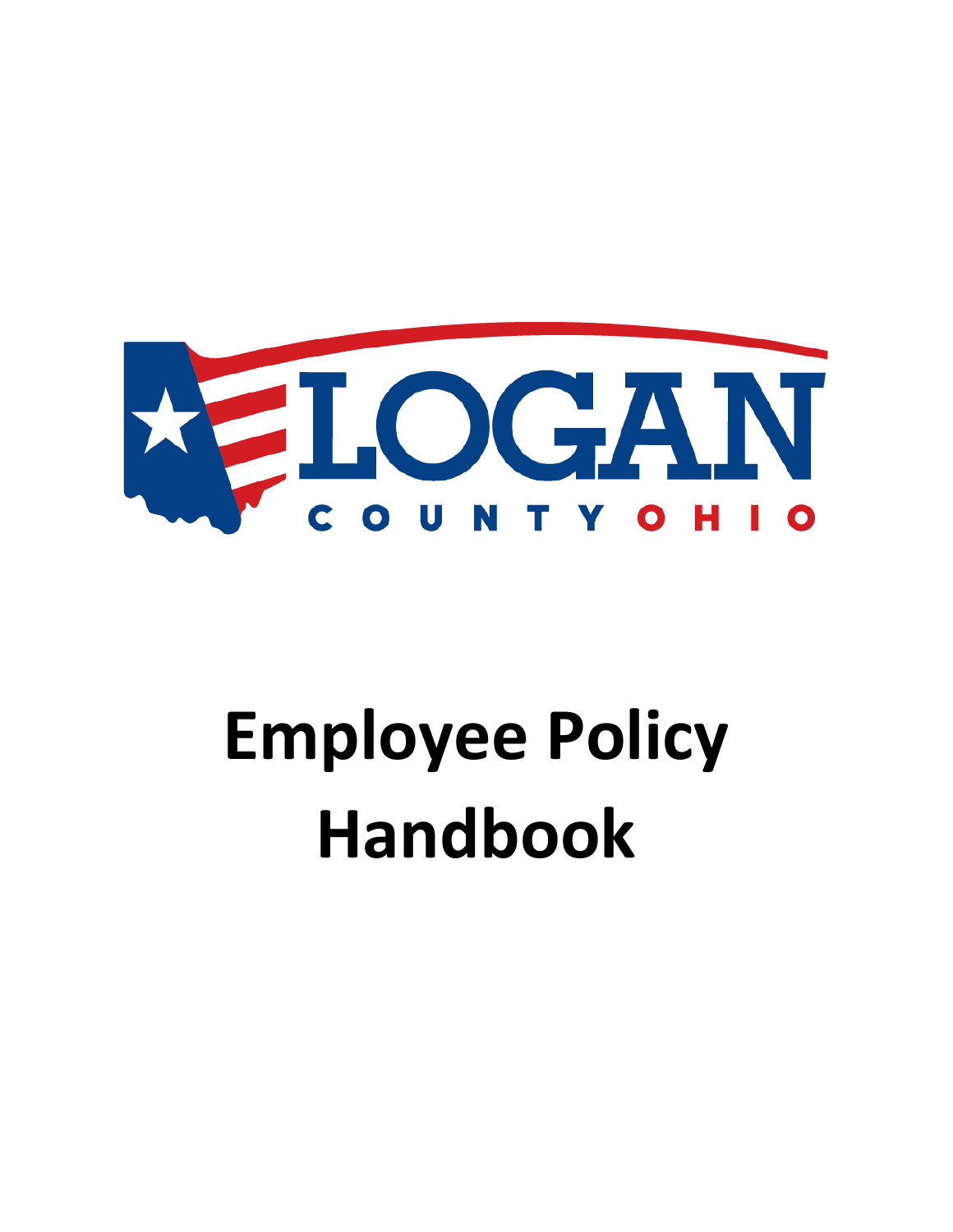| 9    |    | <b>Topic</b>                                    | Page           |
|------|----|-------------------------------------------------|----------------|
| Ι.   |    | <b>GENERAL PROVISIONS</b>                       | 1              |
|      | А. | Introduction                                    | 1              |
|      | В. | Equal Employment Opportunity Policy             | 1              |
|      | C. | Americans With Disabilities Act Policy          | $\overline{2}$ |
|      | D. | <b>Ethics of County Employment</b>              | 3              |
|      | Ε. | Auditor of State Fraud Reporting System         | 4              |
|      | F. | <b>Public Records Policy</b>                    | 5              |
| II.  |    | <b>EMPLOYEE RECORDS</b>                         | 6              |
| III. |    | <b>CIVIL SERVICE AND APPOINTMENTS</b>           | 7              |
|      | А. | Civil Service                                   | 7              |
|      | В. | Appointments                                    | 7              |
| IV.  |    | <b>HOURS OF WORK AND OVERTIME</b>               | 8              |
|      | Α. | Regular Work Hours                              | 8              |
|      | В. | Absenteeism and Tardiness                       | 8              |
|      | C. | Overtime                                        | 9              |
|      | D. | Hours for Volunteer Firefighter or EMS Provider | 10             |
|      | Ε. | Lactation Break Policy                          | 10             |
| V.   |    | <b>PAID LEAVES OF ABSENCE</b>                   | 10             |
|      | А. | <b>Sick Leave</b>                               | 10             |
|      | В. | Donated Sick Leave                              | 12             |
|      | C. | Court Leave                                     | 13             |
|      | D. | Vacation Leave                                  | 14             |
|      | Ε. | Holidays                                        | 15             |
|      | F. | Military Leave                                  | 15             |
|      | G. | Weather Emergency Leave                         | 16             |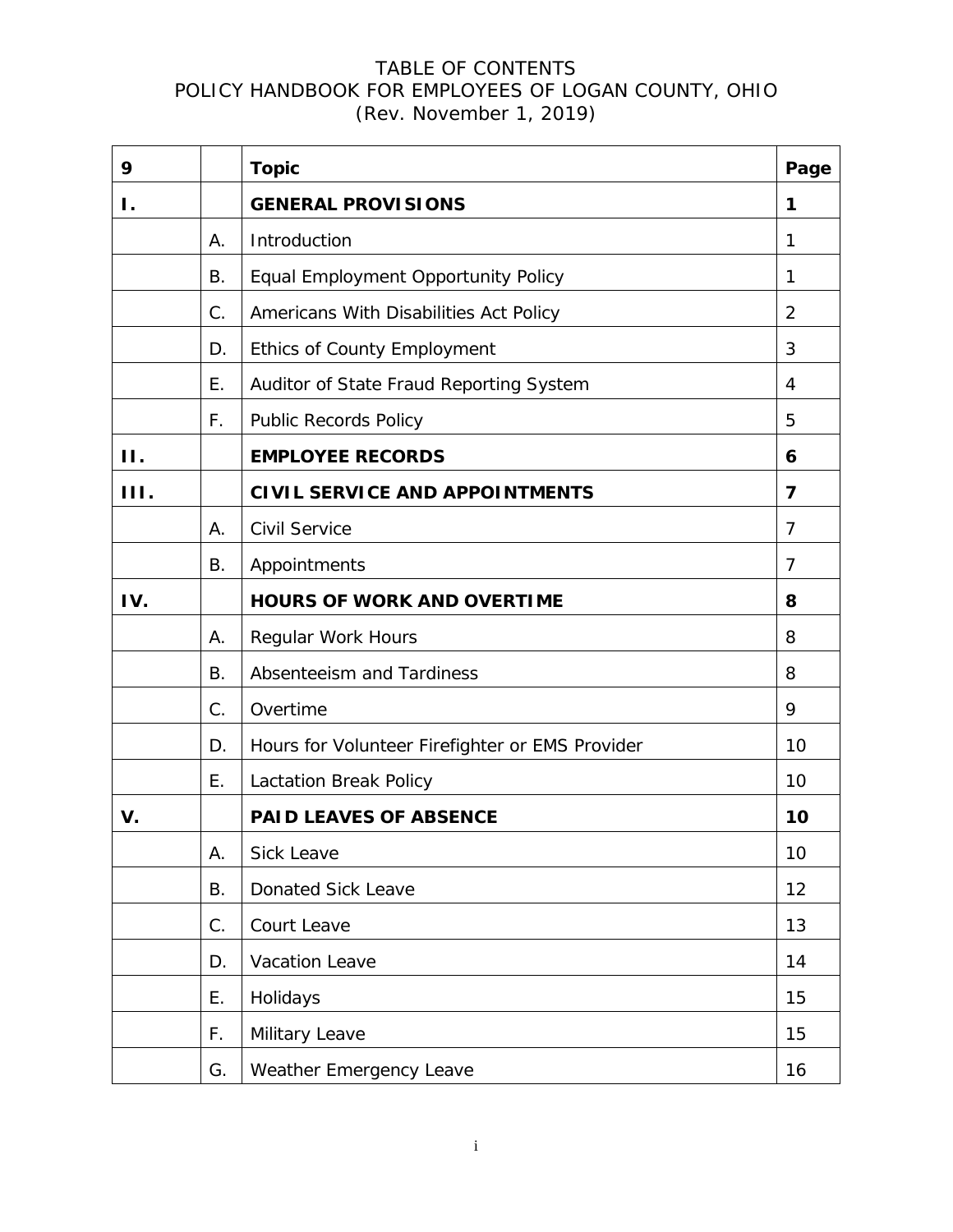|       |    | <b>Topic</b>                           | Page |
|-------|----|----------------------------------------|------|
|       | Η. | <b>Disaster Relief Leave</b>           | 16   |
| VI.   |    | <b>UNPAID LEAVES OF ABSENCE</b>        | 16   |
|       | А. | Family and Medical Leave Act Policy    | 16   |
|       | В. | Other Unpaid Leaves of Absence         | 25   |
| VII.  |    | <b>INSURANCE BENEFITS</b>              | 25   |
|       | А. | <b>Health Insurance</b>                | 25   |
|       | В. | Prescription Drug Insurance            | 26   |
|       | C. | Life Insurance                         | 26   |
|       | D. | Employee Assistance Plan               | 26   |
|       | Ε. | <b>Voluntary Supplemental Benefits</b> | 26   |
|       | F. | Section 125 Plan                       | 26   |
|       | G. | <b>Retirement Plans</b>                | 26   |
|       | Η. | <b>Enrollment Periods</b>              | 26   |
| VIII. |    | <b>REDUCTIONS IN WORKFORCE</b>         | 27   |
|       | Α. | Layoff Jurisdictions                   | 27   |
|       | Β. | Rationale for Layoffs                  | 27   |
|       | C. | Order of Layoffs                       | 27   |
|       | D. | <b>Displacement Rights</b>             | 28   |
|       | E. | Recall of Reinstatement Rights         | 28   |
|       | F. | Right to Appeal                        | 29   |
| IX.   |    | <b>VACANCIES AND PROMOTIONS</b>        | 29   |
| Х.    |    | <b>TRANSFERS AND JOB ASSIGNMENTS</b>   | 29   |
|       | Α. | <b>Job Assignments</b>                 | 29   |
|       | В. | <b>Permanent Transfers</b>             | 30   |
|       | C. | Temporary Transfers and Assignments    | 30   |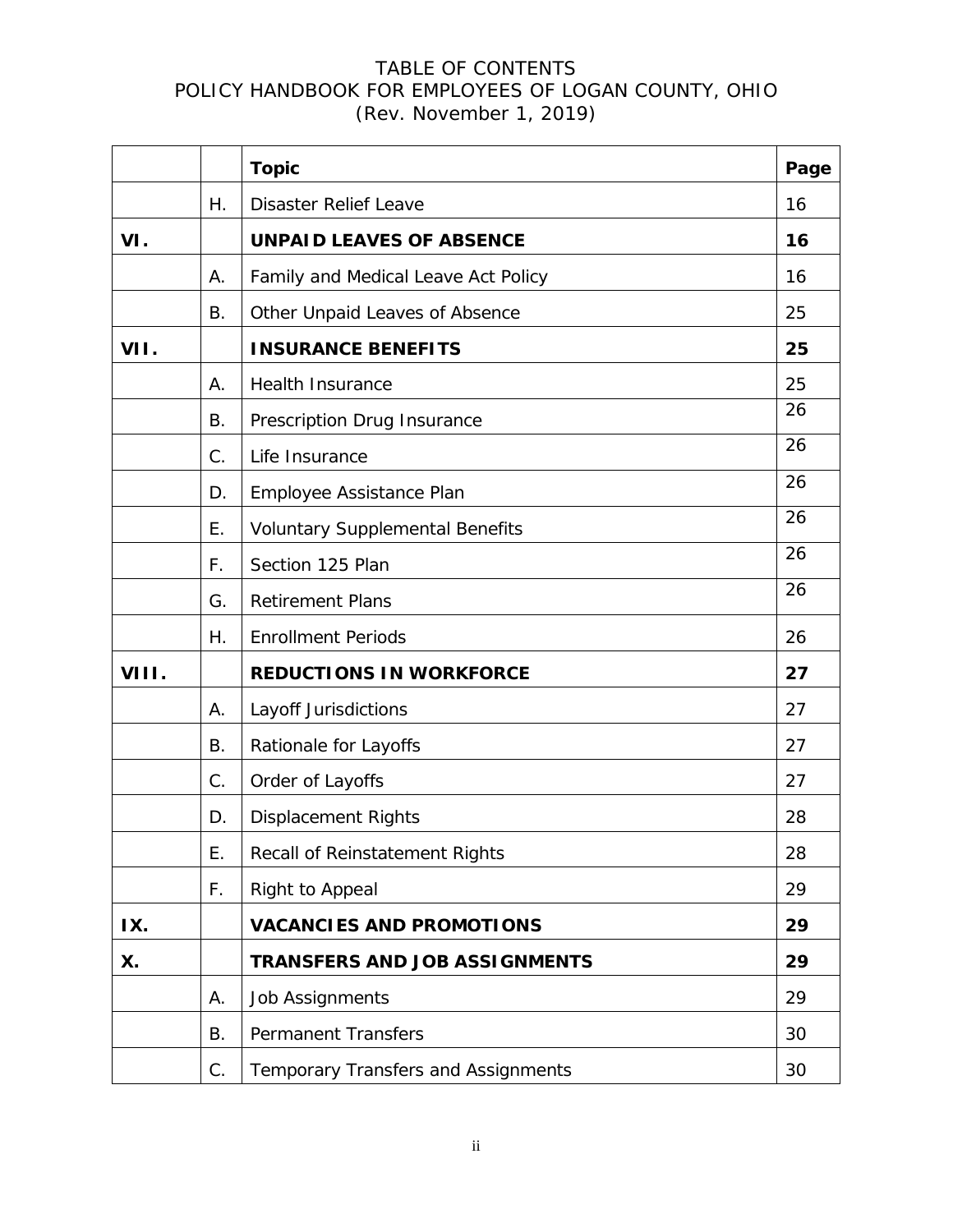|        |    | <b>Topic</b>                                                     | Page |
|--------|----|------------------------------------------------------------------|------|
| XI.    |    | <b>USE OF COUNTY PROPERTY</b>                                    | 30   |
|        | Α. | General                                                          | 30   |
|        | В. | Use of County Vehicles                                           | 31   |
|        | C. | Computer Use                                                     | 32   |
|        | D. | Use of Cellular Phones                                           | 34   |
|        | Е. | Use of Procurement Cards                                         | 35   |
|        | F. | Smoke-Free Work Environment                                      | 35   |
|        | G. | Employee Tobacco Use Policy                                      | 35   |
| XII.   |    | <b>DRUG AND ALCOHOL POLICY</b>                                   | 35   |
| XIII.  |    | <b>NALOXONE/NARCAN POLICY</b>                                    | 39   |
| XIV.   |    | <b>WORKPLACE VIOLENCE POLICY</b>                                 | 39   |
|        | А. | Zero Tolerance                                                   | 39   |
|        | В. | Prohibited Acts of Violence                                      | 39   |
|        | C. | Warning Signs and Risk Factors                                   | 40   |
| XV.    |    | <b>CONCEALED CARRY POLICY</b>                                    | 40   |
| XVI.   |    | UNLAWFUL DISCRIMINATION AND HARASSMENT                           | 40   |
| XVII.  |    | <b>JOB SAFETY</b>                                                | 43   |
| XVIII. |    | <b>INVESTIGATIONS AND DISCIPLINE</b>                             | 43   |
| XIX.   |    | <b>EMPLOYEE RIGHTS</b>                                           | 45   |
| XX.    |    | <b>JOB ASSIGNMENTS</b>                                           | 45   |
| XXI.   |    | <b>PERFORMANCE EVALUATIONS</b>                                   | 45   |
| XXII.  |    | <b>COMPLAINT PROCEDURE</b>                                       | 45   |
| XXIII. |    | <b>NEPOTISM POLICY</b>                                           | 46   |
| XXIV.  |    | <b>MEDICAL EXAMINATIONS AND DISABILITY</b><br><b>SEPARATIONS</b> | 46   |
| XXV.   |    | <b>SOCIAL MEDIA POLICY</b>                                       | 47   |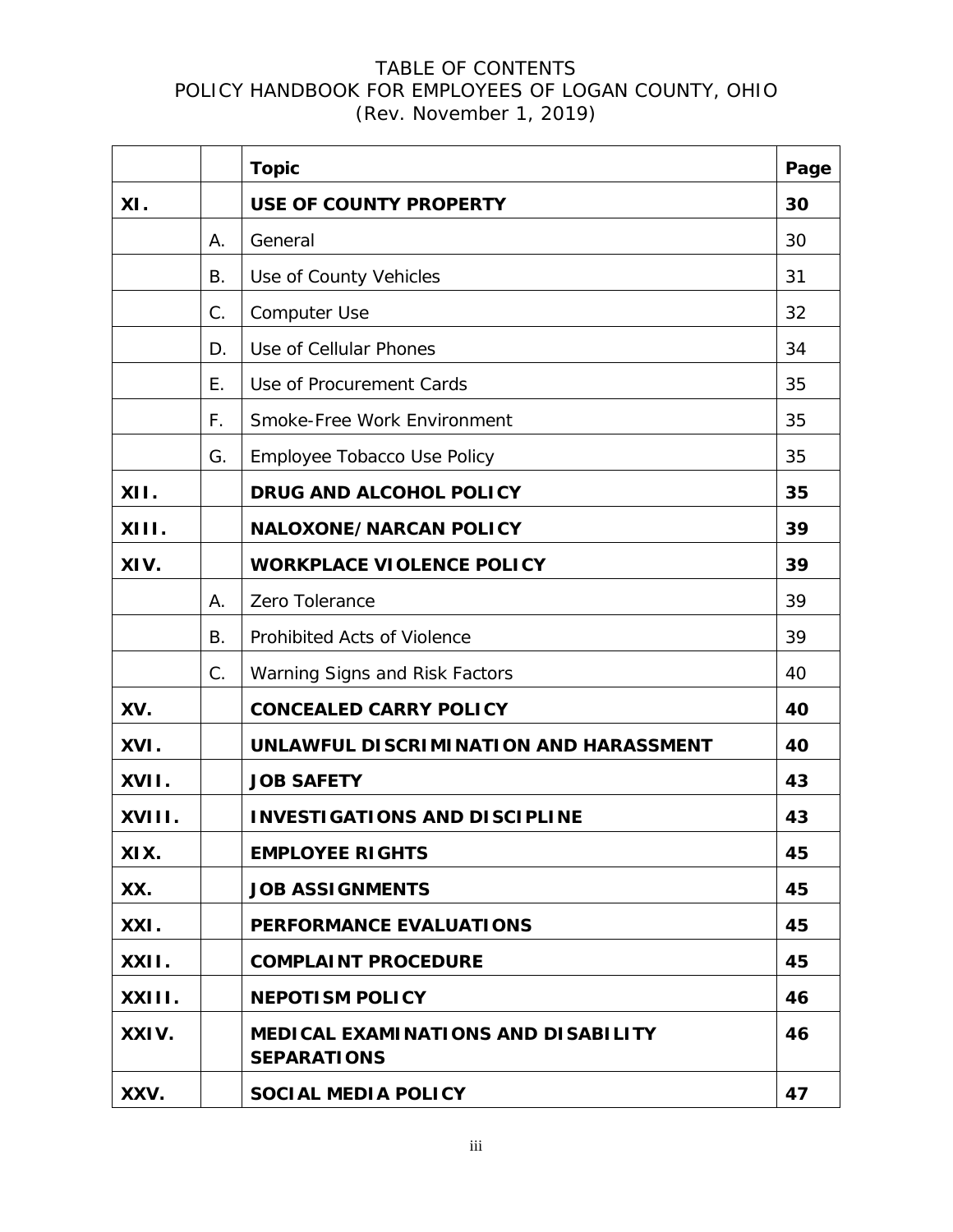| XXVI.   | POLITICAL ACTIVITY                           | 48 |
|---------|----------------------------------------------|----|
| XXVII.  | <b>CONTACT WITH NEWS MEDIA AND RESIDENTS</b> | 49 |
| XXVIII. | SOLICITATION POLICY                          | 49 |
| XXIX.   | <b>REHIRING RETIRED OPERS MEMBERS</b>        | 50 |
|         |                                              |    |
|         |                                              |    |

| <b>APPENDIX 1</b>  | <b>Request for Leave of Absence</b>                        |  |
|--------------------|------------------------------------------------------------|--|
| <b>APPENDIX 2</b>  | <b>Application to Receive Donated Sick Leave</b>           |  |
| <b>APPENDIX 3</b>  | <b>Application to Donate Sick Leave</b>                    |  |
| <b>APPENDIX4</b>   | <b>Request for Family and Medical Leave</b>                |  |
| <b>APPENDIX5</b>   | <b>GINA-FMLA Certification Disclosure</b>                  |  |
| <b>APPENDIX 6</b>  | <b>Employee Handbook and Personnel Policies</b>            |  |
|                    | Acknowledgement                                            |  |
| <b>APPENDIX 7</b>  | <b>Substance Abuse Policy-Reasonable Suspicion Record</b>  |  |
| <b>APPENDIX 8</b>  | Use of County Vehicles-Applicant Driving History           |  |
| <b>APPENDIX 9</b>  | <b>Statement of Understanding: Employee Suspended From</b> |  |
|                    | <b>Driving for The County</b>                              |  |
| <b>APPENDIX 10</b> | <b>Public Records Request Form</b>                         |  |
| <b>APPENDIX 11</b> | <b>Public Records Response Form</b>                        |  |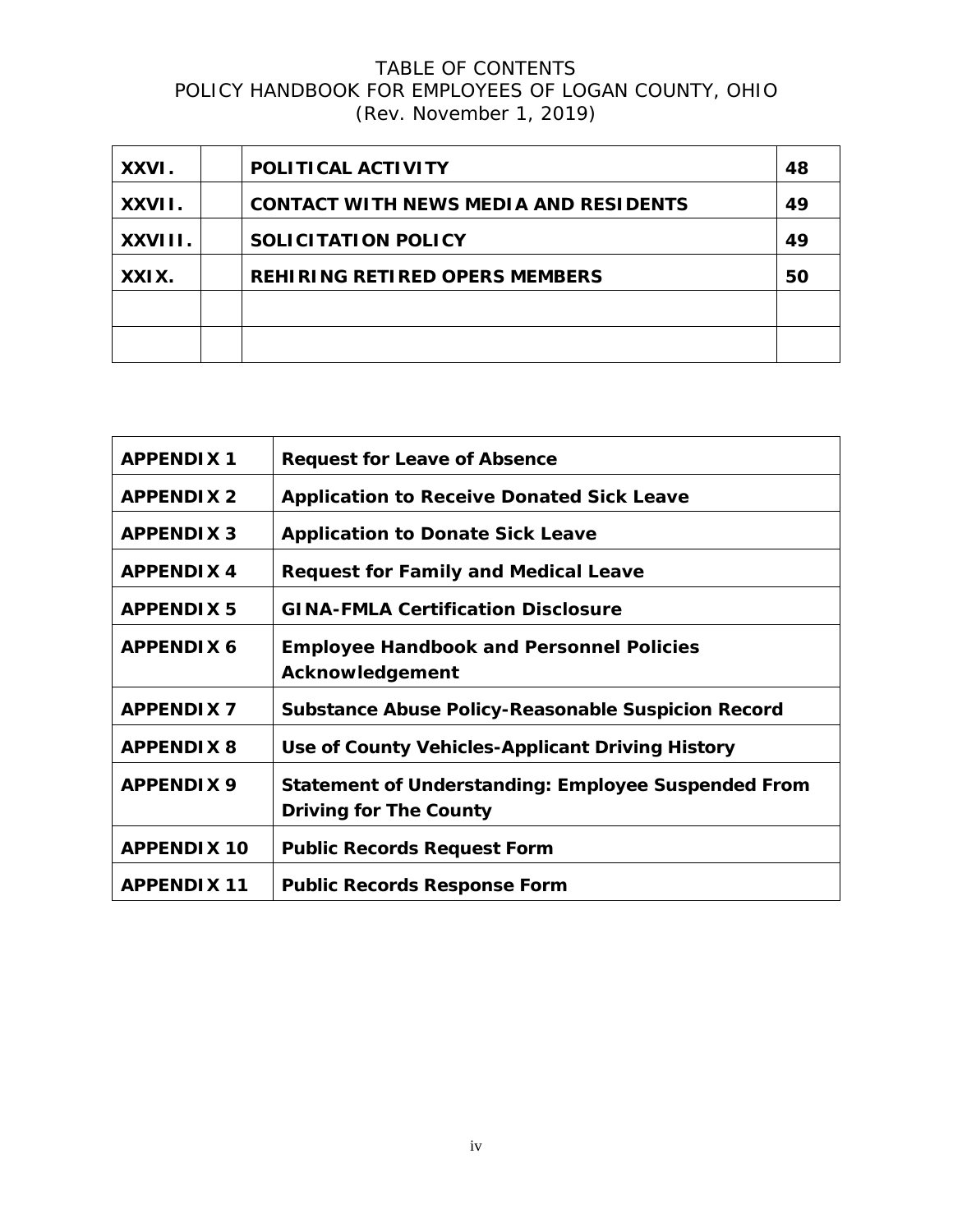#### **I. GENERAL PROVISIONS**

#### **A. Introduction**

- 1. The Purpose of this Policy Handbook is to set forth personnel policies for the employees of Logan County. These policies have been established by the Board of County Commissioners. Many of the rights and responsibilities outlined in this Handbook are based on provisions contained in the Ohio Revised Code and Ohio Administrative Code. When there is a direct conflict between state or federal law and a County policy, state or federal law prevails. When there is a direct conflict between a collective bargaining agreement and a County policy, the provisions of the collective bargaining agreement prevail.
- 2. Neither the Board of County Commissioners nor County Officials can foresee all personnel issues and concerns that may arise. Accordingly, it may be necessary, and the County reserves the right to, revise, modify, amend, or delete any policy, procedure, benefit or regulation. These amendments shall only affect the specific policy they modify, and will not affect the enforceability of the remainder of this Handbook. Employees are encouraged to ask questions of their supervisor concerning any provisions of this Handbook they do not understand.
- 3. Ohio law grants elected office holders and directors of departments and agencies the power to hire, compensate, discipline and discharge employees in their offices or departments. Within these statutory parameters, the Board of County Commissioners intend for all office holders and departmental directors to adhere to this Policy Handbook in a consistent and uniform manner. Only if the policies contained in this Handbook directly conflict with the urgent operational needs of a particular office, department or agency, will variances on the policies be acceptable. A particular office, department or agency may adopt alternative policies and procedures only when the policies contained herein do not meet the operational needs of that particular office, department or agency. The policies set forth herein shall apply to all County offices unless individual office holders develop alternative policies and implement those policies in accordance with applicable law.
- 4. All office holders and directors with the power to hire, compensate, discipline and discharge their employees shall be referred to as "appointing authorities" and their offices, departments and agencies as "County offices". An appointing authority may supplement this Policy Handbook with work rules, policies and procedures which do not conflict with applicable law and which the appointing authority deems necessary due to the unique nature of their individual office, department or agency. Additionally, union contracts shall prevail over any conflicting policies that are set forth in this handbook. Notwithstanding the foregoing, to the extent that this Handbook does not conflict with the supplemental policies enacted by an appointing authority or with a union contract, the policies of this Handbook shall continue to govern.
- 5. Words, whether in the masculine, feminine, or neutral genders, that are contained within the Policy Handbook, shall be construed to include all of those genders. The use of the masculine or feminine genders is for convenience only and not to be construed as discriminatory by reason of sex.
- 6. The provisions of this Handbook are not intended to create a contract of employment between the County and its employees.
- 7. The provisions of this Handbook may be changed at any time with, or without prior notice to employees.
- 8. The provisions of this handbook are not intended to create a contract of employment between the County and any of the employees.

#### **B. Equal Employment Opportunity Policy**

1. The County is an equal opportunity employer and does not discriminate on the basis of race, color, religion, sex, age, national origin, disability, military status, genetic testing, or other unlawful bias except when such a factor constitutes a bona fide occupational qualification ("BFOQ"). All personnel decisions and practices including, but not limited to, hiring, suspensions, terminations, layoffs,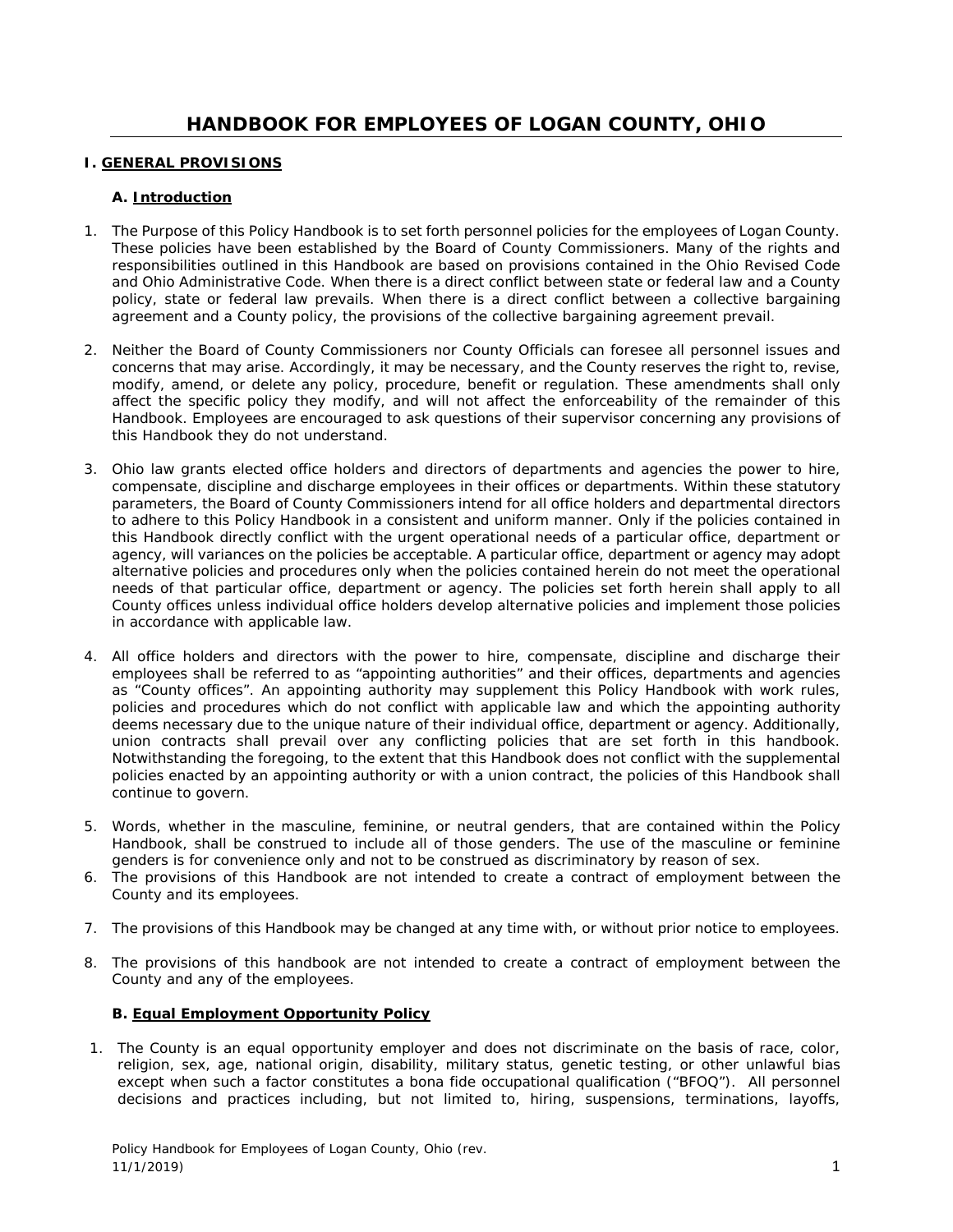demotions, promotions, transfers, and evaluations, shall be made without regard to the above listed categories. The County intends for all of its policies to comply with federal and state equal employment opportunity laws.

The County condemns and will not tolerate any conduct that intimidates, harasses, or otherwise discriminates against any employee or applicant for employment on the grounds listed above. Anyone who believes that his rights have been violated under this policy should submit a written complaint of discrimination to the appointing authority, Brian Dunn, Projects Coordinator, at the Commissioners' Office: (937) 599-7280, or the Logan County Prosecutor's Office: (937) 593-3755 to investigate and take appropriate action concerning the complaint.

Any employee who violates this Equal Employment Opportunity Policy is subject to discipline.

#### **C. American's With Disabilities Act Policy**

The American's with Disabilities Act (ADA), 42 U.S.C. §§12101 et seq., prohibits discrimination, in terms of hire, promotion, transfer, or any other benefits or privileges of employment, of any qualified individual with a disability. To be considered a qualified individual, the employee must satisfy the requisite skill, experience, education and other job related requirements of the position such individual holds or desires, and with or without reasonable accommodation, must be able to perform the essential functions of the position. The County establishes the following policy and grievance procedure in order to ensure compliance with the requirements of the ADA.

- 1. For purposes of the ADA, a "disability" is defined as: (a) a physical or mental impairment which substantially limits a major life activity; (b) a record of having that type impairment; or (c) being regarded as having that type of impairment.
- 2. The physical or mental limitations of an otherwise qualified applicant or employee with a disability shall be reasonably accommodated unless the accommodation would pose an undue hardship on the County. Undue hardship, for purposes of this policy, means an action that requires significant difficulty or expense when considered in the light of other relevant factors or would be unduly disruptive to the department or agency's operation.
- 3. Among the factors to be considered in determining whether an accommodation would create an undue hardship include, but are not limited to, the nature and the cost of the accommodation, the size of the department and its overall financial resources, the nature and structure of the operation, the effect of the accommodation on expenses and resources, conflict with state and federal law, and the impact of the accommodation on other employees. Decisions as to whether an accommodation is reasonable shall be made on an individual case-by-case basis. Employees who believe they are in need of a reasonable accommodation should make their supervisor aware of this need.
- 4. Complaints should be directed to the appropriate ADA Coordinator listed below who shall coordinate the efforts to comply with and carry out the responsibilities of the county under the ADA. One of the ADA Coordinator's responsibilities is to investigate ADA complaints.

| <b>Name</b>  | Location                              | <b>Phone Number</b> | <b>For County Departments</b><br>Listed        |
|--------------|---------------------------------------|---------------------|------------------------------------------------|
| Brian Dunn   | Commissioners Office   (937) 599-7280 |                     | All departments, except those<br>listed below  |
| Robin Butler | Job and Family<br><b>Services</b>     | $(937) 599 - 5165$  | Logan County Job and Family<br><b>Services</b> |
| Deb Morrison | Board of DD                           | (937) 592-0015      | Board of DD                                    |

5. The County's ADA grievance procedure may be used by anyone who wishes to file a complaint alleging discrimination on the basis of disability in employment practices by the County. The complaint should be in writing and contain information about the alleged discrimination such as name, address, phone number of complainant and location, date and description of the problem. Alternative means of filing complaints, such as personal interviews or a tape recording of the complaint, will be made available for persons upon request.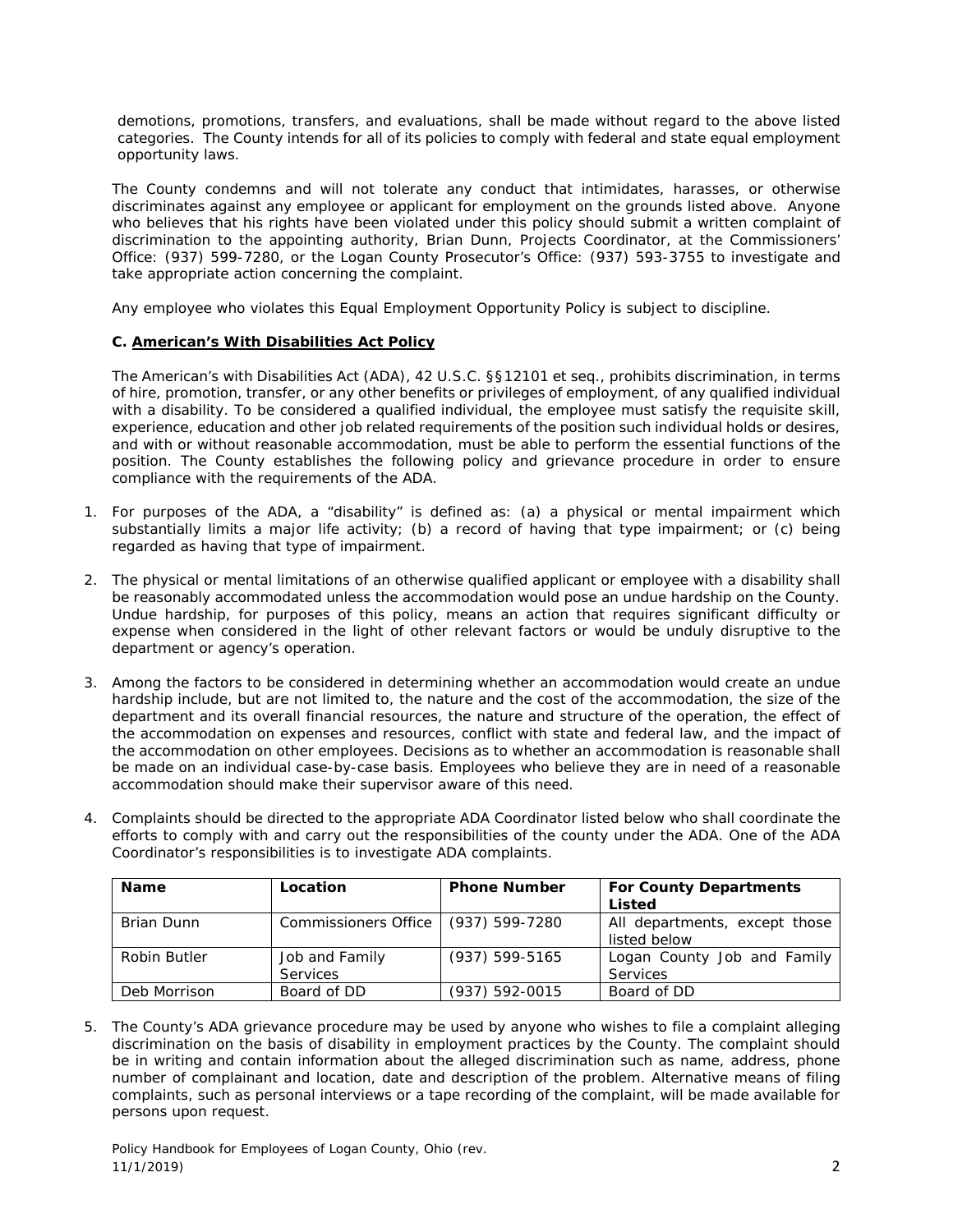- 6. The ADA complaint should be submitted by the grievant as soon as possible but no later than 60 calendar days after the alleged violation to the relevant ADA Coordinator within the agency, department or office. Within fifteen (15) calendar days after receipt of the complaint, the ADA Coordinator will meet with the complainant to discuss the complaint and possible solutions or accommodations that may be available to the complainant. Within fifteen (15) calendar days of the meeting, the ADA Coordinator shall respond in writing, and, if necessary, will respond in an alternative format accessible to the complainant, such as large print, Braille, or audio tape. The response will explain the position of the County and offer options for substantive resolution of the complaint.
- 7. If the response by the ADA Coordinator does not satisfactorily resolve the issue, the complainant and/or his designee may appeal the decision of the ADA Coordinator within fifteen (15) calendar days after receipt of the response to the appointing authority or its designee. Within fifteen calendar days after receipt of the appeal, the appointing authority or its designee will meet with the complainant to discuss the complaint and possible resolutions. Within fifteen (15) calendar days after the meeting, the appointing authority or its designee will respond in writing, and, where appropriate, in a format accessible to the complainant, with a final resolution of the complaint.
- 8. Nothing included within this grievance procedure shall preclude an individual from filing a complaint with the Equal Employment Opportunity Commission, the Ohio Civil Rights Commission or any other state or federal agency with applicable jurisdiction.
- 9. All written complaints received by ADA Coordinators, appeals to an appointing authority, and responses from the ADA Coordinator and her designee will be kept in a separate file by the County.
- 10. Service Animals: Individuals may have the right to bring service animals into county buildings. No animals shall be permitted inside any county building, except "Service Animals" that are accompanied by and under the control of their owners or handlers. "Service Animals", as defined under the Americans with Disabilities Act (ADA), are animals that have been individually trained to do work or perform tasks for individuals with a disability. The task(s) performed by the animal must be directly related to the person's disability.

Emotional support animals, comfort animals, and therapy dogs that do not meet the definition of a "Service Animal" as described under the ADA, are not permitted inside any county building, except with the approval of the appointing authority.

Questions concerning service animals should be presented to the appointing authority or an ADA Coordinator.

#### **D. Ethics of County Employment**

In order to maintain the integrity of the Logan County Government and the confidence that the public has in it, it is essential that all County employees maintain the highest possible ethical and moral standards and conduct themselves within the laws of the state of Ohio.

The proper operation of democratic government requires that actions of public officials and employees be impartial; that government decisions and policy be made through the proper channels of governmental structure; that public office not be used for personal gain; and that the public have confidence in the integrity of its government. Ohio Revised Code §§102.03 and 2921.42 prohibit employees from using their influence to benefit themselves or family members. In recognition of the above listed requirements, the following Code of Ethics is established for all appointing authorities and employees:

- 1. No employee shall use his official position for personal gain, or shall engage in any business or shall have financial or other interest, direct or indirect, which is in conflict with the proper discharge of his official duties.
- 2. No employee shall, without proper legal authorization, disclose confidential information concerning the property, government or affairs of the County. Nor shall she use such information to advance the financial or other private interest of herself or others.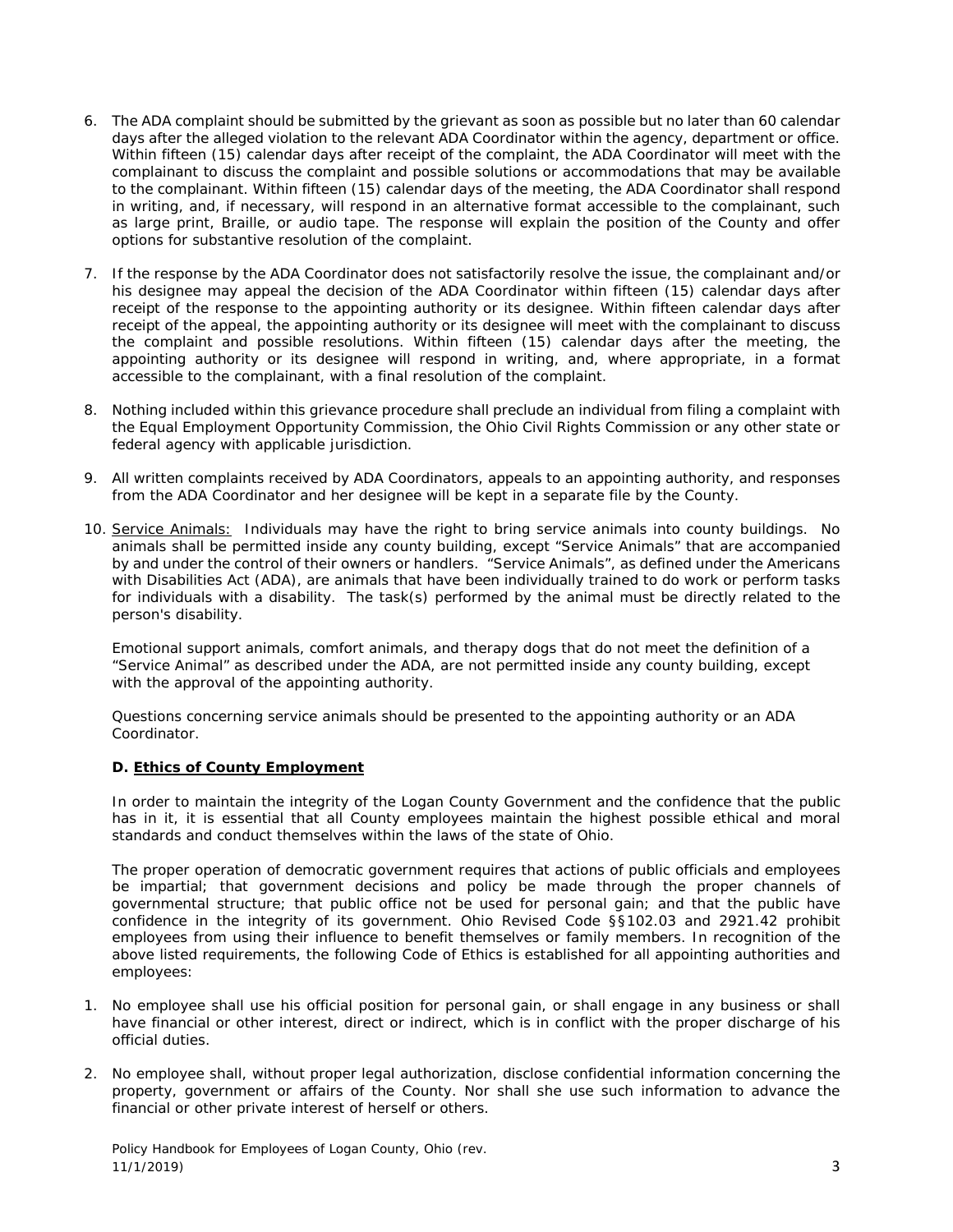- 3. No employee shall accept any valuable gift, whether in the form of service, loan, item or promise from any person, firm or corporation which is interested directly or indirectly in any manner whatsoever in business dealings with the County; nor shall employees accept any gift, favor or item of value that may tend to influence an employee in the discharge of his duties or grant in the discharge of employee duties any improper favor, service or item of value.
- 4. No employee shall represent private interests in any action or proceedings against the interest of the County in any matter in which the County is a party.
- 5. Outside Employment: No employee shall engage in or accept private employment or render services for private interests when such employment or service is incompatible with the proper discharge of her official duties or would tend to impair her independent judgment or action in the performance of her official duties. Neither shall other employment, private or public, interfere in any way with the employee's regular, punctual attendance and faithful performance of her assigned job duties. The appointing authority must approve all outside employment.

The following activities are strictly prohibited under this policy:

- a. Engaging in secondary employment while on sick leave, disability leave, or family medical leave,
- b. Engaging in or conducting outside private business during scheduled working hours,
- c. Engaging in or conducting outside private business while wearing a county uniform, ID badge, or while making any representation that the private business is associated with the county.

An employee who engages in any outside employment that is determined to be contrary to the interests of the County, or that is determined to interfere with her County Employment, will be instructed to resolve the conflict, which may require resigning from the outside employment. If the conflict cannot be resolved and/or if the employee refuses to resign from his secondary employment, disciplinary action may result.

Any employee having doubt as to the applicability of these provisions should consult her supervisor or County official.

- 6. Any employee offered a gift or favor, who is not sure if its acceptance is a violation of the Code of Ethics, should inform his supervisor of the gift offer. The supervisor will make a decision or refer the individual to the Prosecutor's Office. No employee will accept from any contractor or supplier doing business with the County, any material or service for the employee's private use.
- 7. State law prohibits County employees and officials from having a financial interest in companies that do business with public agencies, with minor exceptions. Employees who have any doubt concerning possible violation of these statutes are advised to consult their own attorney.

#### **E. Auditor of State Fraud Reporting System**

The Ohio Auditor of State's Office maintains a system for reporting fraud, including the misuse of public money by any official or office. The system allows all Ohio citizens, including public employees, the opportunity to make anonymous complaints through a toll free number, the Auditor of State's website, or the United States mail. Contact information is as follows:

Telephone: 1-866-FRAUD OH (1-866-372-8364) US Mail: Ohio Auditor of State's Office Special Investigations Unit 88 East Broad Street P.O. Box 1140 Columbus, OH 43215 Web: [www.ohioauditor.gov](http://www.ohioauditor.gov/)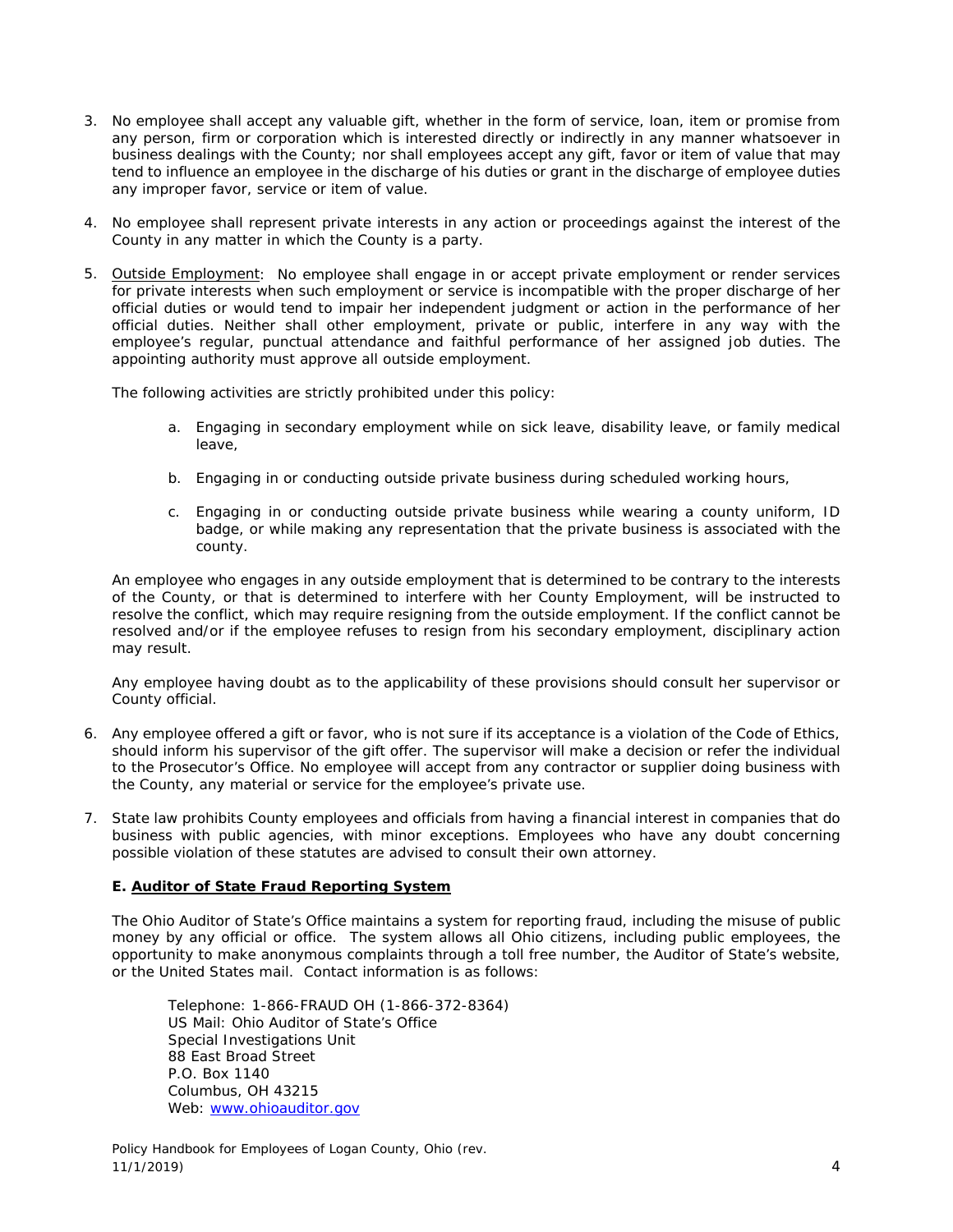#### **F. Public Records Policy**

Introduction: It is the policy of the Logan County Commissioners office that openness leads to a better informed citizenry, which leads to better government and better public policy. It is the policy of the Logan County Commissioners office to strictly adhere to the state's Public Records Act. All exemptions to openness are to be construed in their narrowest sense and any denial of public records in response to a valid request must be accompanied by an explanation, including legal authority, as outlined in the Ohio Revised Code. If the request is in writing, the explanation must also be in writing.

- 1. Public records: This office, in accordance with the Ohio Revised Code, defines records as including the following: Any document – paper, electronic (including, but not limited to, e mail), or other format – that is created or received by, or comes under the jurisdiction of a public office that documents the organization, functions, policies, decisions, procedures, operations, or other activities of the office. All records of the Logan County Commissioners office are public unless they are specifically exempt from disclosure under the Ohio Revised Code.
	- a. Maintenance of records: It is the policy of the Logan County Commissioners office that, as required by Ohio law, records will be organized and maintained so that they are readily available for inspection and copying (See Section 4 for the e-mail record policy). Record retention schedules are to be updated regularly and posted prominently.
- 2. Response to Record requests: Each request for public records should be evaluated for a response using the following guidelines:
	- a. Identifying records requested: Although no specific language is required to make a request, the requester must at least identify the records requested with sufficient clarity to allow the public office to identify, retrieve, and review the records. If it is not clear what records are being sought, the records custodian must contact the requester for clarification, and should assist the requestor in revising the request by informing the requestor of the manner in which the office keeps its records.
	- b. Written requests and requestor's identity: The requester does not have to put a records request in writing, and does not have to provide his or her identity or the intended use of the requested public record. It is this office's general policy that this information is not be requested unless such information may be needed to respond to the public records request.
	- c. Availability of public records: Public records are to be available for inspection during regular business hours (generally 8:00 to 4:30 Monday through Friday), with the exception of published holidays. Public records must be made available for inspection promptly. Copies of public records must be made available within a reasonable period of time. "Prompt" and "reasonable" take into account the volume of records requested; the proximity of the location where the records are stored; and the necessity for any legal review of the records requested.
	- d. Denial of requests: Any denial of public records requested must include an explanation, including legal authority. If portions of a record are public and portions are exempt, the exempt portions are to be redacted and the rest released. If there are redactions, each redaction must be accompanied by a supporting explanation, including legal authority.
- 3. Costs Charged for Public Records: Those seeking public records will be charged only the actual cost of making copies. Advance payment is required before any copies are prepared.
	- a. The charge for paper copies is 5 cents per page.
	- b. The charge for downloaded computer files to a compact disc is \$1 per disc.
	- c. There is no charge for documents e-mailed.
	- d. Mailing requests

Requesters may ask that documents be mailed to them. They will be charged the actual cost of the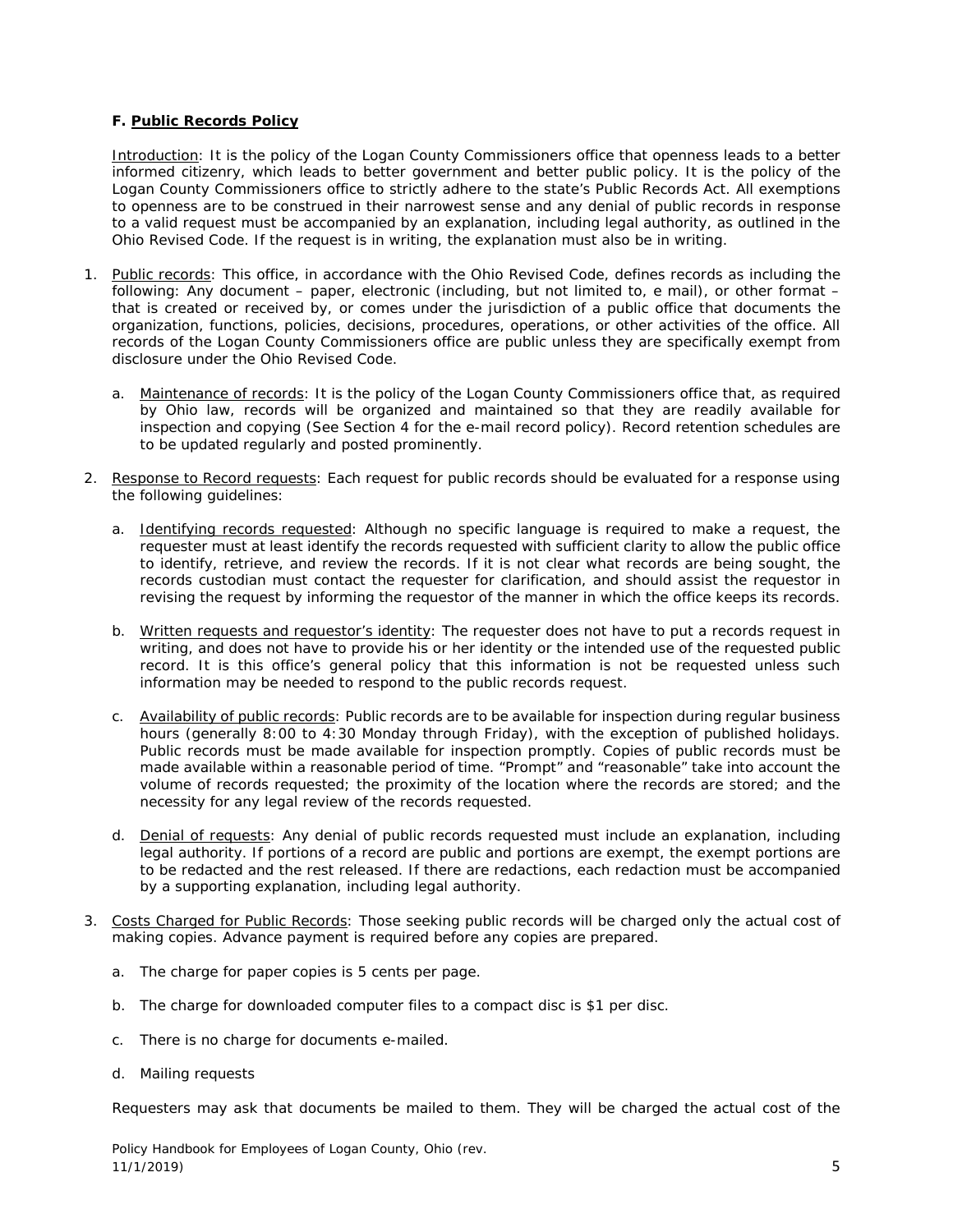postage and mailing supplies. There will not be a charge for time used for gathering, reviewing, or physically copying the records. Requesters shall be charged in advance for postage fees and the cost of the envelope required to properly send the requested records through the mail.

4. Failure to respond to a public records request: The Logan County Commissioners office recognizes the legal and non-legal consequences of failure to properly respond to a public records request. Therefore, it is the intent of the Logan County Commissioners office to provide a copy of any public record of this office in accordance with Ohio law.

#### **II. EMPLOYEE RECORDS**

- 1. A personnel file shall be established and maintained for each employee by the appropriate appointing authority.
- 2. At the time of original appointment, the employee's personnel file shall reflect the employee's correct name, address, telephone number, social security number, tax exemptions, affiliation with any branch of the armed services, and loss of licensure or insurability, if applicable. In addition, the initial record should include the name and phone number of a person to contact in case of an emergency. The employee is responsible for providing this information and promptly reporting any change in the information.
- 3. The personnel file shall contain the employee's application for employment, letters of reference, necessary compensation and payroll information, performance evaluations, disciplinary actions and letters of commendation and all other information necessary for the conduct of County operations.
- 4. In the event the County must send correspondence or other documentation to an employee who is on leave, the County will mail the document to the last known address listed in the employee's personnel file. An employee will be considered to have constructive notice of any correspondence or documentation mailed to his or her last known address.
- 5. Records contained in an employee's personnel file which are not defined as "public records" in Section 149.43 of the Ohio Revised Code or other applicable provisions of law, shall not be released from an employee's personnel file unless specifically authorized by such employee in writing. Records maintained by the County that are defined as public records shall be released in accordance with law. The County will attempt to give employees at least twenty-four hours' notice before releasing their personal information in response to a public records request.
- 6. Each employee shall have the right, upon request and reasonable (at least twenty-four (24) hours) notice, to examine his personnel file. Such examination shall be made on non-work time or at some other mutually agreeable time.
- 7. If an employee disputes the accuracy, timeliness, relevance or completeness of documents in her file, she may request in writing that the appointing authority investigate the current status of the information. The appointing authority will make a reasonable investigation to determine the accuracy, timeliness, relevance and completeness of the file, and will notify the employee of the results of the investigation and any plans the appointing authority has to take action with respect to the disputed information. The employee may submit a statement to be attached to any disputed documents.
- 8. Employees are not permitted to alter, add or remove documents or other information contained in their personnel files absent express authorization from the appropriate appointing authority. An employee, who alters, adds or removes documents or information from her personnel file without prior approval may be subject to discipline.
- 9. Pursuant to applicable law, all medical records shall be maintained in a separate file. Such records are not considered to be public records.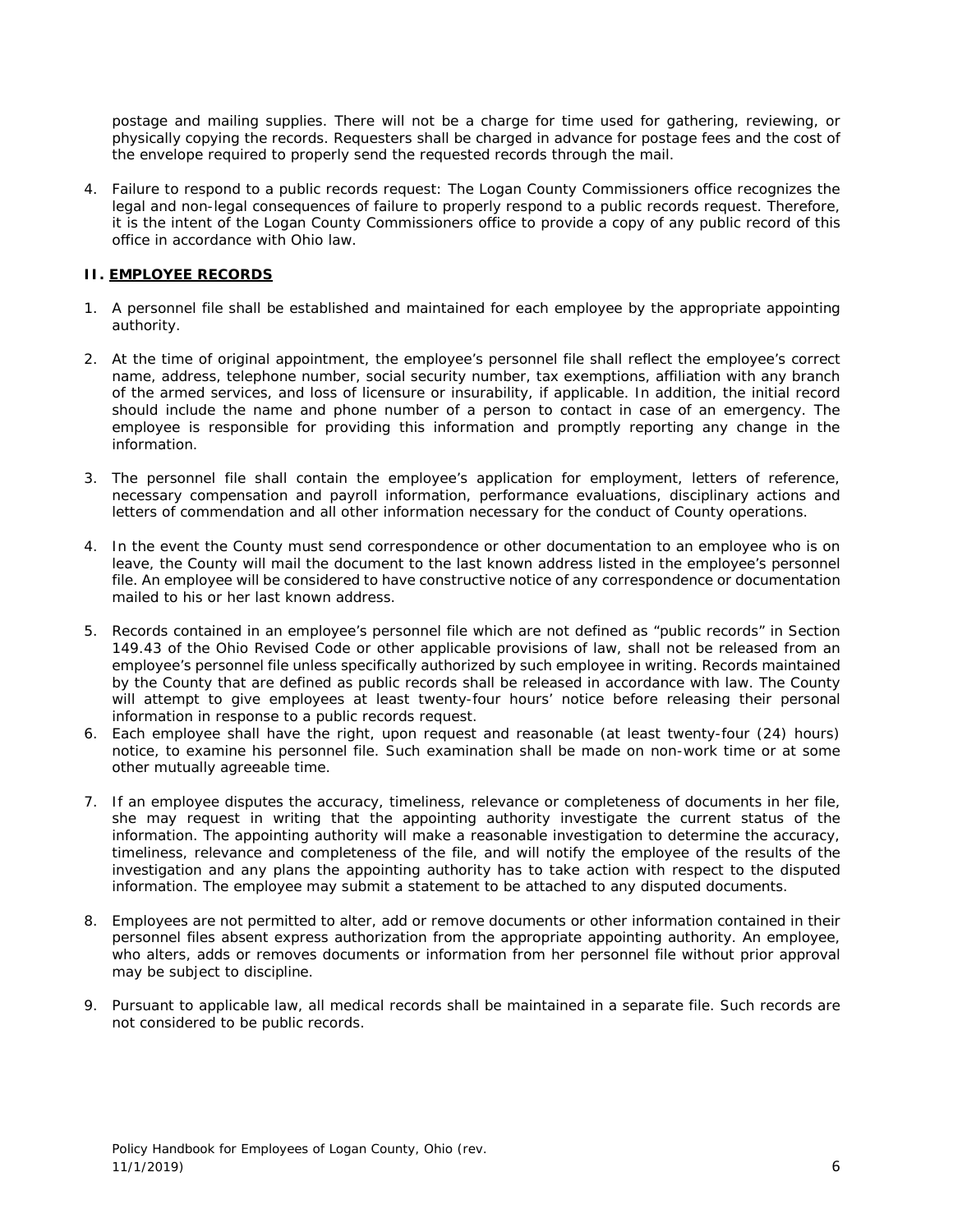#### **III. CIVIL SERVICE AND APPOINTMENTS**

#### **A. Civil Service**

- 1. Employment within the County is governed by Ohio Civil Service Laws. Note, however, that for employees subject to a collective bargaining agreement, provisions of Ohio Civil Service law that directly conflicts with provisions of a collective bargaining agreement is superseded by the terms of the agreement.
- 2. The Civil Service system consists of laws that control the appointment of employees and it is based upon classifications of jobs on the basis of similarity of job duties and the qualifications required to perform those job duties.
- 3. Exempt or "Classified" Positions: The classified service shall comprise of all County employees not specifically included in the unclassified service. Following completion of the probationary period, no classified employee shall be reduced in pay or position, fined, suspended or removed, or have his/her longevity reduced or eliminated, except and for those reasons set forth in the civil service laws of the State of Ohio. Such reasons include: incompetency, inefficiency, dishonesty, drunkenness, immoral conduct, insubordination, discourteous treatment of the public, neglect of duty, violation of any policy or work rule of the County, any other failure of good behavior, any other acts of misfeasance, malfeasance or nonfeasance in office, or conviction of a felony, except for just cause.
- 4. Exempt or "Unclassified" Positions: Certain positions are exempt from the classified service and are considered to be in the "unclassified" service. Employees in the unclassified service serve at the pleasure of their appointing authority and do not have the lay off and other job security protections of Ohio Civil Service laws. Unclassified employees are employees at will who serve at the pleasure of the appointing authority and may resign, or be terminated, for any reason not inconsistent with law. If an employee has questions regarding their status as a classified or unclassified employee, the employee should contact their appointing authority. An unclassified employee may not be rendered classified due to the provisions of this Manual.

#### **B. Appointments**

1. Appointing authority: Civil Service laws refer to the officer, board or commission having the power of appointment or removal from employment as the "Appointing Authority". Each elected County office holder and director is an "Appointing Authority".

Probationary Period: Newly hired or newly promoted employees shall be required to successfully complete a one-year probationary period. The probationary period allows the County to closely observe and evaluate the employee's fitness and suitability for the position. Only those employees who demonstrate an acceptable standard of conduct and performance shall be retained in their positions.

If, at any time during the probationary period, a newly hired employee's service is determined to be such that it does not merit further employment, he may be terminated without appeal rights. Time spent on inactive pay status or non-paid leave of absence shall not be counted toward the completion of the probationary period.

Employees working irregular schedules and intermittent employees shall have their one-year probationary period based upon the completion of one thousand forty (1040) hours in active pay status.

The failure of a promoted employee to complete a probationary period due to unsatisfactory performance shall result in the employee being returned to the same or similar position he held at the time of his promotion.

2. Promotional Appointments: All promotional appointments shall have a probationary period equal to that of an original appointment within that classification. If the service of the promotional probationary employee is unsatisfactory, he may be demoted to the position from which he was promoted, or to a similar position, at any time during the promotional probationary period.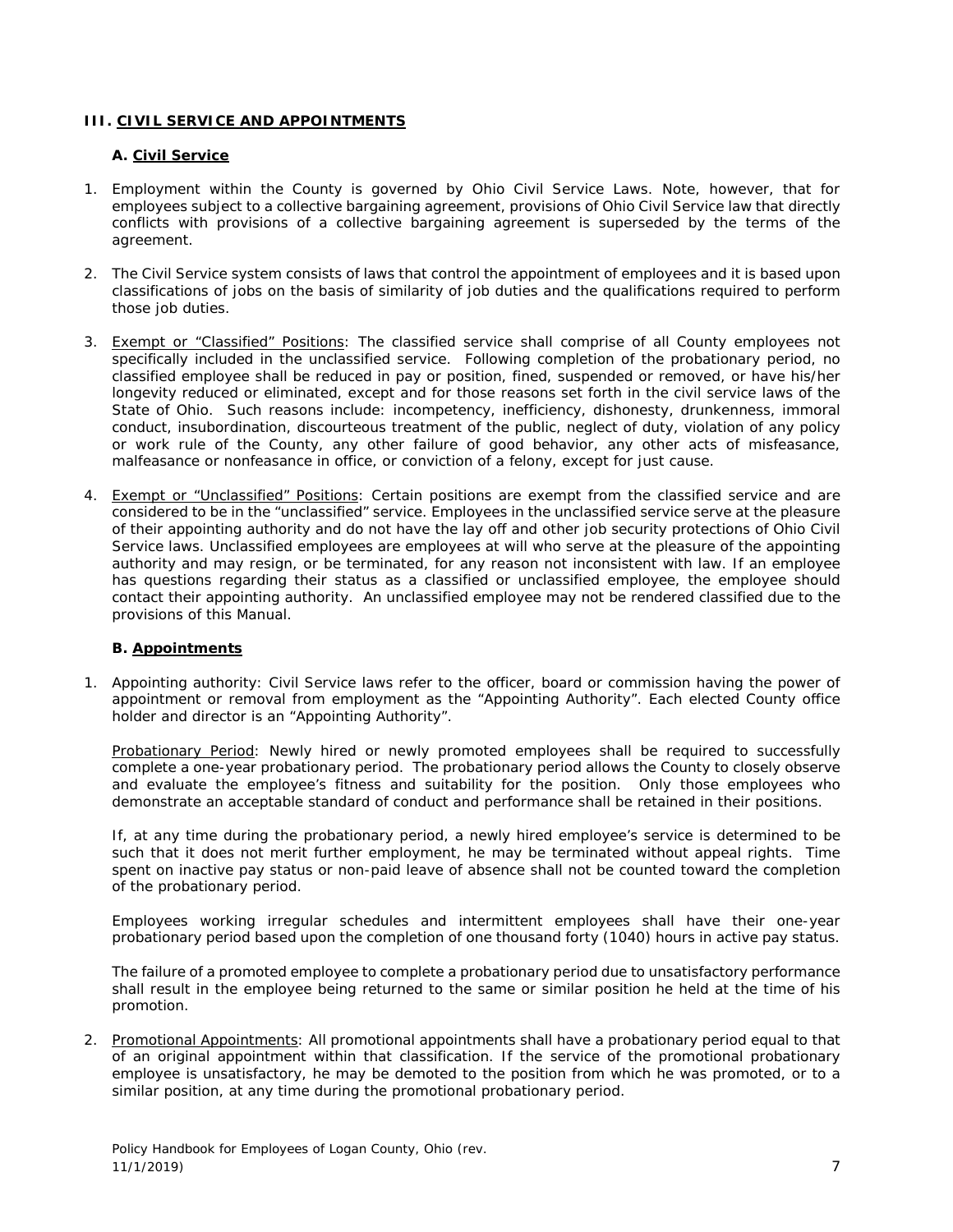- 3. Temporary Appointments: Where there is an important and urgent need for services for a temporary period, the appointing authority may appoint an employee on a temporary basis not to exceed three months. The appointing authority may not make successive temporary appointments to the same position. Acceptance or refusal by an employee on an eligibility list shall not affect his standing on the register for permanent employment. The period of temporary service shall not be counted toward the probationary period in the case of subsequent appointment to a permanent position. Persons on a temporary appointment serve at the pleasure of their appointing authority.
- 4. Seasonal Appointment: An appointing authority may appoint an employee on a seasonable basis for the purpose of performing a type of work or activity limited to a specific season or period of the year. Such employees may, in management discretion, be reinstated during the next season, or the earliest possible period when there is a need for seasonal employment.
- 5. Assignment of Duties: The assignment of duties to an appointee is the responsibility of the appointing authority. No person shall be appointed or employed under any job title not appropriate to the duties to be performed. No person shall be assigned to perform duties other than those properly belonging to the position to which he has been legally appointed, except as may be required because of temporary circumstances or when there has been a change of duties for a position.

#### **IV. HOURS OF WORK AND OVERTIME**

The Fair Labor Standards Act (FLSA) generally requires that employees be paid overtime pay at time and one-half the regular rate of pay for all hours worked over 40 hours in a workweek. However, some employees are exempted from receiving overtime pay based on factors including weekly pay or assigned job duties that are executive, professional, or administrative in nature. Under the FLSA employees are considered either "Non-Exempt" (eligible for overtime pay), or "Exempt" (not eligible for overtime pay). Employees should be aware of their job status, whether exempt or non-exempt, and address any questions about their status under the FLSA to their supervisor or appointing authority.

#### **A. Regular Work Hours**

Each appointing authority establishes the scheduled work hours for each department of office, depending on the nature of the work, work practices and custom. Staff may be required to work days, evenings, nights and/or weekends due to operational needs. Additionally, the County may alter schedules, days off and shifts based upon operational needs.

- 1. Full-Time Hours: Full-time employment shall be considered 40 hours a week or the level accepted by the employee's appointing authority as full-time service. Full-time employment shall be considered 30 hours a week for all wellness benefits purposes. Employees shall receive reasonable posted notice of any change in regular work hours.
- 2. Non-Exempt Employees: Employees who are not exempt from the overtime provisions of the Fair Labor Standards Act ("FLSA") are prohibited from signing in or beginning work before their scheduled starting time, or signing out/stopping work past their scheduled quitting time except with supervisory approval or in emergency situations. Additionally, non-exempt employees who receive an unpaid lunch period are prohibited from working or remaining at their desks or computers during their lunch period except with supervisory approval or in emergency situations. Non-exempt employees who work outside their regularly scheduled hours in contravention of this rule shall be paid for all hours actually worked, but may be disciplined accordingly.

#### **B. Absenteeism and Tardiness**

- 1. Employees are expected to be present and ready to work at their scheduled starting times. Supervisors will document instances of employees arriving late. Excessive tardiness shall be grounds for discipline up to and including removal.
- 2. An employee who is absent for a scheduled work day without approved leave may be subject to discipline. Employees who are not exempt from the overtime provisions of the Fair Labor Standards Act shall not receive pay for any period of an unauthorized absence. An absence without approved leave for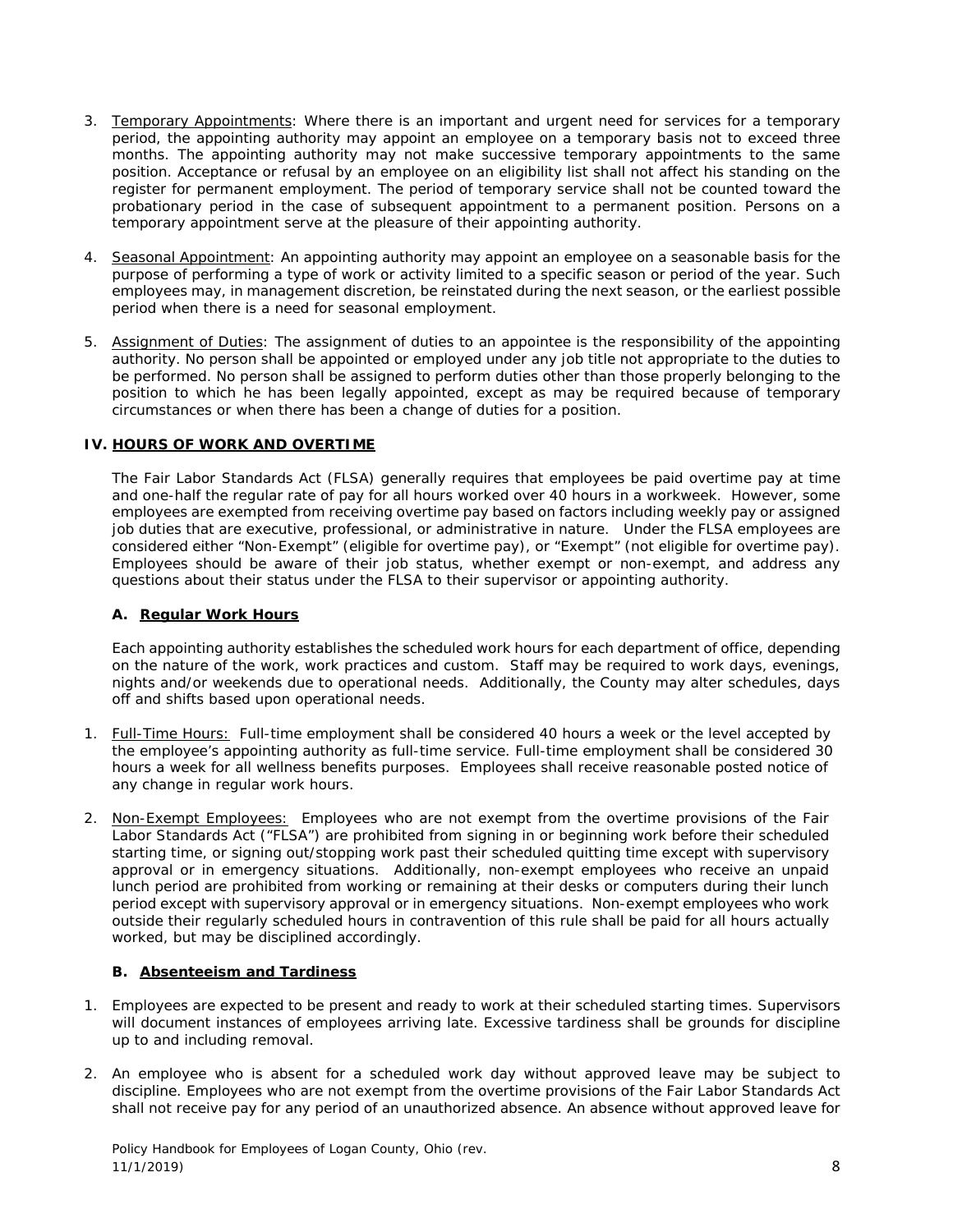three consecutive work days shall be cause for removal, regardless of prior discipline. An appointing authority may set aside the removal and re appoint the employee to her former position if, within ten (10) calendar days of the employee's last actual work day, the employee presents a satisfactory explanation of his absence to the appointing authority.

- 3. Falsification of a physician's certificate or signed statement to justify the use of sick leave shall be grounds for disciplinary action, up to and including removal.
- 4. Failure of an employee to return to work at the expiration of an approved leave of absence shall be considered an absence without leave and shall be grounds for discipline, up to and including removal, in accordance with the regular policy on absences without leave. If it is determined that the employee is using a leave of absence for a purpose other than the purpose for which it was granted, the appointing authority may immediately revoke the leave of absence and may impose appropriate discipline on the employee, up to and including removal.
- 5. Failure to properly sign in or out as required, misrepresenting time worked, altering any time record, or allowing a time record to be altered by others will result in disciplinary action.

#### **C. Overtime**

1. Non-Exempt Employees: Generally, employees not exempt from the overtime provisions of the FLSA shall be compensated for overtime for all hours actually worked in excess of forty (40) in any one work week, regardless of the employee's regularly scheduled work day. Overtime shall be compensated at a rate of one and one-half times the employee's regular rate of pay for actual overtime worked. Sick leave, vacation leave, personal days, compensatory time, holidays, scheduled non-working lunch breaks, and other paid and unpaid leaves shall not be considered hours worked for purposes of determining overtime compensation.

The County may mandate overtime as a condition of continued employment. Supervisors shall attempt to distribute overtime as equally as practicable among qualified employees within those classifications in which overtime is required. An employee who refuses to work a mandatory overtime assignment may be considered insubordinate and disciplined accordingly. Additionally, the County may authorize or require employees to work a flexible schedule in a work week. For overtime-eligible employees, a flexible schedule must occur within a single forty-hour work week.

- 2. Overtime-Exempt Employees: Employees who are exempt from the overtime provisions of the FLSA are not eligible for overtime payment. The appropriate appointing authority shall determine if an employee is exempt from overtime requirements for purposes of the FLSA. Such exemptions may include employees whose job duties are executive, administrative or professional in nature. At the discretion of the appointing authority, exempt employees may be required to keep track of, and report, their hours without destroying their exempt status.
- 3. Compensatory Time: At the discretion of the Appointing Authority, certain non-exempt employees may be permitted to take compensatory time-off in lieu of overtime payment. Compensatory time shall accrue at a rate of at one and one-half times the hours actually worked and, for non-safety forces, applies only to hours actually worked in excess of forty (40) in any one work week. Compensatory time off may be taken by non-exempt employees in lieu of overtime payment, provided the employee does not exceed the maximum accrual of forty (40) hours. A maximum accrual of one hundred sixty (160) hours shall be allowed for public safety, emergency response, and seasonal activities. Compensatory time must be used, with the approval of the appointing authority, within one hundred eighty (180) days of its accrual. If it is not used within this time period, the employee shall receive payment at the rate of pay at the time it is used. The appointing authority may, at its sole discretion, require an employee to use his compensatory time prior to the employee reaching the accrual limit. Additionally, the Appointing Authority may choose to pay out an employee's compensatory time.
- 4. Earned Time Off: Employees who are exempt from the overtime provisions of the FLSA shall not receive compensatory time. However, if approved by the appointing authority, a bona fide executive, administrative or professional employee may receive earned time off. Earned time off may not be given on a time and one half basis, but may be given as an hour for hour trade or as a lump sum "bonus" for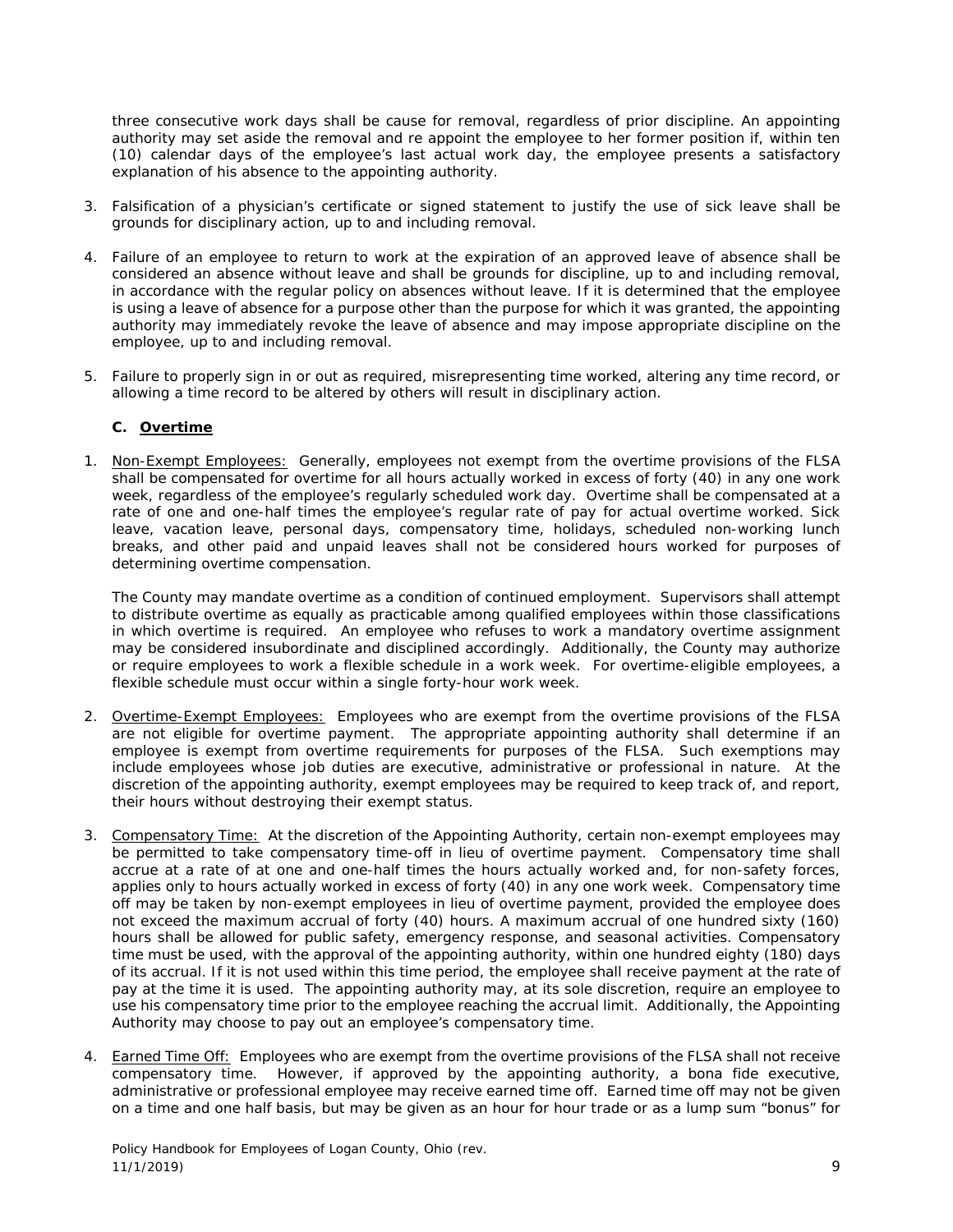hours worked on a particular project. Earned time off shall not be paid out and shall either be used or lost.

5. Improper Deductions: The County intends to comply with all FLSA provisions. Improper deductions that are not in accordance with the FLSA are prohibited. Additionally, improperly classifying individuals as "exempt" from overtime is prohibited. Any deduction that is subsequently determined to be improper, or any exemption status later found to be improper, shall be reimbursed. Any employee who believes that he has had an improper deduction from his salary, or who believes he has been improperly classified under the FLSA, shall submit a complaint in writing to the County Prosecutor or the Projects Coordinator, at the Commissioners' Office. They will investigate and see that a written response is provided in a timely manner to ensure a good faith effort to comply with the FLSA.

#### **D. Hours for Volunteer Firefighter or EMS Provider**

- 1. An employee may be excused from work for purposes of responding to emergencies as a volunteer for the fire department or any emergency services provider. No later than thirty days after receiving certification as a volunteer firefighter or a volunteer of emergency services, an employee shall submit to his or her appointing authority and supervisor a written notification signed by the chief of the volunteer fire department or chief administrator of the emergency medical organization in which the employee serves, notifying of the employee's status as a volunteer.
- 2. An appointing authority may permit only one (1) employee of that appointing authority on any given day to be paid for hours for being late to or absent from work because of responding to a dispatch as a volunteer firefighter or emergency medical service provider.
- 3. An employee shall make every effort to report to his or her supervisor as soon as possible of being dispatched. If notification cannot be made due to the extreme circumstances of the emergency or the inability to contact his or her supervisor, the employee shall submit the upon return to work a written explanation from the chief of the volunteer fire department or the chief administrator of the emergency medical services organization stating that the employee responded to an emergency and the date and time of the response. An employee shall also complete an application of leave form upon return to work.
- 4. An employee shall submit to his or her appointing authority and supervisor written notification any change in status as a volunteer firefighter or emergency service provider.

#### **E. Lactation Break Policy**

Upon request, employees will be provided with a reasonable amount of break time for purposes of expressing breast milk for up to one year after the birth of a child. The employee will be provided with an appropriate space (such as an office or private area but not a bathroom) that is shielded from view and free from intrusion from co-workers and members of the public. Lactation breaks under this policy should, to the extent possible, run concurrently with any other break time available to the employee. To the extent additional time is needed, such additional time shall be unpaid. Employees requesting a lactation break should make arrangements in advance with their supervisor.

#### **V. PAID LEAVES OF ABSENCE**

All requests for paid leaves of absences must be made by filling out the Request for Leave of Absences formed attached hereto as Appendix 1 and submitting the form to the employee's supervisor.

#### **A. Sick Leave**

- 1. Each County employee shall be entitled to four and six tenths (4.6) hours of paid sick leave upon completion of each eighty hours of service. This accrual rate will be prorated for employees who are otherwise eligible for sick leave and who work less than eighty (80) hours in a bi weekly pay period. Employees absent on paid sick leave will be paid at their regular rate of pay. Unused sick leave shall be cumulative without limit.
- 2. An employee who transfers from one County office to another, or who transfers from the State of Ohio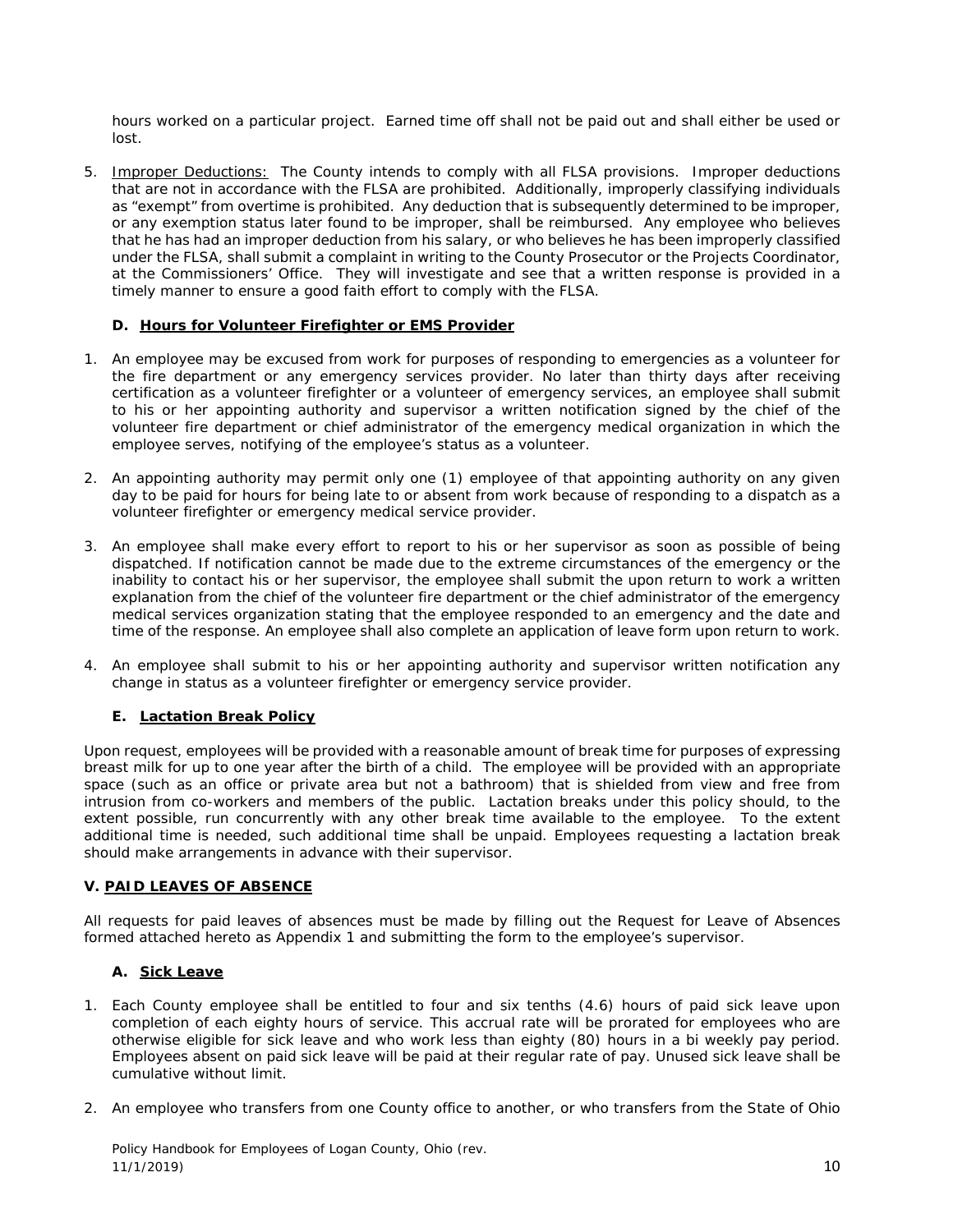or other political subdivision employment in Ohio to employment with the County, shall be credited with the unused balance of his sick leave accumulated in his prior public service. The previously accumulated sick leave of an employee who has been separated from the public service shall be placed to his credit upon his re employment in the public service, provided such re employment takes place within ten years of the date of the employee's last separation from public service. The employee is responsible for obtaining certification of his previously accumulated sick leave for County records.

- 3. Employees may use sick leave for absence due to personal illness, pregnancy, injury, exposure to contagious disease, which could be communicated to other employees, and for absence due to illness, injury or death in the employee's immediate family. Use of sick leave to attend to an illness or injury of an immediate family member must be reasonably necessary in order to care for the medical needs of the immediate family member. "Immediate family" for purposes of this policy includes: spouse, children, grandchildren, parents, grandparents, siblings, brother in law, sister in law, daughter in law, son in law, father in law, mother in law, step parents, step children, step siblings, and a legal guardian or other person who stands in the place of a parent to the employee.
- 4. An employee who is absent due to one of the above reasons must report his absence to the appropriate supervisor in that office as soon possible. In order to qualify for use of paid sick leave, the employee must complete a sick leave application form. If the injured or ill employee or family member required medical attention, a licensed physician's certificate stating the nature of the illness must be attached to the application. A physician's statement may be required for any absence of three days or more. The physician's statement must be signed personally by the treating physician, and must verify that the employee was unable to work during the period in question, not simply that the employee was "under the doctor's care." Falsification of either a written, signed statement or a physician's certificate shall be grounds for disciplinary action including dismissal.
- 5. Sick leave shall be charged in minimum increments of one quarter (1/4) hour. When sick leave is used, it shall be deducted from the employee's credit on the basis of one hour of sick leave for every one hour of absence from previously scheduled work. The sick leave payment shall not exceed the normal scheduled work day or work week earnings. Employees may utilize sick leave only for the hours and days on which they are scheduled to work.
- 6. If an employee's illness or disability continues beyond the time covered by his earned sick leave, the employee may be eligible for unpaid leave under the provisions of Family and Medical Leave Act (FMLA) policy (See: Article VI, below).
- 7. An employee who fraudulently obtains sick leave, who falsifies sick leave requests, documentation, or records, who misrepresents the grounds for a sick leave request, or who uses sick leave for improper purposes, shall be subject to discipline. Also, an employee may be disciplined for excessive sick leave use in appropriate cases, whether or not the employee has exhausted all available paid sick leave, based on indications of inappropriate use of the leave. During a paid or unpaid sick leave, Employees are expressly prohibited from engaging in either paid employment of any kind, or other activities, whether or not paid, that are inconsistent with the claimed inability to work or the claimed need to care for a seriously ill member of the immediate family. (Also see, "Outside Employment", Sec. I.D.5)
- 8. The appointing authority may investigate any use of sick leave when it has reason to believe that an employee may be abusing sick leave and/or not using sick leave for its intended purposes. Intentional misuse of sick leave will be considered theft of public funds and just cause for termination.
- 9. Upon retirement from active service with the County, an employee with ten or more years of service with the state, any political subdivisions, or any combination thereof, shall be paid in cash for one-fourth (25%) the value of the employee's accrued but unused sick leave credit. The payment shall be based on the employee's rate of pay at the time of retirement. The maximum aggregate payment to the employee shall not exceed the value of thirty days at the employee's normal work day, not to exceed eight hours.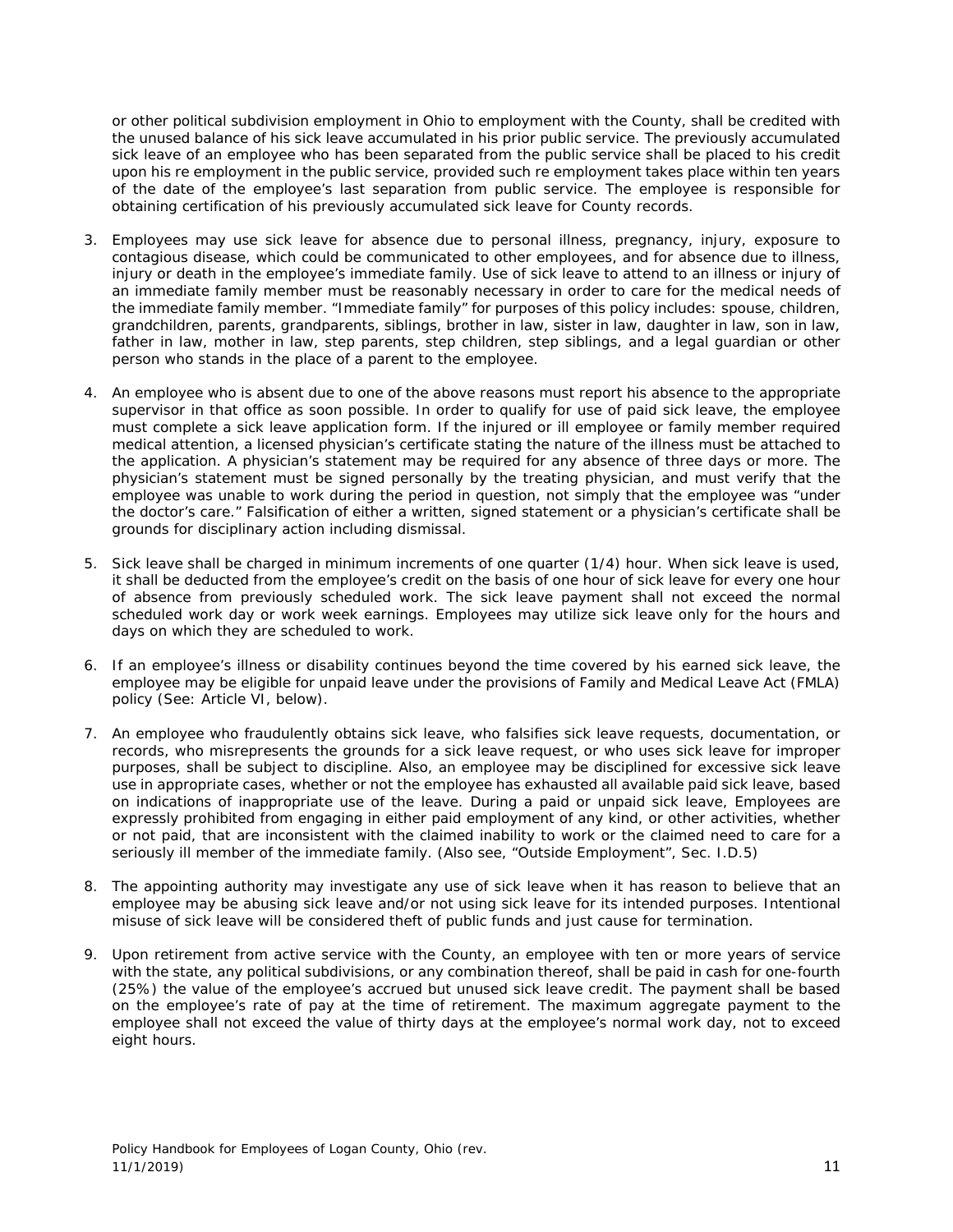#### **B. Donated Sick Leave**

- 1. It is the County's policy to allow employees to voluntarily provide assistance to their co-workers who are in critical need of leave due to an extended illness or injury of the employee or a member of the employee's immediate family.
- 2. For the purpose of this policy the following definitions shall apply:
	- a. Immediate family: the employee's spouse, child, or parent.
	- b. Child: a son or daughter, including a child eighteen (18) years or over, who is incapable of selfcare because of a mental or physical disability or other minor being cared for in the home.
	- c. Parent: biological parent or an individual who stands in the place of a parent to the employee (in loco parentis). In laws are NOT included in the definition of "parent."
	- d. Spouse: husband or wife.
	- e. Serious health condition: an illness, injury, impairment, or physical/mental condition that involves a period of incapacity or treatment that requires absence from employment for more than thirty (30) calendar days and involves care by a health care provider. Serious health condition also includes continuing treatment of chronic or long termed incurable conditions and prenatal care.
	- f. Transferee: the employee in need and approved to receive donated sick leave.
	- g. Transferor: the employee volunteering to donate their sick leave.
- 3. Employees may donate accrued sick leave to a fellow employee who is otherwise eligible to accrue and use sick leave and reports to a County appointing authority who is subject to this rule and pursuant to the provisions of Section 124.391 of the Ohio Revised Code. The intent of the leave donation program is to allow employees to voluntarily provide assistance to their co-workers who are in critical need of leave due to an extended serious health condition of the employee or a member of the employee's immediate family.
- 4. Any hours transferred shall be transferred at the rate of pay equal to that of the transferor unless the rate of pay of the transferee is less than that of the transferor, in which case the transfer shall be at the rate of pay of the transferee.
- 5. An employee may receive donated leave equivalent up to the number of hours the employee is normally scheduled to work each pay period or the equivalent of the employee's normal biweekly earnings, whichever is less, if the employee to receive donated leave or a member of the employee's immediate family has a serious health condition and the employee:
	- a. has no accrued paid leave (including sick, vacation or compensatory time); and
	- b. has completed his or her new hire probationary period; and
	- c. has applied for any paid leave, Workers' Compensation, or benefits program for which the employee is eligible; and
	- d. has applied for Family and Medical Leave; and
	- e. leave taken under this program will be included and is subject to the twelve (12) week limits of the Family and Medical Leave Act; and
	- f. has no abuse or patterned use of sick leave; and
	- g. has provided acceptable written verification that the extended illness exists; and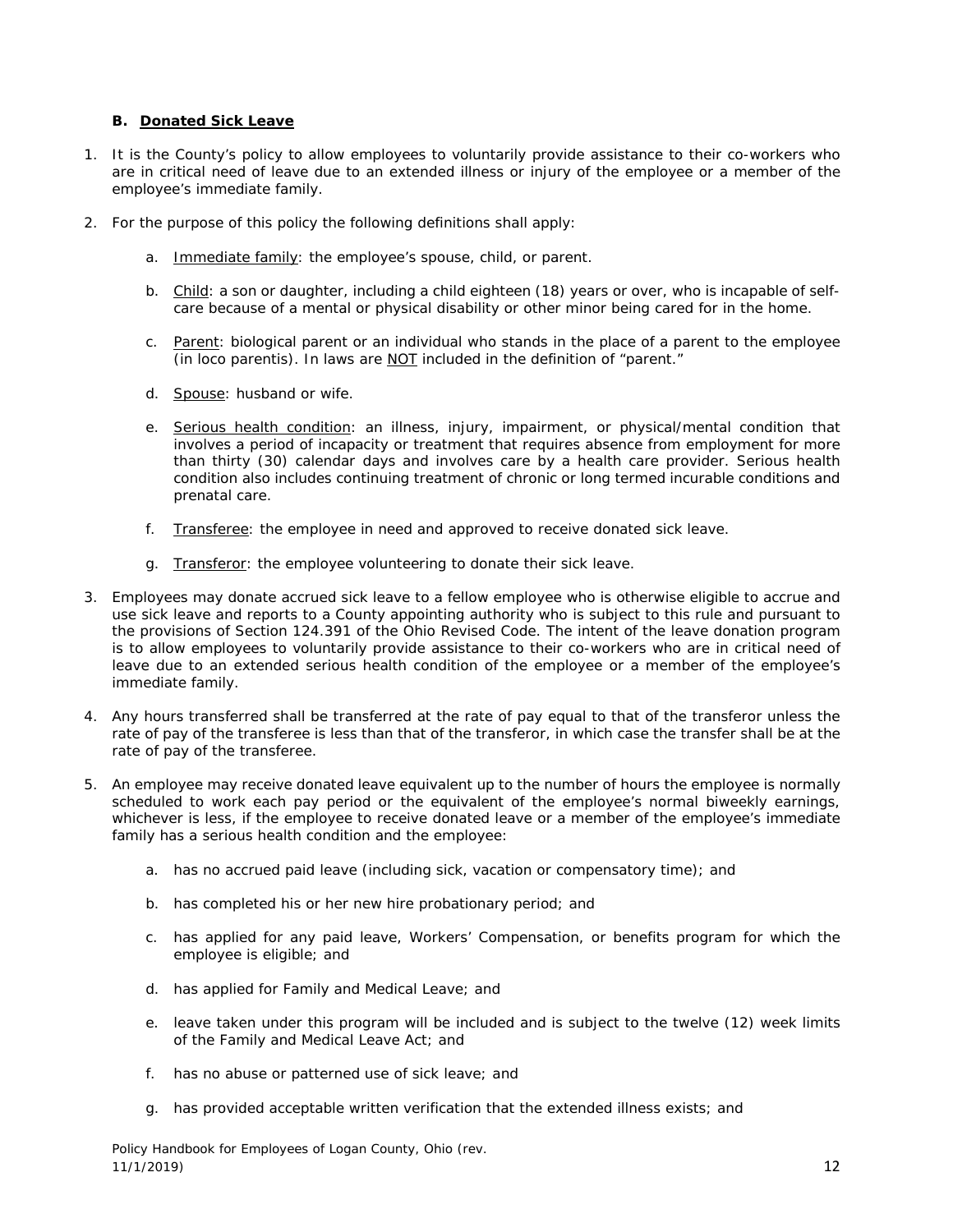- h. is not a member of the employee's immediate family as defined in Section B above; and
- i. agrees to accept the leave under the terms of this policy and completes an "Application to Receive Donated Leave" form.
- 6. Employees may donate leave if the donating employee:
	- a. voluntarily elects to donate sick leave and does so with the understanding that donated leave will NOT be returned;
	- b. donates a minimum of hours equivalent to one (1) of the donor's regularly scheduled workdays, and maximum of eighty (80) hours in one (1) year to the same recipient. An employee may donate to multiple recipients in the same calendar year.
	- c. retains a sick leave balance of at least twelve (12) weeks.
	- d. completes an "Application to Donate Leave" form.
- 7. The sick leave donation program shall be administered on a pay period to pay period basis. The appointing authority of the Transferee and the Logan County Auditor shall review the Application to Receive Donated Sick Leave and the Application to Donate Sick Leave to assure compliance with paragraphs 5 and 6 of this Section. Donations of sick leave will be recorded in the order of their submission, and will not be considered actually donated nor be deducted from the transferor's balance or credited to the transferee's balance until the pay period such leave is actually used. Unused donation applications shall be returned to the transferor. Employees using donated leave shall be considered in active pay status however, they shall not accrue leave and be entitled to any benefits to which they would otherwise be entitled. Vacation and sick leave will NOT be accrued by an employee while using donated sick leave and the receipt of donated sick leave does not affect the date on which a receiving employee first qualifies for continuation of health insurance coverage. Donated sick leave shall be considered sick leave but shall never be converted into a cash benefit. The Logan County Auditor shall maintain such records as are necessary for the administration of this program.
- 8. Employees who wish to donate sick leave shall certify:
	- a. The name of the employee for whom the donated leave is intended;
	- b. The number of hours to be donated:
	- c. That the employee will have a minimum sick leave balance after donation of at least twelve (12) weeks.
	- d. That the sick leave is donated voluntarily and the employee understands that the donated leave will not be returned.
- 9. Appointing Authorities shall ensure that no employees are forced to donate leave. Appointing Authorities shall respect and employee's right to privacy, however Appointing Authorities may, with the permission of the employee who is in need of leave or a member of the employee's immediate family, inform employees or their co-worker's critical need for leave donations from employees. The donation of sick leave shall occur on a strictly confidential and voluntary basis.
- 10. Employees wishing to donate or receive donated sick leave may pick up applications from the appointing authority and/or Auditor's Office and such forms must be returned to the same. Copies of such forms are included as Appendix 2 and 3 respectively.

#### **C. Court Leave**

1. An employee who is subpoenaed for jury duty or to testify in court, will receive regular pay for any regular hours of work missed as a result of such jury duty. All monies received as a result of such jury duty shall be turned over to the County Treasurer's Office. Hours spent at court under subpoena during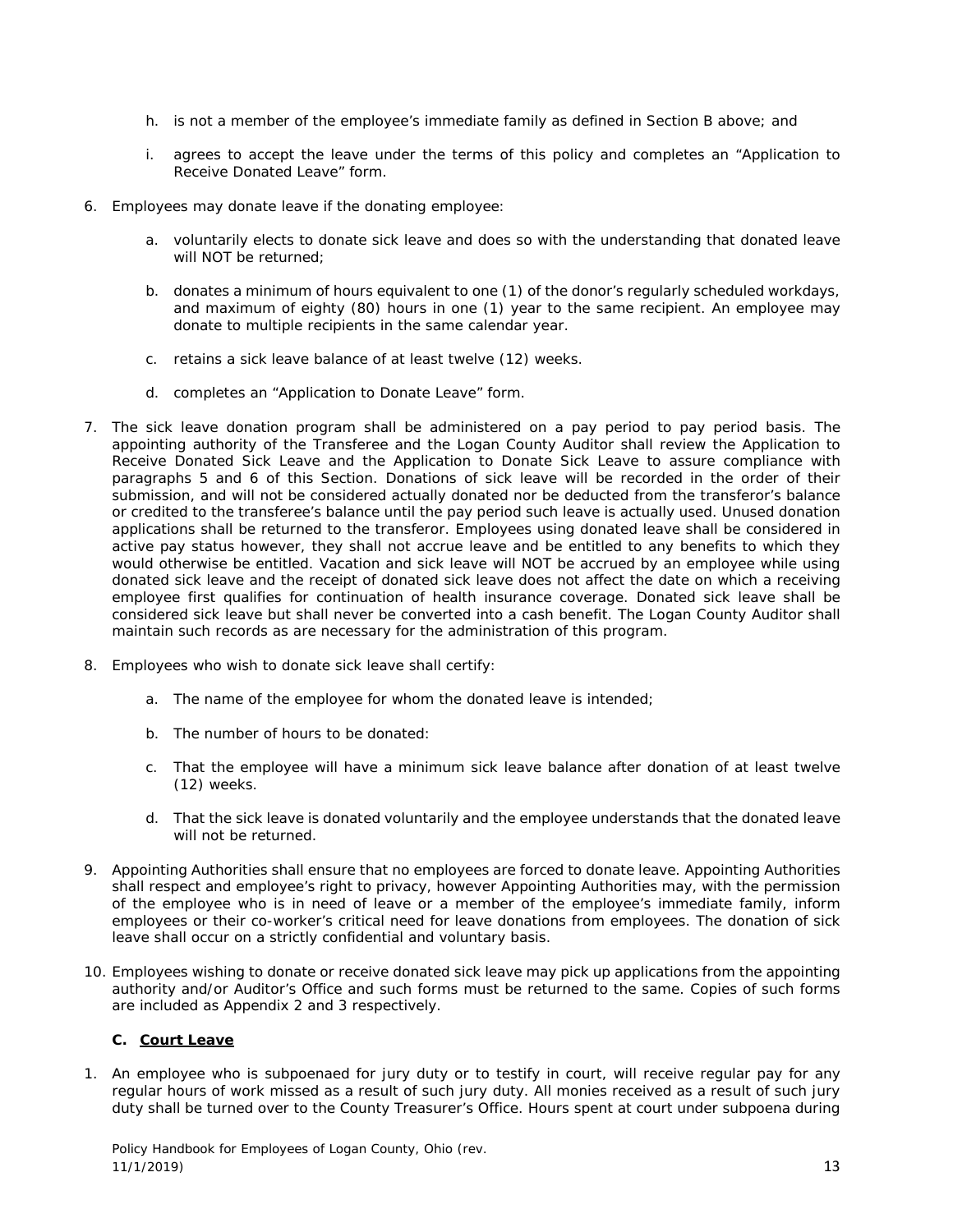the employee's scheduled work shift shall be considered as time worked for overtime purposes. In order to be paid for time spent in on court leave, the employee must present his/her summons or subpoena to his/her supervisor as soon as possible after the employee receives the summons.

- 2. Any employee dismissed from court or jury duty for any one day, or portion of a day, is expected to report to work for the balance of his/her normal scheduled time.
- 3. Employees who are required to appear in court or in administrative proceedings on behalf of the County shall be paid at their regular rate of pay, or overtime if applicable, for hours actually worked. Employees must obtain prior approval from their supervisors before appearing in court or administrative proceedings on behalf of the County.
- 4. Employees who are required to appear in court on other matters, which include personal matters, must seek an approved vacation leave or unpaid leaves of absence.

#### **D. Vacation Leave**

1. Full time employees, upon completion of one full year of service, shall have earned two weeks of vacation time based on hours worked during the first year of service. Thereafter, full time employees shall earn and accrue vacation leave pro rata over twenty six (26) bi weekly pays at the following annual rates:

| <b>Completed Years of</b><br><b>Service</b> | <b>Accrual per</b><br><b>Hours</b><br>Worked | <b>Credit Earned</b><br>Per Eighty<br>(80) Hours<br>Worked | Vacation<br>Credit<br><b>Earned</b> for<br><b>Yearly Hours</b><br>$\star$ | Equivalent<br>Work Days* |
|---------------------------------------------|----------------------------------------------|------------------------------------------------------------|---------------------------------------------------------------------------|--------------------------|
| Less than one year                          | $\Omega$                                     | O                                                          | O                                                                         | $\Omega$                 |
| 1 through less than 8                       | .0388                                        | 3.104                                                      | 80                                                                        | 10                       |
| years                                       |                                              |                                                            |                                                                           |                          |
| 8 through less than 15                      | .0575                                        | 4.6                                                        | 120                                                                       | 15                       |
| years                                       |                                              |                                                            |                                                                           |                          |
| 15 through less than 25                     | .0775                                        | 6.2                                                        | 160                                                                       | 20                       |
| years                                       |                                              |                                                            |                                                                           |                          |
| 25 plus years                               | .0963                                        | 7.704                                                      | 200                                                                       | 25                       |

\* Based on 80 hours worked bi-weekly

- **2. Upon the completion of the first year of service, a full-time employee working 80 hours biweekly shall have earned eighty (80) hours of vacation leave and shall accrue vacation leave consistent with the above-schedule.**
- **3. A full-time employee working 80 hours bi-weekly will be credited with forty (40) hours of vacation leave upon the completion of eight (8), fifteen (15) or twenty-five (25) years of service, in addition to the amount of vacation leave already accrued on a bi-weekly basis during each of those years.**
- 4. Part-time permanent employees regularly scheduled to work more than 40 hours bi-weekly, shall be entitled to vacation leave. Part-time permanent employees regularly scheduled to work 40 hours biweekly or less; seasonal employees, temporary employees, and intermittent employees are not entitled to vacation leave.
- 5. Any service with the State of Ohio or any of its political subdivisions counts toward the number of years of service in determining the amount of vacation to which an employee is entitled. Time spent on previous authorized leaves of absence (including military leave) also counts. However, no vacation is earned while an employee is on leave without pay. Any person removed from public employment due to conviction of a felony, who is subsequently reemployed in the public sector, shall not be credited with prior public service for the purpose of receiving vacation leave.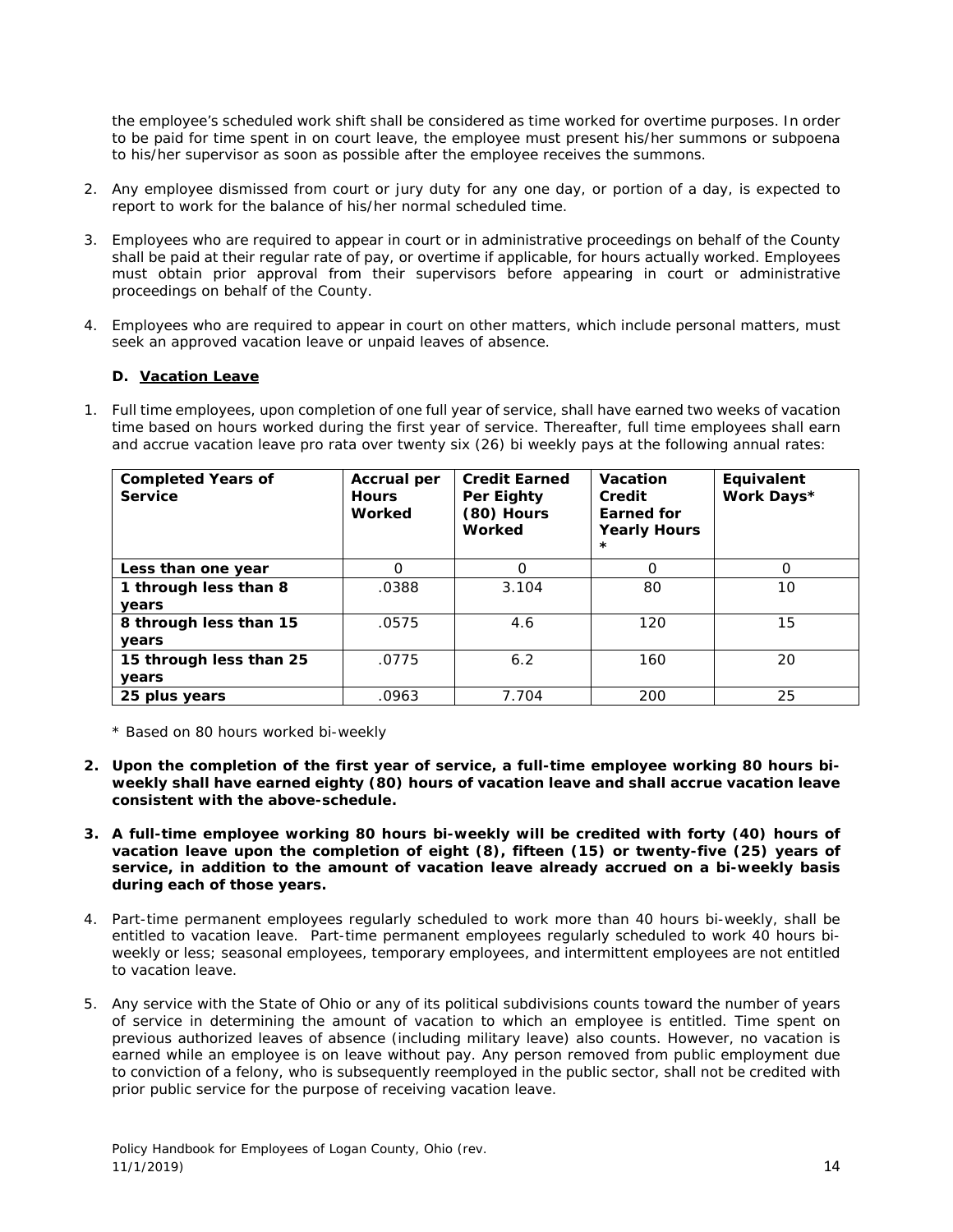- 6. An employee with at least one year of service is entitled to payment for any earned but unused vacation to his credit at the time he resigns from County service.
- 7. Vacation schedules are subject to the approval of the appointing authority.
- 8. Employees are expected to use accrued vacation leave each year prior to the employee's next anniversary date. However, an employee may accumulate vacation leave to a maximum amount equal to three times their annual rate of accrual. Vacation credit in excess of three years will be eliminated.
- 9. In the case of an employee's death, earned but unused vacation leave shall be paid to the employee's estate.

#### **E. Holidays**

1. Full time employees shall receive holiday pay for hours normally worked for:

| Holiday                 | Date Observed                 |
|-------------------------|-------------------------------|
| NEW YEAR'S DAY          | January 1st                   |
| MARTIN LUTHER KING DAY  | Third Monday in January       |
| PRESIDENT'S DAY         | Third Monday in February      |
| <b>MEMORIAL DAY</b>     | Last Monday in May            |
| <b>INDEPENDENCE DAY</b> | July 4th                      |
| <b>LABOR DAY</b>        | First Monday in September     |
| <b>VETERAN'S DAY</b>    | November 11th                 |
| <b>THANKSGIVING DAY</b> | Fourth Thursday in November   |
| DAY AFTER THANKSGIVING  | Friday following Thanksgiving |
| <b>CHRISTMAS DAY</b>    | December 25th                 |

- 2. The County Commissioners have the discretion to add additional holidays for County employees.
- 3. If the holiday falls on Saturday, the Friday immediately preceding shall be observed as the holiday; if it falls on Sunday, the Monday immediately succeeding shall be observed.
- 4. An employee shall receive holiday pay rather than sick leave for any holiday which occurs when he is absent on sick leave.
- 5. If an employee's work week is other than Monday through Friday, he is entitled to holiday pay for any holidays observed on his days off. Part time employees are entitled to holiday pay only for those days and hours on which they are scheduled to work.
- 6. If the employee is required to work on a holiday, she shall receive her holiday pay plus pay for time actually worked on the holiday. Employees shall be paid at a rate of one and one half times the employee's regular rate for any hours worked on a holiday.

#### **F. Military Leave**

Military leave is governed by O.R.C. Chapters 5903, 5906 and 5923 and the Uniformed Services Employment and Reemployment Rights Act (USERRA).

County employees who are members of the Ohio organized militia or members of other reserve components of the armed forces, including the Ohio National Guard, are entitled to military leave. Employees requesting military leave must submit a written request to the County as soon as they become aware of such orders. Employees must provide the published order or a written statement from the appropriate military authority with the request for leave.

Pursuant to O.R.C. § 5923.05, employees are authorized up to twenty-two (22) eight (8)-hour working days or one hundred seventy-six (176) hours within a year. During this period, employees are entitled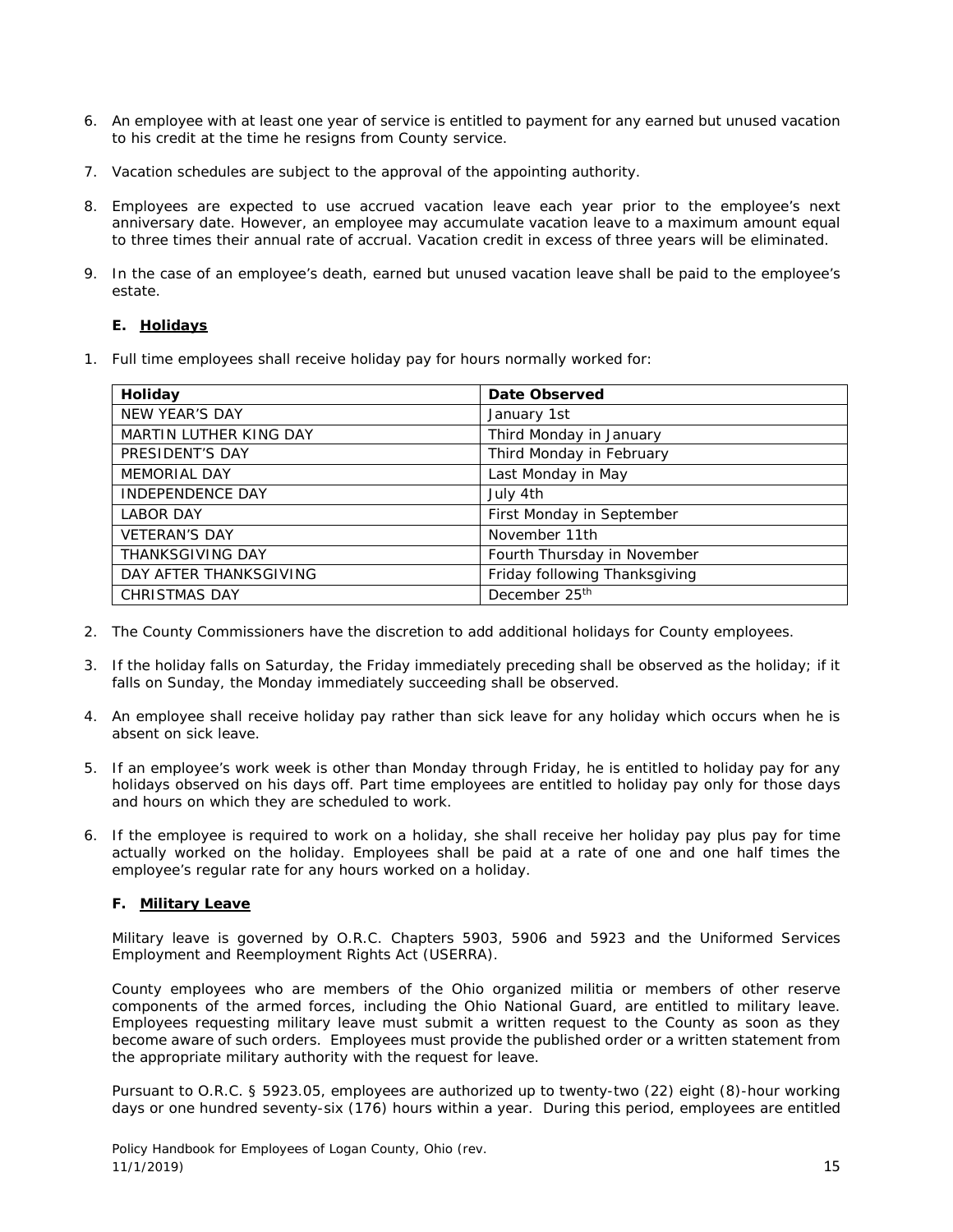to receive their regular pay in addition to compensation from military pay. Any employee required to be serving military duty in excess of twenty-two (22) days or 176 hours in a year due to an executive order issued by the President of the United States or an act of Congress or by the Governor in accordance with law shall be entitled to a leave of absence. During this leave of absence, employees are entitled to be paid a monthly amount equal to the lesser of (1) the difference between the employee's gross monthly wage and his/her gross monthly uniformed pay and allowances received for the month, or (2) five hundred dollars (\$500). No employee is entitled to receive this benefit if the amount of gross military pay and benefits exceed the employee's gross wages from the County for that period.

Employees who are on military leave in excess of twenty-two (22) days or one hundred seventy-six (176) hours in a year, may use their accrued vacation leave, personal leave or compensatory time while on military leave. Employees who elect this option shall accrue vacation leave and sick leave while on such paid leave.

For military leave up to twenty-two (22) days or one hundred seventy-six (176) hours in a calendar year, employees shall continue to be entitled to health insurance benefits as if they are working. These benefits shall continue beyond this period if the employee is on military leave and elects to utilize paid leave. Employees who exceed the twenty-two (22) days or one hundred seventy-six (176) hours and do not elect to utilize paid leave are not entitled to the health insurance benefits on the same basis as if they are working. In these circumstances, employees will be provided notice of their rights to continue this coverage at their cost in accordance with applicable law. (Also see, Family and Medical Leave Act Policy, Sec. VI.A.).

#### **G. Weather Emergency Leave**

- 1. The Logan County Sheriff, in collaboration with the President of the Board of County Commissioners and the County Engineer, shall determine when a Level 2 weather emergency exists. Such emergencies arise in cases of severe inclement weather. Each appointing authority shall determine if there is a weather emergency that dictates employee's absence from work or early departure from work.
- 2. In cases of a Level 2 weather emergency, affected employees will be notified as soon as possible in the event they do not have to arrive to work or that they are being sent home, depending on the situation. Authorized time missed by employees due to weather emergencies will be paid at the employee's regular rate of pay. The paid emergency weather time, however, is not considered to be "hours worked" for purposes of calculating overtime.
- 3. The County has the discretion to require employees who missed work due to a weather emergency to work additional hours to ensure that the County's provision of services to the citizens they serve is not unduly hampered.

#### **H. Disaster Relief Leave**

It is the policy of the County to grant no more than thirty (30) days of paid leave per year to an employee who is a certified disaster service volunteer for the American Red Cross upon the request of the American Red Cross for the services of that employee and upon the approval of that employee's appointing authority. The appointing authority shall compensate the employee granted leave under this section at his regular rate of pay for those regular work hours during which the employee is absent from his work.

#### **VI. UNPAID LEAVES OF ABSENCE**

All requests for unpaid leaves of absences must be made by filling out the Request for Leave of Absences formed attached hereto as Appendix 1 and submitting the form to the employee's supervisor.

#### **A. Family and Medical Leave Act Policy**

1. **Statement of Policy**: It is the policy of the County that employees may request time off for family and/or medical leave of absence with job protection and no loss of accumulated service provided the employee meets the conditions outlined in this policy and returns to work in accordance with the Family and Medical Leave Act of 1993 (FMLA).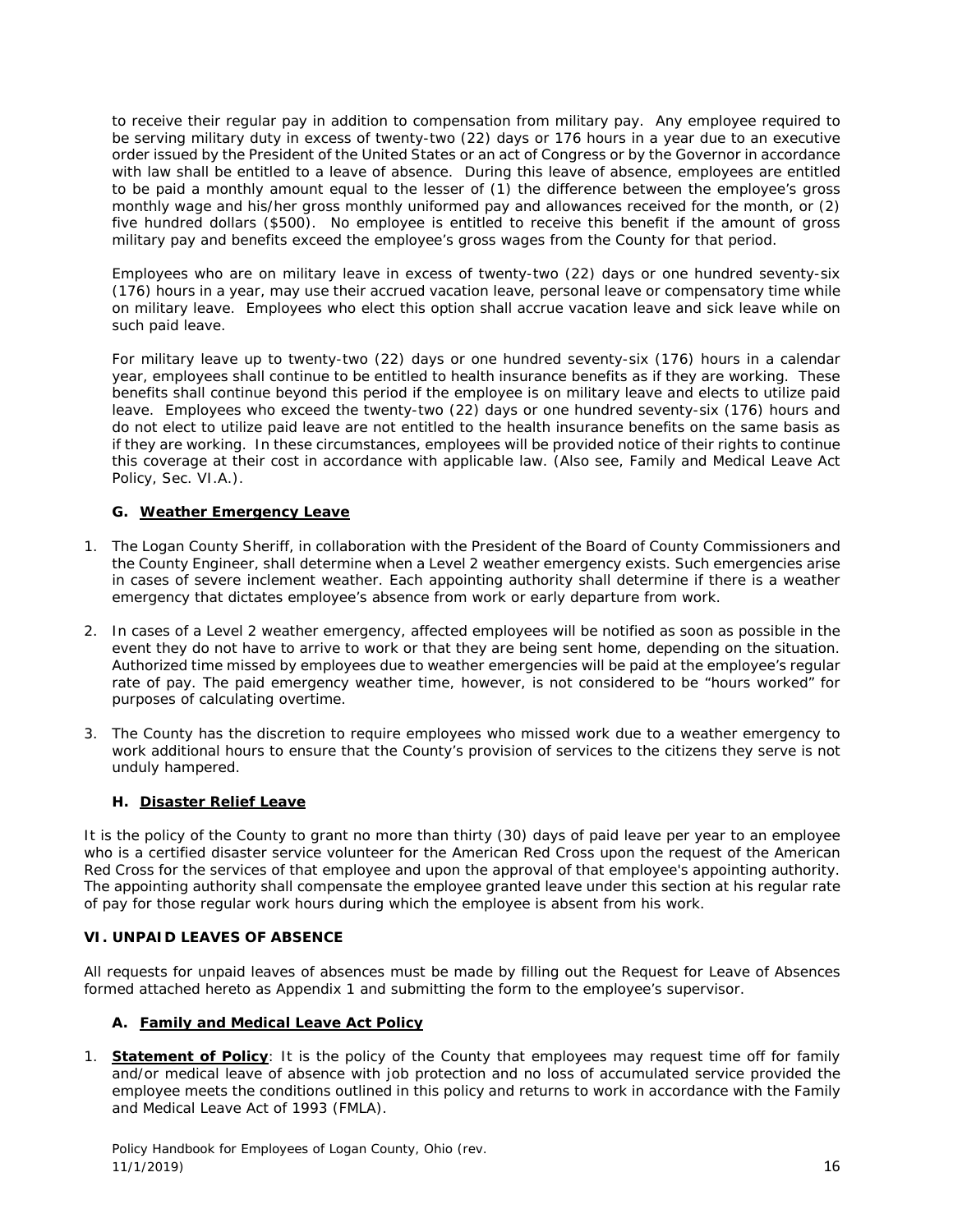- 2. Any questions regarding the County's FMLA policy should be directed to the employee's supervisor.
- 3. **Definitions**: As used in this policy, the following terms and phrases shall be defined as follows:
	- a. **"Child"** means a child either under 18 years of age, or 18 years of age or older who is incapable of self-care because of a mental or physical disability. An employee's "child" is one for whom the employee has actual day to day responsibility for care and includes a biological, adopted, foster or step child.
	- b. **"Family member"** means a spouse, son, daughter, parent, or a person who stood "in loco parentis" to the employee.
	- c. **"Family and/or medical leave of absence"** an approved absence available to eligible employees for up to twelve (12) weeks of unpaid leave per year under particular circumstances. Such leave may be taken only for the following qualifying events:
		- (1) upon the birth of an employee's child and in order to care for the child;
		- (2) upon the placement of a child with an employee for adoption or foster care;
		- (3) when an employee is needed to care for a family member who has a serious health condition; or
		- (4) when an employee is unable to perform the functions of his/her position because of the employee's own serious health condition.
	- d. **Service Member Leave**: The spouse, parent or child of a member of the U.S. military service is entitled to twelve (12) weeks of FMLA leave due to qualifying exigencies of the service member being on "covered active duty" or being notified of an impending call or order to covered active duty in the Armed Forces. In addition, a spouse, child, parent or next of kin (nearest blood relative) of a service member is entitled to up to 26 weeks of leave within a "single 12-month period" to care for a service member with a "serious injury or illness" sustained or aggravated while in the line of duty on active duty. The "single 12-month period" for leave to care for a covered service member with a serious injury or illness begins on the first day the employee takes leave for this reason and ends 12 months later, regardless of the 12-month period established for other types of FMLA leave.
	- e. **"Per year" (12-month period)**: a rolling 12-month period measured backward from the date an employee uses any leave under this policy. Each time an employee takes leave, the employer will compute the amount of leave the employee has taken under this policy, and subtract it from the 12 weeks of available leave. The balance remaining is the amount the employee is entitled to take at the time of the request. For example, if an employee used four weeks of FMLA leave beginning February 4, 2009, four weeks beginning June 1, 2009, and four weeks beginning December 1, 2009, the employee would not be entitled to any additional leave until February 4, 2010.
	- f. **"Licensed health care provider"** a doctor of medicine, a doctor of osteopathy, podiatrists, dentists, optometrists, psychiatrists, clinical psychologists, and others as specified by law.
	- g. **"Key employee"** the highest paid 10% of all employees in the agency. An employee will be notified in writing of his status as a key employee, if applicable, at the time leave is requested.
	- h. **"Covered Servicemember"** means either:
		- (1) a member of the Armed Forces, including a member of the National Guard or Reserves, who is undergoing medical treatment, recuperation, or therapy, is otherwise in outpatient status, or is otherwise on the temporary disability retired list, for a serious injury or illness; OR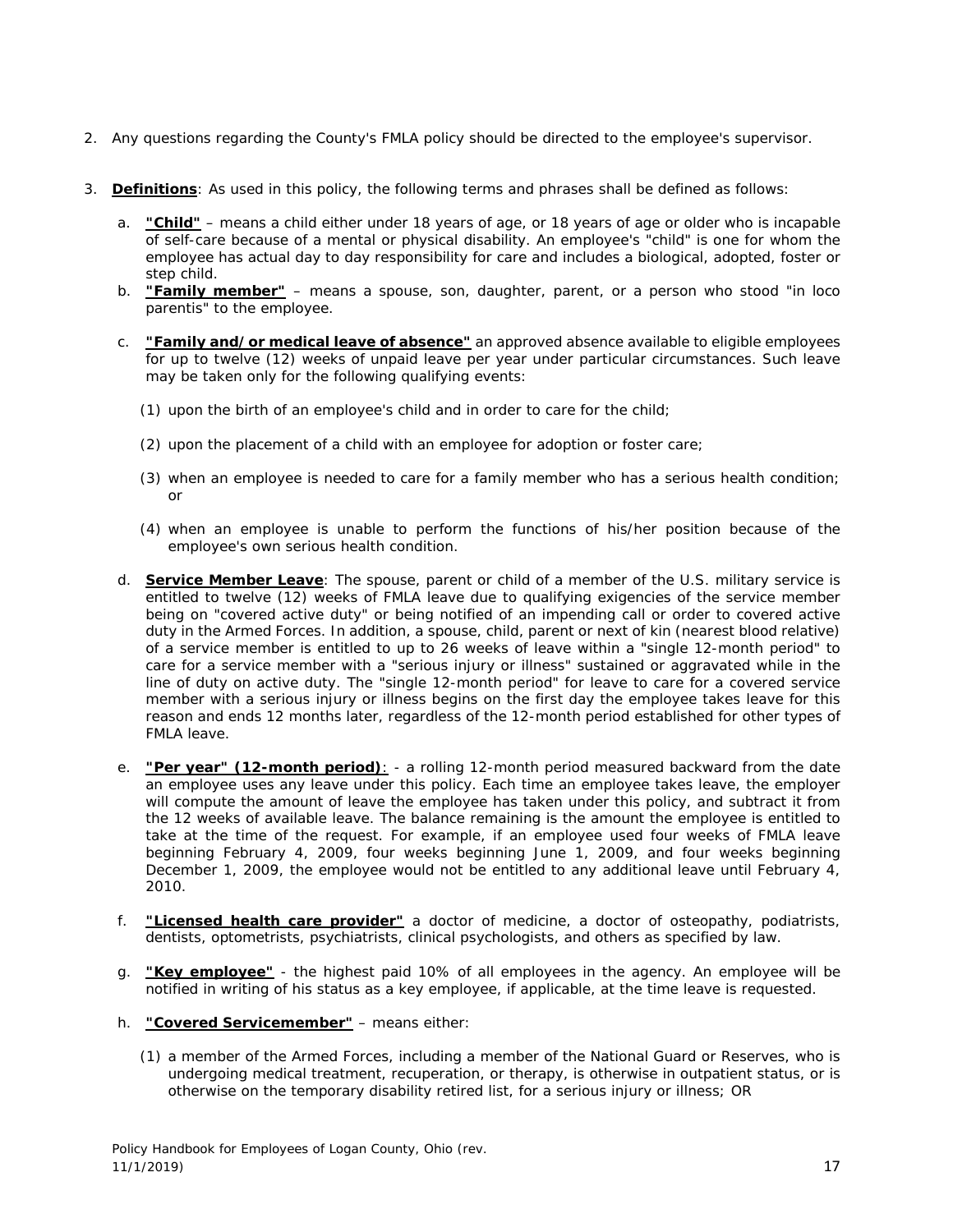(2) a covered veteran who is undergoing medical treatment, recuperation, or therapy for a serious injury or illness and who was a member of the Armed Forces, including a member of the National Guard or Reserves, at any time during the period of five years preceding the date the eligible employee takes FMLA leave to care for the covered veteran.

Note: An individual who was a member of the Armed Forces (including National Guard or Reserves) and who was discharged or released under conditions other than dishonorable prior to March 8, 2013, the period of October 28, 2009 and March 8, 2013, shall not count toward the determination of the five-year period for covered veteran status.

- i. **"Outpatient Status"** the status of a member of the Armed Forces assigned to:
	- (1) a military medical treatment facility as an outpatient; or
	- (2) a unit established for the purpose of providing command and control of members of the Armed Forces receiving medical care as outpatients.
- j. **"Next Of Kin"** The term 'next of kin', used with respect to a service member means the nearest blood relative of that individual.
- k. **"Serious Injury Or Illness"** for purposes of the 26 week military caregiver leave means either:
	- a. In the case of a current member of the Armed Forces, including a member of the National Guard or Reserves, means an injury or illness that was incurred by the covered service member in the line of duty on active duty in the Armed Forces or that existed before the beginning of the member's active duty and was aggravated by service in the line of duty on active duty in the Armed Forces, and that may render the member medically unfit to perform the duties of the member's office, grade, rank or rating; and,
	- b. In the case of a covered veteran, means an injury or illness that was incurred by the member in the line of duty on active duty in the Armed Forces (or existed before the beginning of the member's active duty and was aggravated by service in the line of duty on active duty in the Armed Forces) and manifested itself before or after the member became a veteran, and is:
		- i. a continuation of a serious injury or illness that was incurred or aggravated when the covered veteran was a member of the Armed Forces and rendered the service member unable to perform the duties of the service member's office, grade, rank, or rating; or
		- ii. a physical or mental condition for which the covered veteran has received a U.S. Department of Veterans Affairs Service–Related Disability Rating (VASRD) of 50 percent or greater, and such VASRD rating is based, in whole or in part, on the condition precipitating the need for military caregiver leave; or
		- iii. a physical or mental condition that substantially impairs the covered veteran's ability to secure or follow a substantially gainful occupation by reason of a disability or disabilities related to military service, or would do so absent treatment; or
		- iv. an injury, including a psychological injury, on the basis of which the covered veteran has been enrolled in the Department of Veterans Affairs Program of Comprehensive Assistance for Family Caregivers.
- l. **"Covered Active Duty" or "Call to covered active duty"** for purposes of the 12-week qualifying exigency leave is defined as either:
	- (1) In the case of a member of a regular component of the Armed Forces, duty during the deployment of the member with the Armed Forces to a foreign country; (Active duty orders of a member of the Regular components of the Armed Forces generally specify if the member is deployed to a foreign county). OR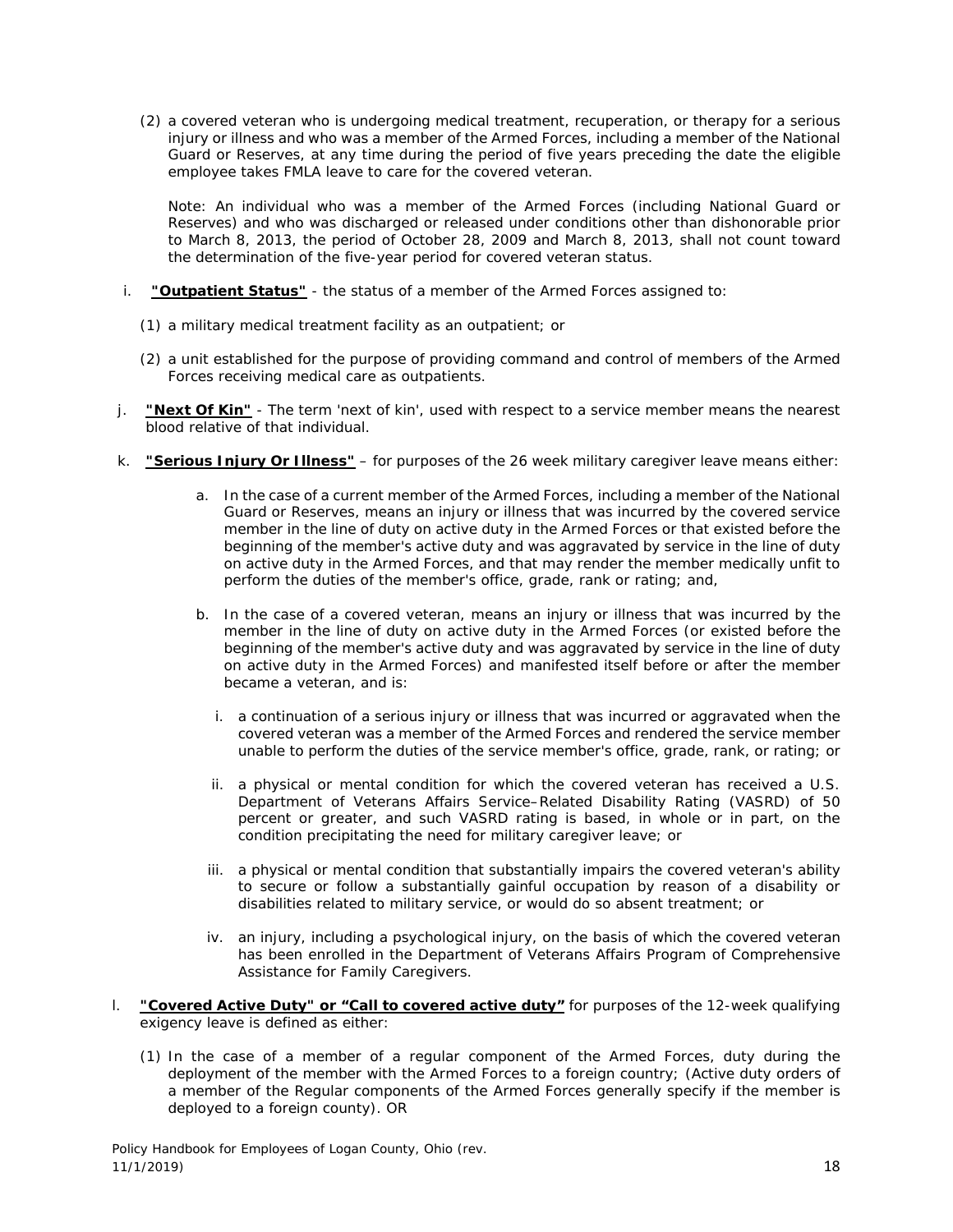- (2) In the case of a member of a reserve component of the Armed Forces, duty during the deployment of the member with the Armed Forces to a foreign country under a call to order to active duty under a provision of law referred to in section 101(a) (13) (B) of title 10, United States Code.
- m. **"Deployment to a Foreign County"** means deployment to areas outside of the United States, the District of Columbia, or any Territory or possession of the U.S., including international waters.
- n. **"Qualifying Exigency"** for purposes of the 12-week qualifying exigency leave, includes any of the following:
	- (1) Up to seven days of leave to deal with issues arising from a covered military member's short notice deployment, which is a deployment on seven (7) or fewer days' notice;
	- (2) Military events and related activities, such as official ceremonies, programs, or events sponsored by the military, or family support or assistance programs and informational briefings sponsored or promoted by the military, military service organizations, or the American Red Cross that are related to the active duty or call to active duty status of a covered military member;
	- (3) Qualifying childcare and school activities arising from the active duty or call to active duty status of a covered military member, such as arranging for alternative childcare, providing childcare on a non-routine, urgent, immediate need basis; enrolling or transferring a child to a new school; and attending certain school and daycare meetings if they are necessary due to circumstances arising from the active duty or call to active duty of the covered military member;
	- (4) Making or updating financial and legal arrangements to address a covered military member's absence, such as preparing powers of attorney, transferring bank account signature authority, or preparing a will or living trust;
	- (5) Attending counseling provided by someone other than a health care provider for oneself, the covered military member, or a child of the covered military member, the need for which arises from the active duty or call to active duty status of the covered military member;
	- (6) Rest and recuperation leave of up to fifteen (15) days to spend time with a covered military member who is on short-term, temporary, rest and recuperation leave during the period of deployment; this leave may be used for a period of 15 calendar days from the date the military member commences each instance of Rest and Recuperation leave.
	- (7) Attending certain post-deployment activities within 90 days of the termination of the covered military member's duty, such as arrival ceremonies, reintegration briefings, and any other official ceremony or program sponsored by the military, as well as addressing issues arising from the death of a covered military member; and
	- (8) Qualifying parental care for military member's biological, adoptive, step or foster father or mother, or any other individual who stood in loco parentis to the military member when the member was under 18 years of age, when the parent requires active assistance or supervision to provide daily self-care in three or more of the activities of daily living, as described in 29 C.F.R. § 825.126, and the need arises out of the military member's covered active duty or call to covered active duty status.
	- (9) Any qualifying exigency, which arose out of the covered military member's active duty or call to active duty status.
- o. **"Serious health condition"**  any illness, injury, impairment, or physical or mental condition that involves:
	- (1) Inpatient care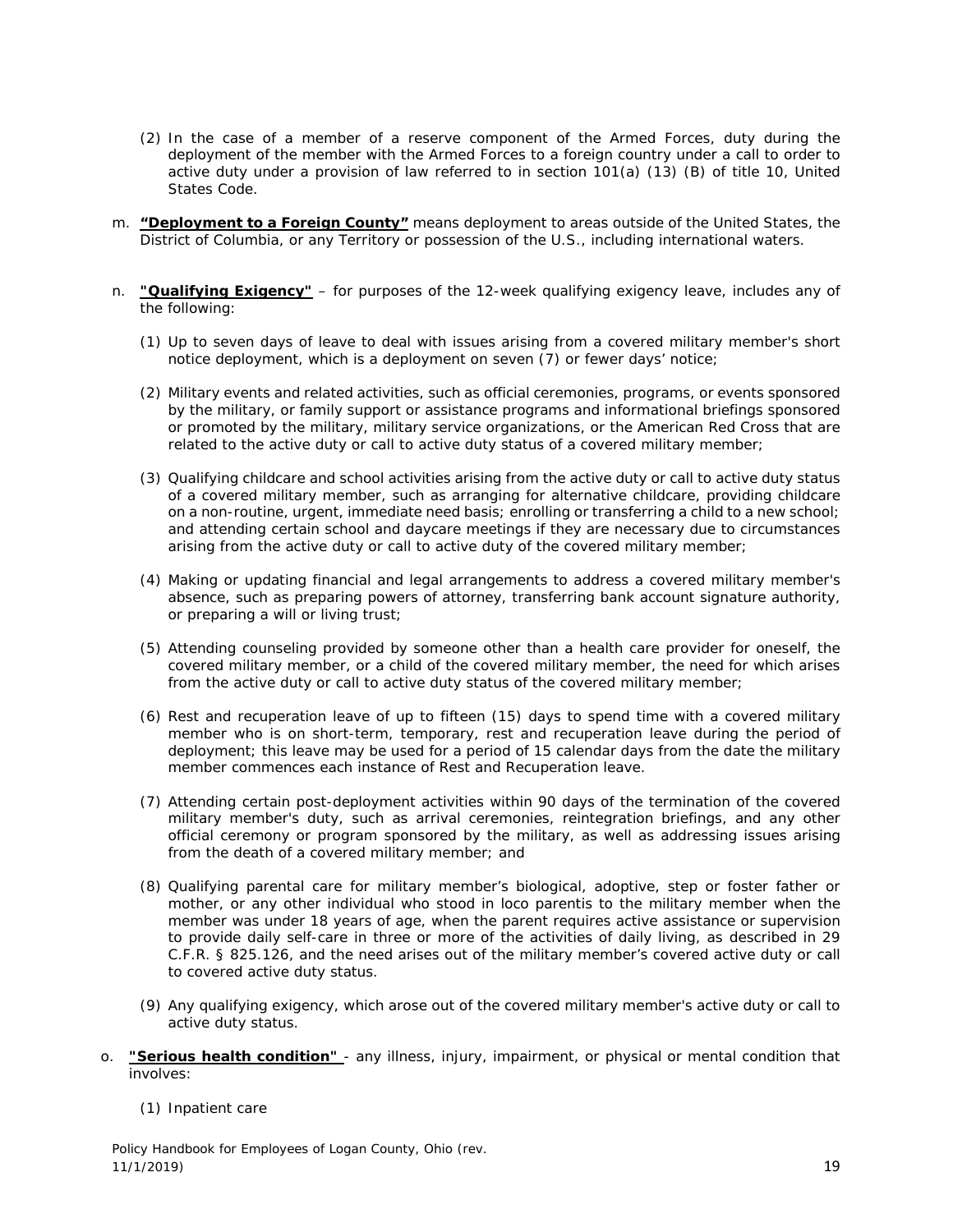- (2) Any period of incapacity of more than three (3) consecutive calendar days that also involves:
	- a. Two (2) or more treatments by a health care provider; the first of which must occur within seven (7) days of the first day of incapacity with both visits completed within thirty (30) days; or
	- b. Treatment by a health care provider on one occasion that results in a regimen of continuing treatment under the supervision of a health care provider.
- (3) Any period of incapacity due to pregnancy or for prenatal care
- (4) A chronic serious health condition which:
	- a. requires periodic visits for treatment to a health care provider (at least two per year);
	- b. continues over an extended period of time; and
	- c. may be periodic rather than a continuing incapacity.
- (5) Any period of incapacity which is permanent or long term and for which treatment may not be effective (i.e. terminal stages of a disease, Alzheimer's disease, etc.)
- (6) Absence for restorative surgery after an accident/injury or for a condition that would likely result in an absence of more than three (3) days at a later date without medical intervention at the present time (i.e. chemotherapy for cancer, dialysis for kidney disease, etc.)
- 4. **Leave Entitlement**: To be eligible for leave under this policy, an employee must meet all of the following conditions:
	- (1) The employee must have worked for the County for at least twelve (12) months, or fifty two (52) weeks. The twelve (12) months, or fifty two (52) weeks, need not have been consecutive; and
	- (2) The employee must have actually worked at least 1250 hours during the twelve (12) month period immediately prior to the date when the FMLA leave is scheduled to begin; and
	- (3) The employee must work at a location where the County employs fifty (50) or more employees within a seventy five (75) mile radius.

The entitlement to FMLA leave for the birth or placement for adoption or foster care of a child shall expire at the end of the twelve (12) month period beginning on the date of such birth or placement.

Spouses who are both employed by the County are jointly entitled to a combined leave total of twelve (12) weeks (rather than twelve (12) weeks each) for the birth of a child, upon the placement of a child with the employees for adoption or foster care, or for the care of certain family members with serious health conditions.

An employee may only take FMLA leave because of his/her own serious health condition if such condition renders the employee unable to perform the functions of the his/her position.

5. **Use of Leave**: The provisions of this policy shall apply to all family and medical leaves of absence as follows:

#### **(A). Generally: Whether the leave is paid, unpaid, or a combination of both, an employee is only entitled to a total of twelve (12) weeks of leave per year under the FMLA.**

If an employee has accrued paid leave, such as sick leave or vacation leave, but excluding compensatory time, the appointing authority may require the employee to use such accrued paid leave, consecutively with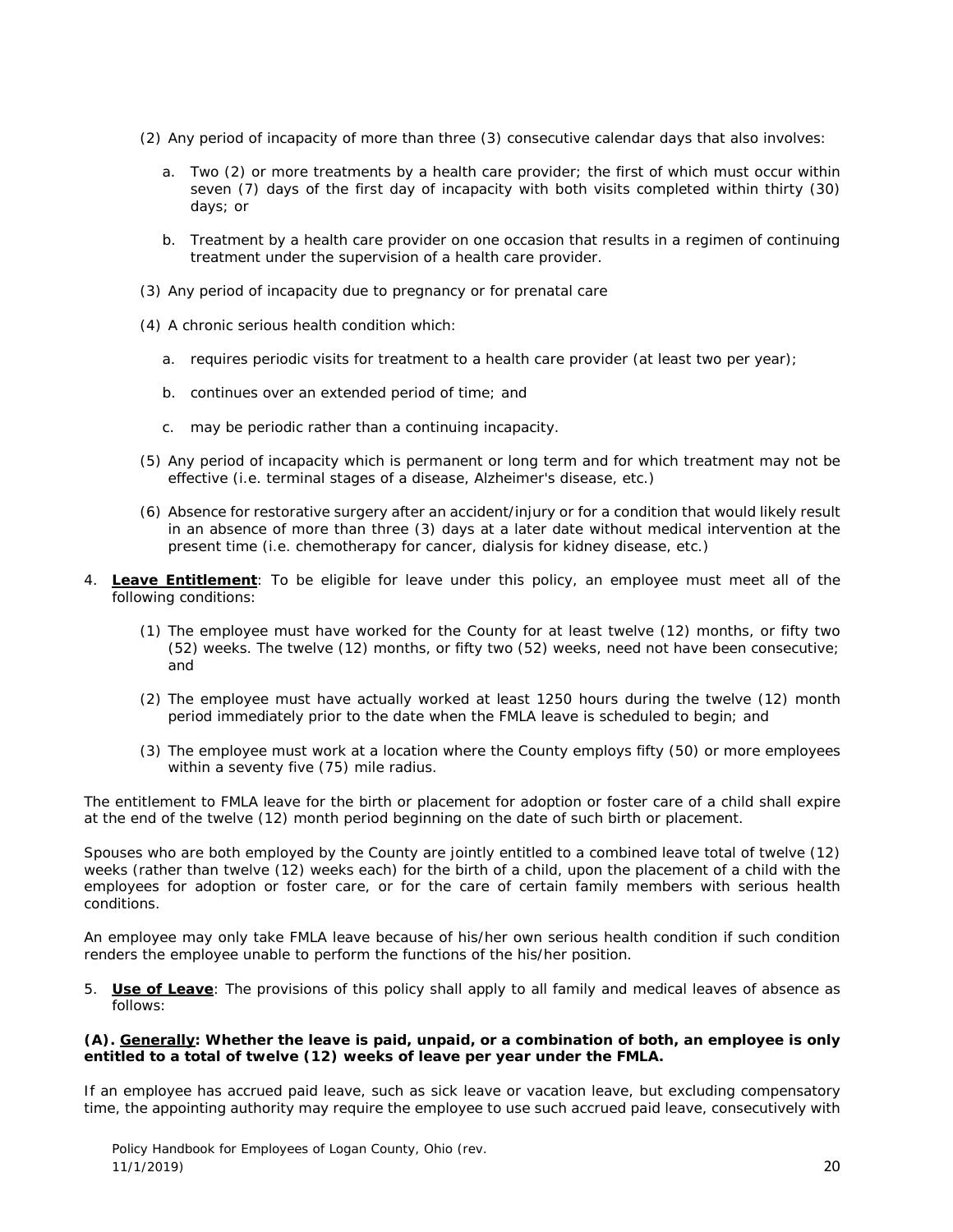all or part of the unpaid FMLA twelve (12) weeks. Any remaining FMLA leave shall be unpaid. To be permitted or required to use paid leave consecutively with FMLA, the condition for which the employee is taking FMLA must also fall within the category of reasons for which the employee may take the paid leave. For example, an employee who takes FMLA for placement of a foster child, may be required to use his vacation leave concurrently with his FMLA but may not be required to take sick leave as placement of a foster child is not an appropriate sick leave use.

Employees will be required to exhaust all accumulated leave as allowed by law prior to being granted leave without pay for FMLA leave requests. In addition, any time off that may, by law, be counted against an employee's twelve (12) week FMLA entitlement will be counted against such time.

**(B) FMLA Leave Use for Birth of an Employee's Child**: An employee who is taking leave for the birth of the employee's child must first use all available accrued paid vacation and personal leave prior to using unpaid leave for the remainder of the twelve (12) week period. However, if the employee requests leave for the employee's own serious health condition as a result of the pregnancy, or a serious health condition of the child, the employee will also be required to exhaust all of the employee's sick leave prior to using unpaid leave for the remainder of the twelve (12) week period. [Note: see letter (E) below for information on disability leaves.]

**(C) FMLA Leave Use for Placement of a Child for Adoption or Foster Care**: An employee who is taking leave for the placement of a child with him/her for adoption or foster care must first use all available accrued paid vacation and personal leave, but may not utilize sick leave, prior to using unpaid leave for the remainder of the twelve (12) week period.

**(D) FMLA Leave Use Because of the Employee's Own Serious Health Condition or the Serious Health Condition of a Family Member**: An employee who is taking leave because of the employee's own serious health condition or the serious health condition of a family member must use all available accrued paid vacation, personal and sick leave prior to using unpaid leave for the remainder of the twelve (12) week period.

**(E) FMLA Leave and Disability/Workers' Compensation Plans or Programs**: An employee who is eligible for FMLA leave because of his/her own serious health condition may also be eligible for either temporary disability with pay or workers' compensation if the condition is the result of a workplace accident or injury. Regardless of whether or not an employee is on workers compensation, the County may designate the absence as FMLA leave and count it against the employee's twelve (12) week FMLA entitlement if the injury or illness constitutes a serious health condition under the FMLA. In addition, an employee is not eligible to use paid leave of any type (except as supplemental benefits, if applicable and requested by the employee), nor can the County require her to do so, while the employee is receiving compensation from such a program.

Disability leave for the birth of a child is considered FMLA leave for a serious health condition of the employee and will be counted against the employee's twelve (12) week FMLA entitlement. As described above, because the leave pursuant to a temporary disability may be compensated, the employee is not eligible to use paid leave of any type (except as supplemental benefits, if applicable and requested by the employee), nor can the County require him/her to do so, while the employee is receiving compensation from such a plan or program. If the disability leave is with pay, the employee will be required to use sick leave, vacation leave and personal leave as set forth in this policy.

**(F) Qualifying Service Member Leave**: The spouse, parent or child of a member of the U.S. military service are entitled to FMLA leave due to the contingencies (as defined by the Department of Labor) of the service member being on "covered active duty" or receiving a "call to covered active duty". In addition, a spouse, child or parent of a service member is entitled to up to 26 weeks of leave to care for a service member injured in the line of duty. In the event the injured service member does not have a spouse, child or parent, an employee who is the next of kin (closest blood relative) may take leave under the FMLA to care for the injured service member.

6. **Procedures For Requesting FMLA Leave**: Requests for FMLA leave must be submitted in writing at least thirty (30) days prior to taking leave or, if this is not possible, as soon as practicable. In requesting such leave, the employee shall submit to his or her supervisor the Request for Family/Medical Leave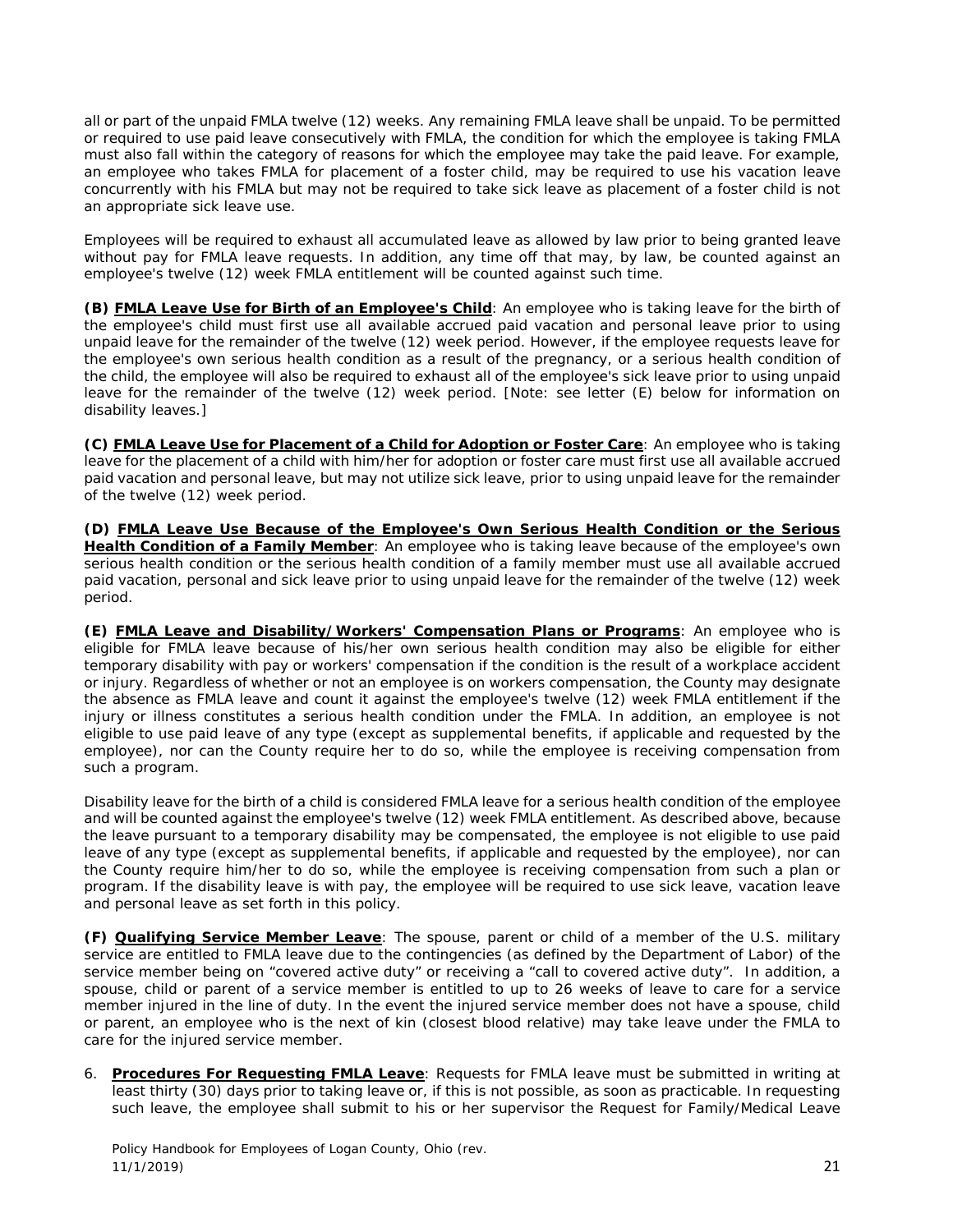Form, which is attached hereto as Appendix 4. If the employee fails to provide thirty (30) days' notice for foreseeable leave with no reasonable excuse for the delay, the leave may be denied until at least thirty (30) days from the date the County receives notice.

Requests for FMLA leave must be submitted on a standard leave form prescribed by the County. The County will determine whether the leave qualifies as FMLA leave, designate it as leave that counts against the employee's twelve (12) week entitlement, if appropriate, and notify the employee that the leave has been designated as FMLA leave. When a request is made for a foreseeable FMLA leave due to a serious health condition of either the employee or a member of the employee's family which involves planned medical treatment, the employee shall make a reasonable effort to schedule the treatment so as not to unreasonably interfere with the operations of the County, subject to the approval of the health care provider of the employee or the employee's family member.

7. **Certification of Need for FMLA Leave**: An employee requesting FMLA leave due to a serious health condition of the employee or his/her family member must provide written doctor's certification of the serious health condition in a form that provides the employer with information needed to approve or deny the FMLA leave request. This certification shall not provide any information that is prohibited by law. The United States Department of Labor provides certification forms, which can be downloaded online at www.dol.gov. Such certification shall be submitted at the time FMLA leave is requested, or when the need for leave is not foreseen, as soon as practicable. An employee requesting FMLA leave due to the birth or placement of a child must submit appropriate documentation as required by the County at the time FMLA leave is requested.

The County, in its discretion, may require a second medical opinion prior to granting FMLA leave. Such opinion shall be rendered by a health care provider designated or approved by the County. If a second medical opinion is requested, the cost of obtaining such opinion shall be paid for by the County. If the first and second opinions differ, the County, at its own expense, may require the binding opinion of a third health care provider, approved jointly by the County and the employee. Failure or refusal of the employee to submit to or cooperate in obtaining either the second or third opinions, if requested, shall result in the denial of the FMLA leave request.

Employees who request and are granted FMLA leave due to a serious health condition of the employee or his/her family member may be required to submit periodic written reports to the County, in order to assess the continued qualification for FMLA leave.

The County may request additional reports if the circumstances described in the previous certification have changed significantly (duration or frequency of absences, the severity of the condition, complications, etc.) or if the County receives information that casts doubt on the employee's stated reason for the absence.

The employee must provide the requested additional reports to the County within fifteen (15) days, unless it is not practicable under the particular circumstances to do so despite the employee's diligent, good faith efforts. Any costs associated with the additional reports requested by the County shall be at the employee's expense.

8. **Certification for leave taken because of a qualifying exigency**: The Employer may request that an employee provide a copy of the military member's active duty orders to support the request for qualifying exigency leave. Such certification for qualifying exigency leave must be supported by a certification containing the following information: statement or description of appropriate facts regarding the qualifying exigency for which leave is needed; approximate date on which the qualifying exigency commenced or will commence; beginning and end dates for leave to be taken for a single continuous period of time; an estimate of the frequency and duration of the qualifying exigency if leave is needed on a reduced scheduled basis or intermittently; appropriate contact information for the third party if the qualifying exigency requires meeting with a third party and a description of the meeting; and, if the qualifying exigency involves Rest and Recuperation leave, a copy of the military member's Rest and Recuperation orders, or other documentation issued by the military which indicates the military member has been granted Rest and Recuperation leave, and the dates of the military member's Rest and Recuperation leave.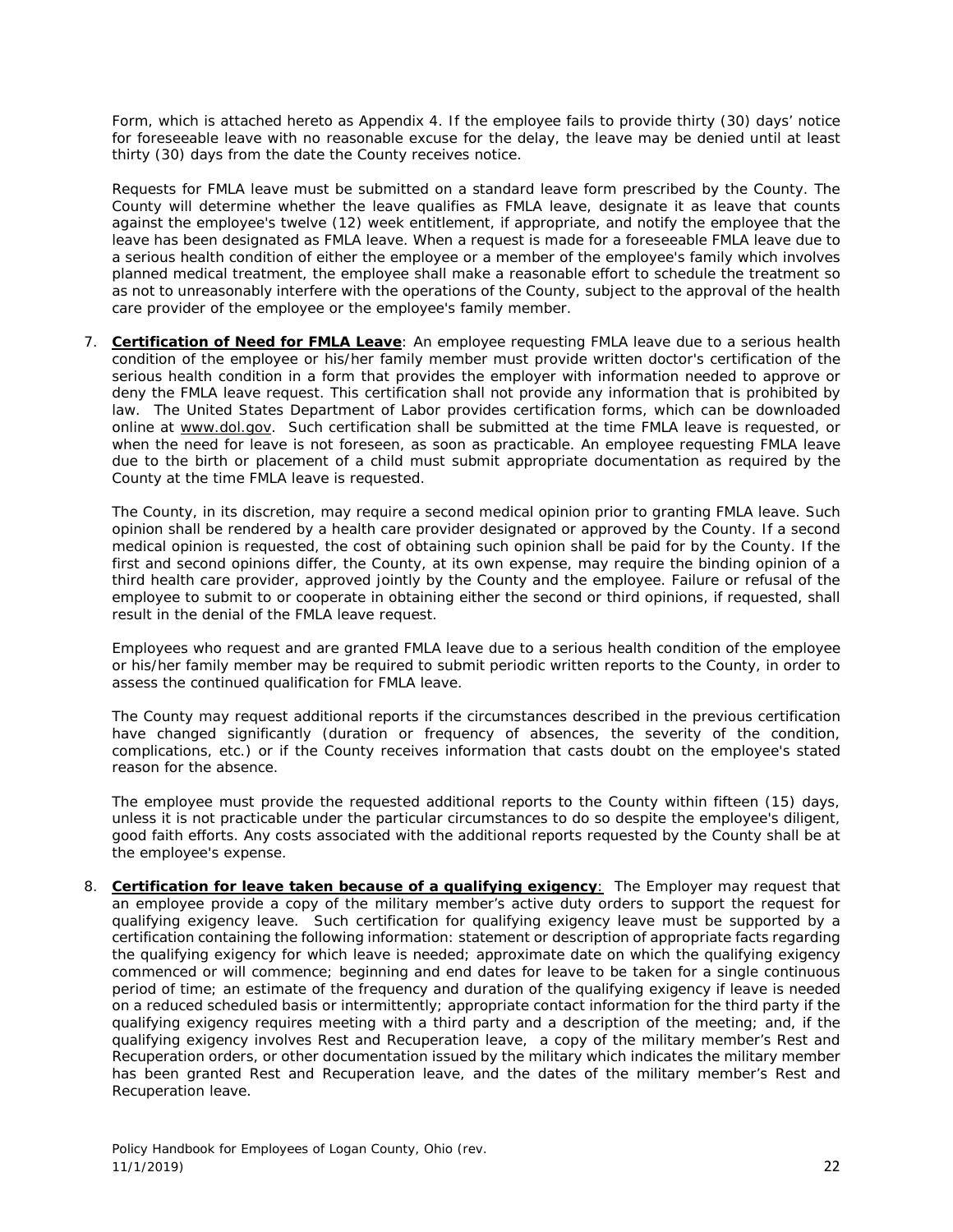9. **Intermittent / Reduced Schedule Leave**: When medically necessary, an employee of the County may take FMLA leave on an intermittent or reduced work schedule basis for a serious health condition of the employee or a serious health condition of an employee's family member. Upon approval of the appointing authority, an employee may take leave on an intermittent or reduced schedule basis for either the birth of the employee's child or upon the placement of a child for adoption or foster care with the employee. In all cases, the FMLA leave granted to any employee shall not exceed a total of 12 weeks per year.

Requests for intermittent or reduced schedule FMLA leave must be submitted in writing at least thirty (30) days prior to taking leave or, if this is not possible, as soon as practicable.

To be entitled to leave on an intermittent or reduced schedule basis, the employee must, at the time such leave is requested, submit additional certification as prescribed by the County, which establishes the medical necessity for such intermittent or reduced schedule leave. This shall be in addition to the documentation certifying the condition as FMLA qualifying. The additional certification shall include the dates and the duration of treatment, if any, the expected duration of the intermittent or reduced schedule leave, and a statement from the health care provider describing the facts that support the medical necessity for taking FMLA leave on an intermittent or reduced schedule basis. In addition, an employee requesting foreseeable intermittent or reduced schedule FMLA leave must meet with his/her supervisor and/or the Human Resources Director to discuss the intermittent or reduced schedule leave.

An employee who requests and is granted FMLA leave on an intermittent or reduced schedule basis may be temporarily transferred to an available alternative position with equivalent class, pay and benefits if the alternative position would better accommodate the intermittent or reduced schedule.

An employee who requests intermittent or reduced schedule leave due to foreseeable medical treatment shall make a reasonable effort to schedule the treatment so as not to unduly disrupt the operations of the County.

10. **Employee Benefits**: Except as provided below, while an employee is on FMLA leave, the County will continue to pay the employer portion of premiums for insurance benefits that the employee receives through the County, under the same terms and conditions as if the employee had continued to work throughout the leave. Employee contribution amounts are subject to any change in rates that occurs while the employee is on leave. Employee contributions will be required to be made either through payroll deduction or by direct payment to the County. The employee will be advised in writing at the beginning of the leave period as to the amount and method of payment.

The County will not continue to pay the employer portion of premiums for insurance benefits which the employee receives through the County, if, while the employee is on FMLA leave, the employee fails to pay the employee's portion of such premiums, if any, or, if the employee's payment for his/her portion of the premium is late by more than thirty (30) days. The employee's direct payment for insurance benefits is due to the County on the first day of each month.

If cash-in-lieu of health insurance is an option at the time of the FMLA leave, the employer will continue to make cash-in-lieu of insurance payments to those employees who have chosen this option during open enrollment.

If the employee chooses not to continue health care coverage during FMLA leave, the employee will be entitled to reinstatement into the benefit plan upon return to work, but the employee must reapply for such benefits.

If the employee chooses not to return to work for reasons other than a continued serious health condition or circumstances beyond the employee's control, the County may seek reimbursement from the employee for any amounts paid by the County for insurance benefits that the employee received through the County during any period of unpaid FMLA leave.

Leave balances accrued by an employee prior to taking FMLA leave and not used by the employee as outlined in the section entitled "Use of Leave" will be retained by the employee. FMLA leave, whether paid or unpaid, will not constitute a break in service credit for employees of the County. Upon the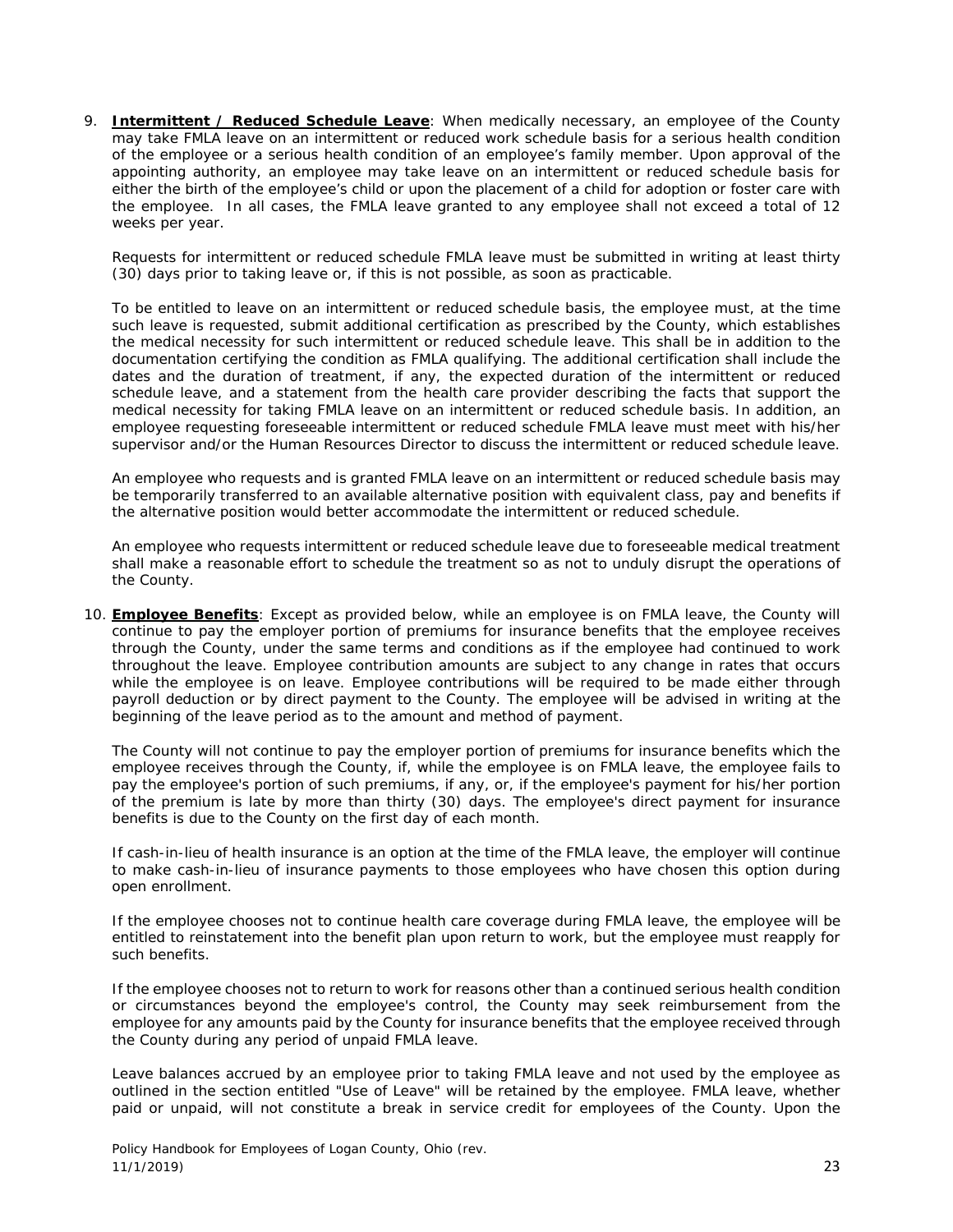completion of unpaid FMLA leave and return to service, the employee will return to the same level of service credit as the employee previously held immediately prior to the commencement of FMLA leave. Service credit shall continue to accrue during periods of paid FMLA leave. In addition, FMLA leave will be treated as continuous service for the purpose of calculating benefits, which are based on length of service. However, specific leaves times (i.e., vacation, holiday, personal and sick leaves) will not accrue during any period of unpaid FMLA leave.

11. **Reinstatement**: An employee on FMLA leave must give the County at least two (2) business days' notice of his/her intent to return to work, regardless of the employee's anticipated date of return.

Most employees who take leave under this policy will be reinstated to the same or a similar position upon return from leave.

Upon request for reinstatement, if the position that the employee occupied prior to taking FMLA leave is not available, the employee will be placed in a position which entails substantially equivalent levels of skill, effort, responsibility and authority and which carries equivalent status, pay, benefits and other terms and conditions of employment as the position the employee occupied prior to taking FMLA leave. The determination as to whether a position is an "equivalent position" will be made by the County.

An employee of the County will not be laid-off as a result of exercising his/her right to FMLA leave. However, the County will not reinstate an employee who has taken FMLA leave if, as a result of a layoff within the County, the employee would not otherwise be employed in the County at the time reinstatement is requested.

An employee on FMLA leave has no greater right to reinstatement or to other benefits and conditions of employment than if the employee had been continuously employed during his/her FMLA leave period.

Prior to reinstatement, employees who take FMLA leave based on their own serious health condition shall provide certification from the employee's health care provider that the employee is able to resume work.

Key employees may be denied reinstatement if:

- a. In the sole opinion of the employer, denial of reinstatement is necessary to prevent substantial and grievous economic injury to the employer; and
- b. The employer notifies the employee of its intention not to restore the employee to duty before the leave begins; or
- c. The employer notifies the employee of its intention not to restore the employee to duty after the leave begins, and the employee does not elect to return immediately to work and be restored to the same or a similar position.

In order to determine whether the restoration of the employee to employment will cause substantial and grievous economic injury to the operations of the Employer, the Employer may consider its ability to replace the employee on a temporary basis, whether a permanent replacement of the employee is unavoidable, and the cost of reinstating the employee.

12. **Records**: All records relative to FMLA leave will be maintained by the County as required by law. Any medical records accompanying FMLA requests will be kept separate from an employee's regular personnel files.

To the extent permitted by law, medical records related to FMLA leave shall be kept confidential. Records and documents created for purposes of FMLA containing family medical history or genetic information as defined by the Genetic Information Nondiscrimination Act of 2008 (GINA) shall be maintained in accordance with the confidentiality requirements of Title II of GINA, which permit such information to be disclosed consistent with the requirements of FMLA.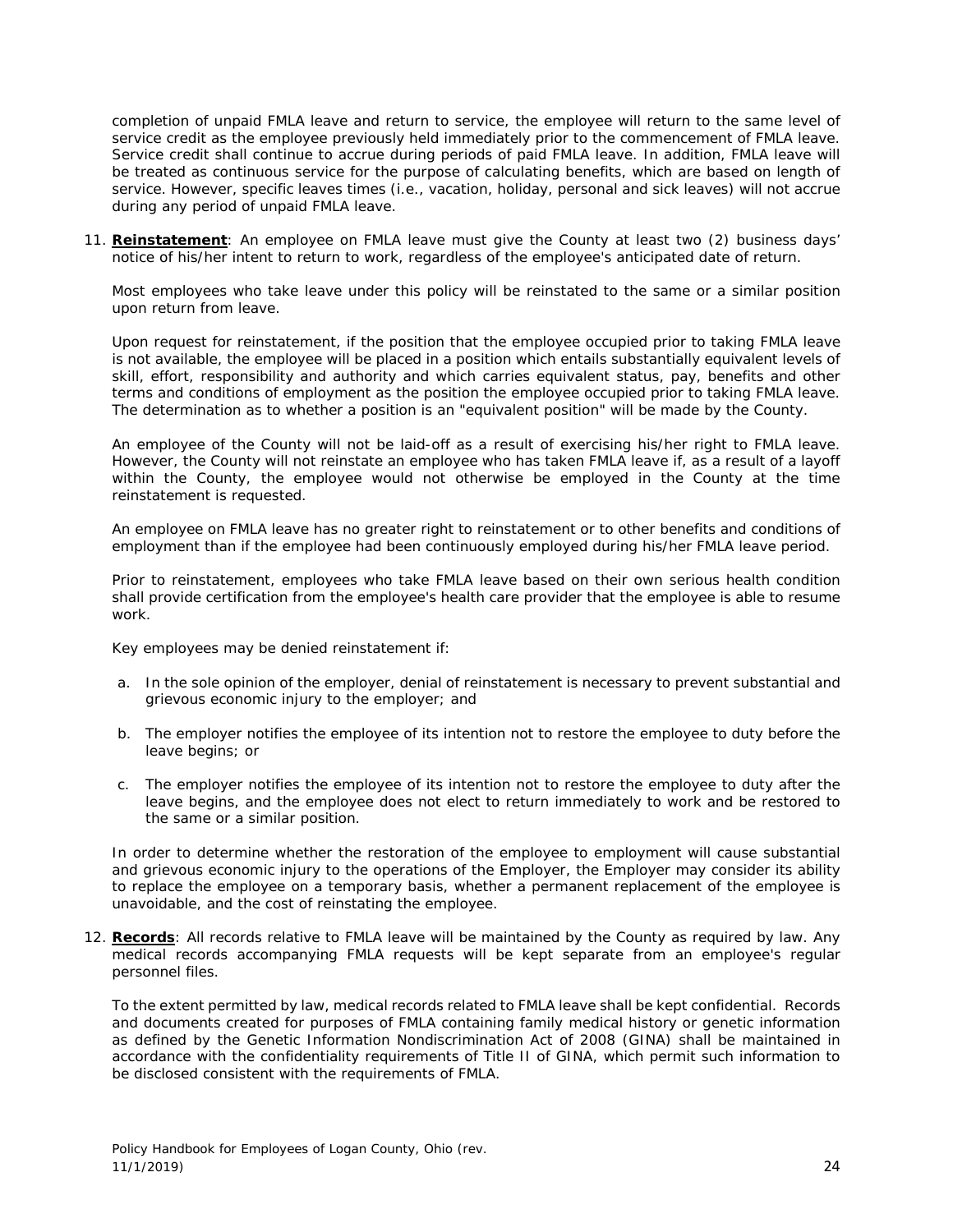#### **B. Other Unpaid Leaves of Absence**

- 1. Employees may request an unpaid leave of absence from their appointing authority for personal reasons, including educational pursuits that are not in the course of and required as part of the job. The decision whether to grant the leave is left to the appointing authority's discretion. Personal leave may be granted for up to six (6) months for any personal reasons of the employee that are deemed sufficient grounds for leave by the appointing authority.
- 2. Educational leave may be granted for up to two (2) years for purposes of education, training or specialized experience which would benefit the appointing authority's office. Employees must present their appointing authority with a written request for educational leave that describes the program and explains why the education, training or specialized experience would benefit the office. The appointing authority has the authority to determine whether or not to grant educational leave. Upon completion of an educational leave, the employee will return to her former position or a similar position within the same classification.
- 3. Where an employee is unable to predetermine the exact length of his leave, an indefinite leave not to exceed six (6) months may be approved. The employee may be permitted to return to work at any time during the six-month period, provided he gives the appointing authority at least two (2) weeks written notice of his desire to return to work. If a leave of absence is granted for a definite period of time, the employee may be reinstated prior to the expiration of the leave only upon written approval of the County Official.
- 4. While on a leave without pay an employee shall not accumulate sick leave or vacation leave, nor shall she receive holiday pay. Time spent on leave without pay shall not count for seniority purposes. An employee on an unpaid leave of absence must pay the premium for her health insurance (and dependent coverage, if applicable) to keep such coverage in force during the leave.
- 5. Unpaid leaves of absence shall not be granted to an employee for the purpose of engaging in partisan political activity.
- 6. The appointing authority may revoke the unpaid leave of absence for business reasons upon one week's written notice to the employee that she must return to work. An employee on an unpaid leave of absence who is determined to be using the leave for purposes other than the purpose for which the leave was granted may be ordered to return to work immediately and/or shall be subject to disciplinary action. Failure to return to work as instructed in accordance with these policies may result in discipline.

#### **VII. INSURANCE BENEFITS**

The County provides a variety of benefits for the health and welfare of employees and their families. The County reserves the right to change these benefits at any time. For more information about any benefits, contact your Appointing authority or the County Commissioner's office.

#### **A. Health Insurance**

1. The County provides group hospitalization/surgical insurance and major medical insurance covering its full-time regular employees and part-time non-seasonal employees whose hours of service regularly average thirty (30) or more hours per week. (Also see, "Full-Time Hours", Sec. IV.A.1.)

The County shall pay a portion of the cost of individual single coverage for eligible employees. The County shall also pay a portion the cost of family coverage for dependents of eligible employees who elect to enroll for such coverage. The amount that the County and employees pay for the monthly premium will be determined by the County on a periodic basis. Enrollment rules are described in Section H below.

2. The insurance contract year is January 1st through December 31st, but may be changed at the discretion of the County.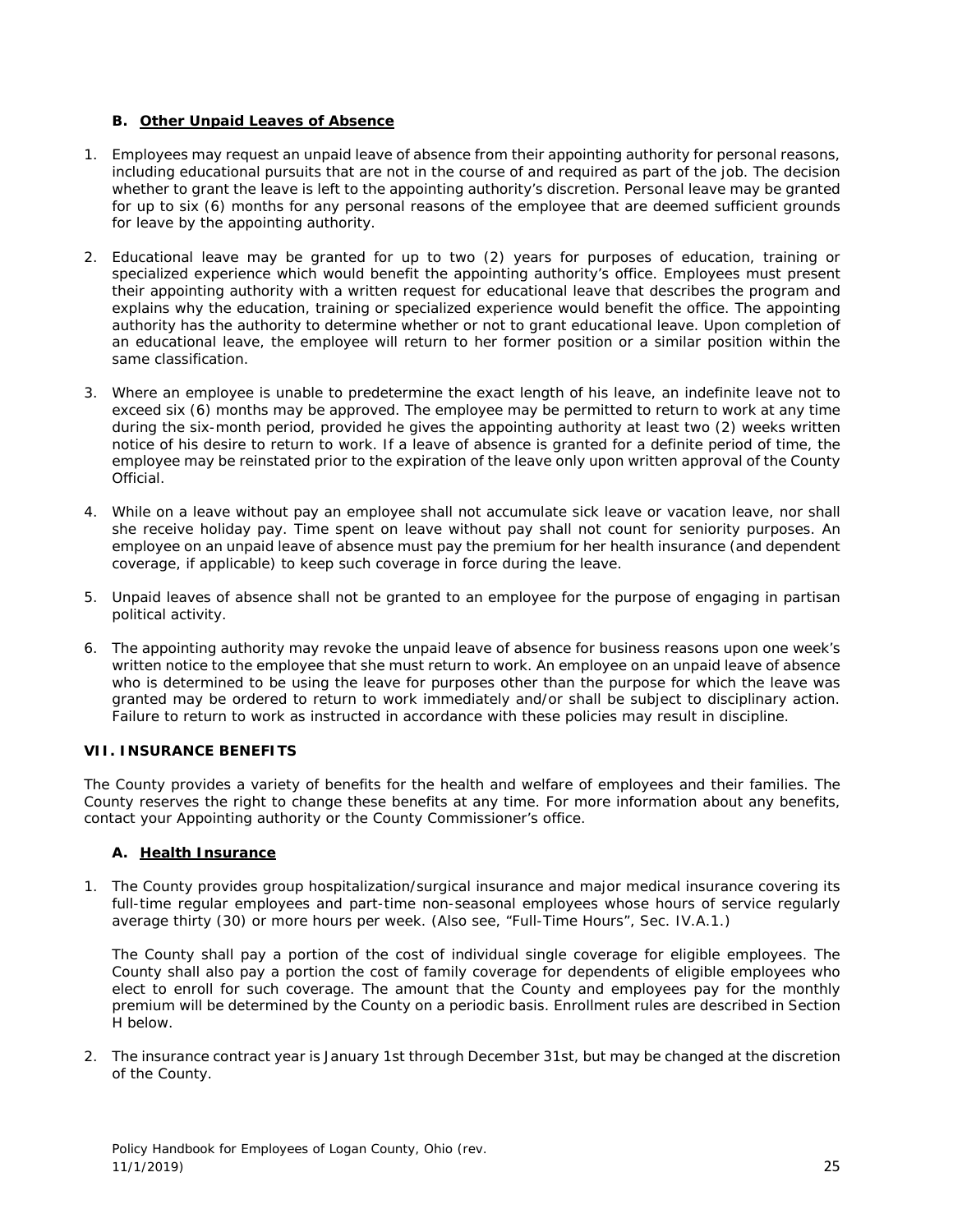3. The County reserves the right to modify the health insurance coverage and premium contributions currently in effect and/or to modify the employee premium contributions.

#### **B. Prescription Drug Insurance**

- 1. The County provides prescription drug insurance coverage for outpatient prescription drug purchases by eligible employees and covered dependents. The policy covers eligible prescriptions and refills dispensed by any pharmacy that participates in the program.
- 2. The County reserves the right to modify prescription coverage.

#### **C. Life Insurance**

The County provides group term life insurance and group term accidental death and dismemberment insurance for each eligible employee. The Board of County Commissioners shall determine the level of its premium contribution required for employees.

#### **D. Employee Assistance Plan**

The County provides an Employee Assistance Plan (EAP) to offer confidential assistance for various issues that may affect employees' job performance and impact their families, friends, and co-workers. Employees may contact their Appointing authority or the County Commissioner's office for information.

#### **E. Voluntary Supplemental Benefits**

Other benefits are offered to county employees on a voluntary basis, which include supplemental life insurance, disability, and dental insurance. Premiums are paid entirely by the employee through regular payroll deductions. Insurance agents are permitted to contact employees to discuss enrollment for these benefits during limited enrollment periods.

#### **F. Section 125 Plan**

The County, under Internal Revenue Code Section 125, provides employees the opportunity to participate in a "premium only" plan in which their eligible insurance premiums are paid on a pretax basis. Employees' health insurance premiums along with voluntary supplemental benefits are eligible to be paid pre-tax under Section 125. Enrollment rules are described in Section H below.

#### **G. Retirement Programs**

1. Public Employees Retirement System (PERS)

Under Chapter 145 of the Ohio Revised Code, County employees are members of PERS. As required by law, employee and County contributions are made for the employee's benefit through regular payroll.

2. Deferred Compensation Program

Under Chapter 148 of the Ohio Revised Code, County employees may voluntarily participate in a taxdeferred retirement savings program through regular payroll.

#### **H. Enrollment Periods**

1. The open enrollment period is the only time employees may enroll in or make enrollment changes to the health insurance plan or to the Section 125 plan without a qualifying event. A qualifying event is a change in family status, employment status, coverage eligibility, or dependent eligibility for which a change can be made during the plan year. Qualifying events include: marriage, divorce, death of a spouse or child, birth or adoption of a child, termination or commencement of a spouse's employment, change of status of the employee, or change of status of a dependent making him ineligible. All Section 125 qualifying events must be reported in writing to the Auditor's Office within 30 days of occurrence. All health insurance qualifying events must be reported in writing to the Commissioner's office within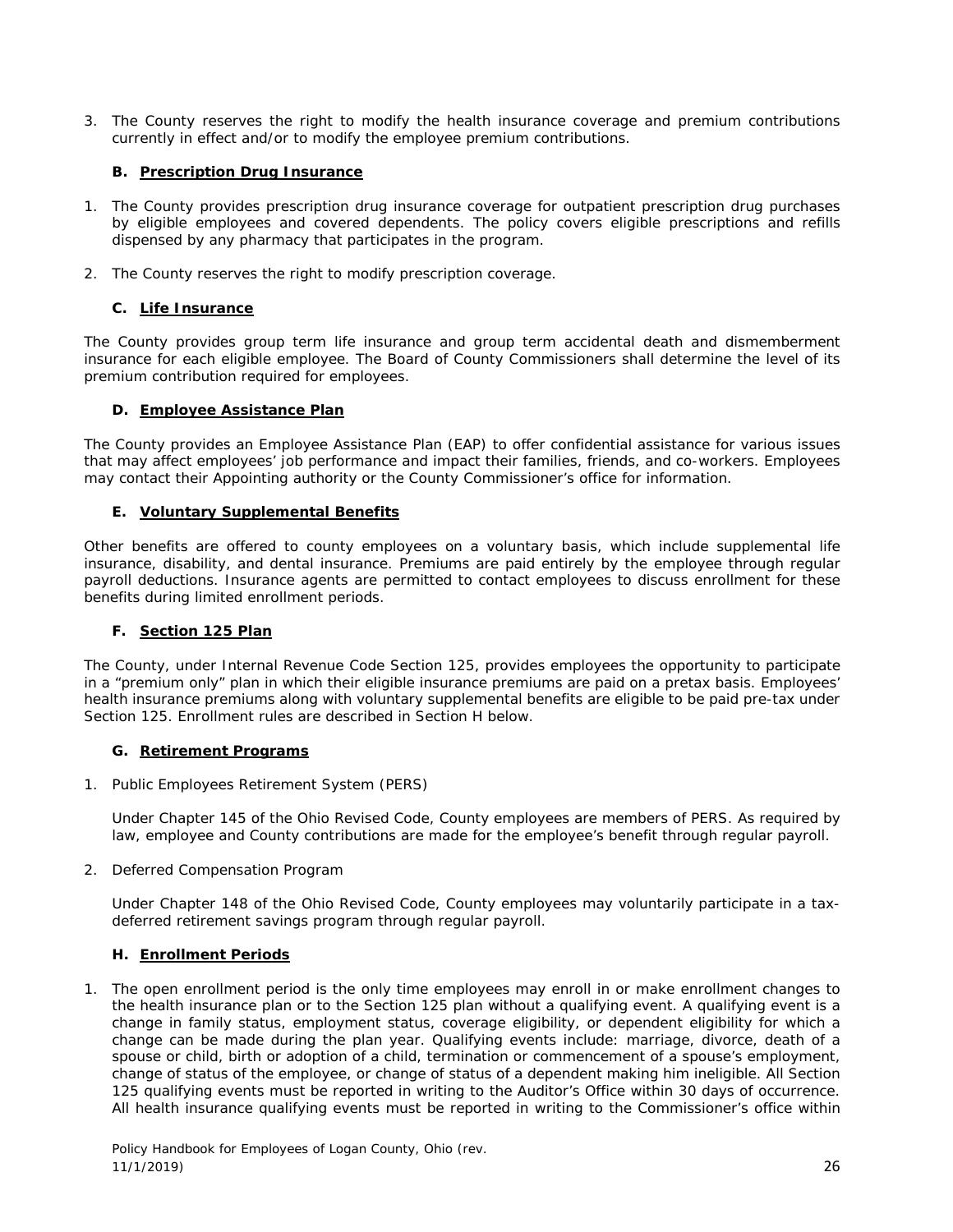30 day of occurrence. If changes are not received within 30 days, they will not become effective until January 1 of the following plan year.

2. All health insurance and Section 125 changes that take effect on January 1 of each year must be completed and returned to the Auditor's Office and/or the Commissioner's office by the end of the open enrollment period during the previous year. No changes will be accepted after that date. Eligible employees will be notified each year of the open enrollment period for each plan, which generally occurs between October 1 and November 30.

#### **VIII. REDUCTIONS IN WORK FORCE**

#### **A. Layoff Jurisdictions**

Each County "Appointing Authority" under Civil Service Law is a separate layoff jurisdiction. Layoff, displacement, and reinstatement rights shall apply only within the layoff jurisdiction affected by the layoff and only to classified employees.

#### **B. Rationales for Layoffs**

Employees may be laid-off for one or more of the following reasons:

- 1. Lack of funds within an appointing authority. A lack of funds means an appointing authority has a current or projected deficiency of funding to maintain current or to sustain projected levels of staffing and operations. Lack of funds shall be presumed if the position has a dedicated funding source that is reduced or withdrawn. An appointing authority shall itself determine whether a lack of funds exists.
- 2. Lack of work within an appointing authority. A lack of work means an appointing authority has a current or projected temporary decrease in the workload, expected to last less than one year, which requires a reduction of current or projected staffing levels. An appointing authority shall itself determine whether a lack of work exists. Determination of a lack of work shall indicate the current or projected temporary decrease workload of an appointing authority and whether the current or projected staffing levels of the appointing authority will be excessive.
- 3. Abolishment of positions. Abolishment means the permanent deletion of a position or positions from the organization or structure of an appointing authority due to a lack of continued need for the position. An appointing authority may abolish positions as a result of a reorganization for the efficient operation of the appointing authority, for reasons of economy, or for lack of work. An appointing authority shall itself determine whether any position should be abolished. The determination of the need to abolish positions shall indicate the lack of continued need for positions within the appointing authority.

#### **C. Order of Layoffs**

- 1. For purposes of order of layoff, there shall be the following "appointment categories": part time probationary, part time permanent, full time probationary and full time permanent. When a reduction in force is necessary within each of the primary appointment categories, first part time probationary, then part time permanent, then full time probationary, and then full time permanent employees shall be laid off.
- 2. A system of "retention points" shall be maintained to reflect the length of continuous service and efficiency in service for all employees who may be affected by a layoff. The employee's length of continuous service shall be based on the employee's most recent date of hire in the County service. In the event an employee transfers from one layoff jurisdiction to another, the employee's length of service will be deemed unbroken so long as no break in service occurs from one layoff jurisdiction to another. In the event an employee transfers from one appointing authority to another or receives an appointment with another appointing authority (Ex. A transfer or appointment from another County or state agency to Logan County), the employee's length of continuous service will be deemed unbroken so long as no break in service occurs from one appointing authority to another. If two or more employees have an identical number of retention points, employees having the shortest period of continuous service shall be laid-off first.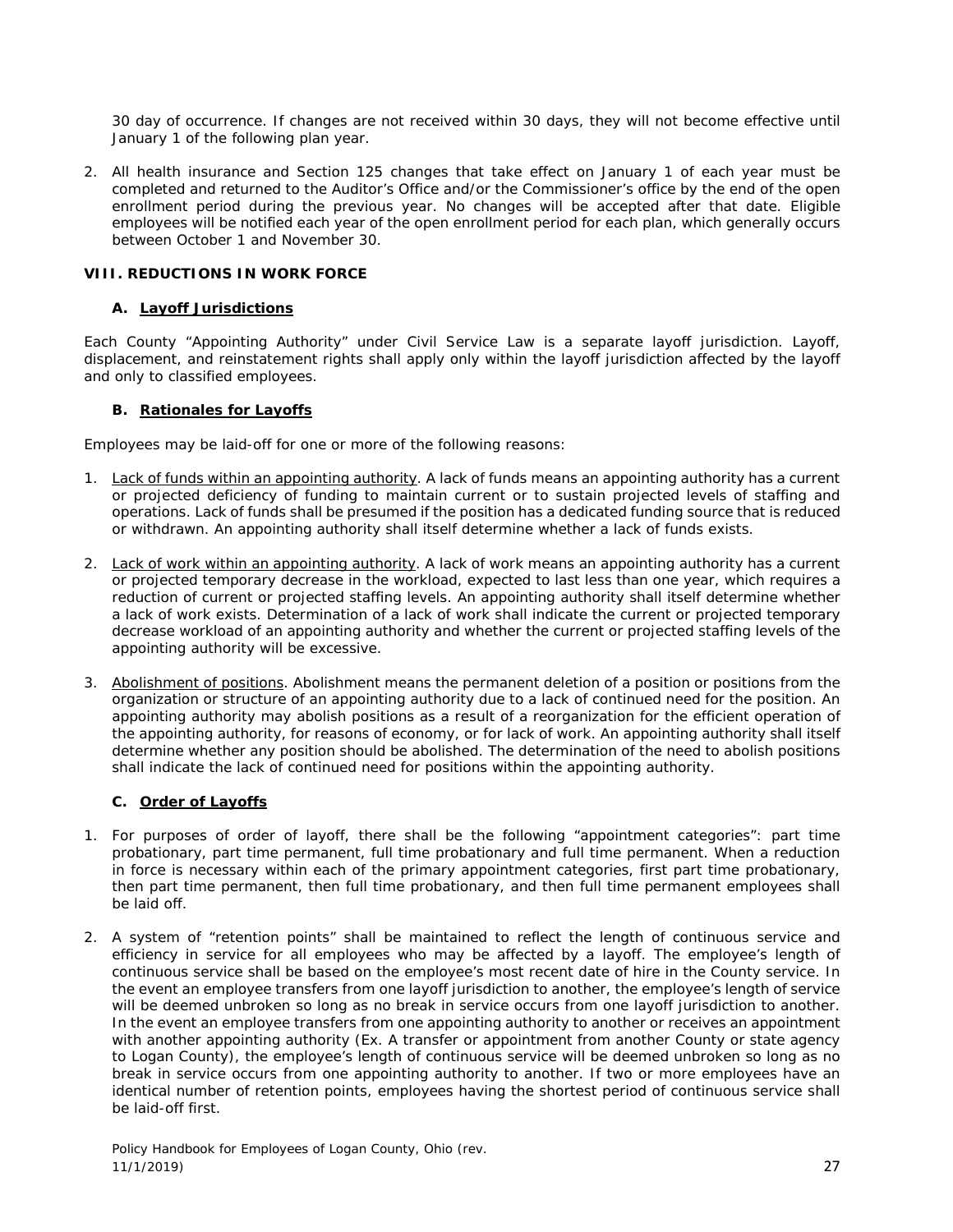#### **D. Displacement Rights**

- 1. A laid-off employee has the right to displace an employee with the fewest retention points in the following order:
	- a. within the classification from which the employee was laid off; and
	- b. within the classification series in which the employee was laid off.
	- c. within the classification the employee held immediately prior to holding the classification from which the employee was laid off, except that the employee may not displace employees in a classification if the employee does not meet the minimum qualifications of the classification or if the employee last held the classification more than three years prior to the date on which the employee was laid off.
- 2. An employee laid-off in the classified civil service may displace another employee within the same appointing authority in the following manner:
	- a. each laid-off employee possessing more retention points shall displace the employee with the fewest retention points in the next lower classification or successively lower classification in the same classification series, and
	- b. any employee displaced by an employee possessing more retention points shall displace the employee with the fewest retention points in the next lower classification or successively lower classification in the same classification series; except that a displaced provisional employee shall not displace a certified employee. This process shall continue, if necessary, until the employee with the fewest retention points in the lowest classification of the classification series of the same appointing authority has been reached and, if necessary, laid off.
- 3. Employees shall notify the appointing authority of their intention to exercise their displacement rights, within five (5) days after receiving notice of layoff.
- 4. No employee shall displace an employee for whose position or classification there exists special minimum qualifications, as established by a position description, classification specifications, or by bona fide occupational qualification, unless the employee desiring to displace another employee possesses the requisite minimum qualifications for the position or classification.

#### **E. Recall or Reinstatement Rights**

- 1. An employee who has been laid off, or who has, by virtue of exercising displacement rights, been displaced to a lower classification, shall be placed on a layoff list maintained by that appointing authority. The layoff list shall list employees within each appointment category, with individual employees ranked in descending order of total retention points. Laid-off employees shall be placed on layoff lists for each classification in the classification series equal to or lower than the classification in which the employee was employed at the time of layoff. However, an employee who has not exercised his option to displace other employees shall only be entitled to have his name placed on the layoff list for the classification from which the employee was laid off.
- 2. An employee's name shall be maintained on a layoff list(s) for one (1) year from the date of the layoff. During the one-year period, the appointing authority shall not hire or promote anyone into a classification until all laid-off persons on a layoff list for that classification are reinstated or have declined the position when offered.
- 3. An employee shall be offered reinstatement or re-employment based on her position on the layoff list, by the sending her a written offer of reinstatement or re-employment by certified mail at the most recent address indicated on the appointing authority's records. It is the responsibility of the employee on layoff to notify the appointing authority in writing of any change of address. Upon receipt of the notice, the employee must immediately inform the appointing authority in writing whether she accepts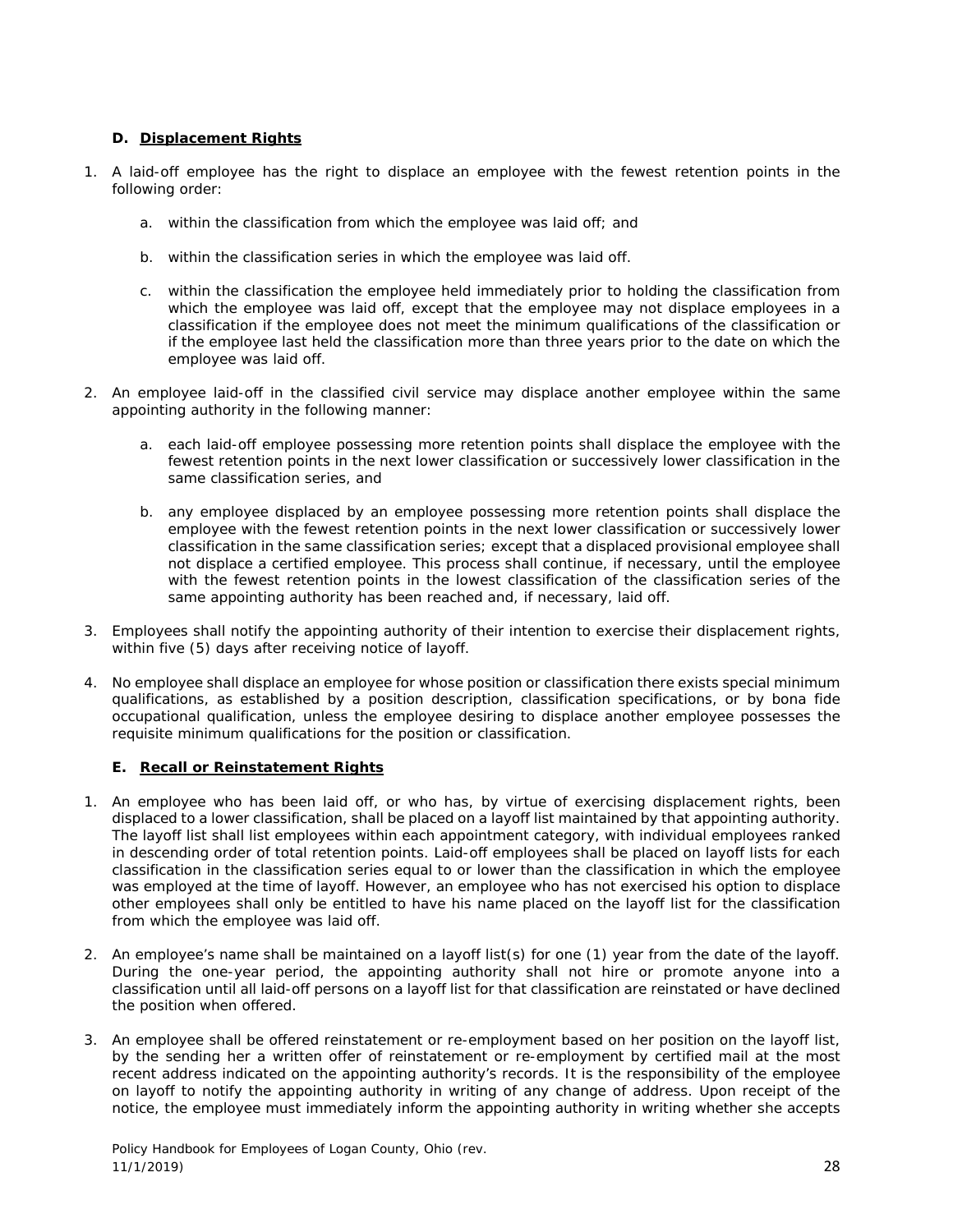or declines the offer of reinstatement or re-employment. If the appointing authority receives no response from the employee within seven (7) calendar days of the date on which the certified mail was sent, the employee shall be deemed to have declined the offer. An employee accepting or declining reinstatement or re-employment to the same classification or same appointment category from which the employee was laid-off or displaced shall be removed from the layoff list.

- 4. An employee who declines reinstatement to a classification lower in the classification series than the classification from which the employee was laid-off or displaced, shall thereafter only be entitled to reinstatement to a classification higher, up to and including the classification from which the employee was laid-off or displaced, in the classification series than the classification that was declined. This section does not apply when an employee, who was a full time employee at the time of layoff or displacement, declines reinstatement in a part time position.
- 5. Any employee reinstated or re-employed under this section shall not serve a probationary period upon reinstatement or re-employment except that an employee laid-off during an original or promotional probationary period shall begin a new probationary period.

#### **F. Right to Appeal**

A classified employee may appeal a layoff or a displacement that is the result of a layoff to the State Personnel Board of Review. The appeal must be filed or postmarked no later than ten (10) days after receipt of the notice of layoff or after the date the employee is displaced. A classified employee may appeal the decision of the State Personnel Board of Review to the Court of Common Pleas.

#### **IX. VACANCIES AND PROMOTIONS**

- 1. The appointing authority has the sole discretion to determine when a vacancy exists.
- 2. Vacancies in positions in the classified service shall be filled insofar as practicable by promotions.
- 3. If an appointing authority intends to fill a vacancy, a notice of vacancy will be posted in the main office of that authority and/or other appropriate County buildings for a period of ten (10) working days. In extenuating or unusual circumstances, the appointing authority responsible for postings may remove the posting short of the ten-day period.
- 4. Any employee in the classified service who is appointed provisionally to fill a vacancy and who remains in provisional status for a period of two years of continuous service, during which period no competitive examination is held, becomes a permanent employee in the classified service at the conclusion of such two-year period.
- 5. Preference in promotion will be given to the applicants currently holding positions in a lower classification closest to the classification of the vacancy, all within the same classification series. If there are no applications from any classification below the vacancy, then applications will be considered from those currently holding jobs in classifications above the vacancy. If there are no qualified applicants from the same classification series, then they may proceed to appoint any applicant to the vacancy.
- 6. All promotional appointments shall have a probationary period equal to that of an original appointment within that classification. If the service of the promotional probationary employee is unsatisfactory, he may be demoted to the position from which he was promoted or to a similar position at any time during his promotional probationary period. Upon such a demotion, the employee's salary shall be the same as he was receiving prior to the promotion, except for changes in pay range that may have occurred or any step increase to which the employee would have been entitled in the lower classification.

#### **X. TRANSFERS AND JOB ASSIGNMENTS**

#### **A. Job Assignments**

Employees are expected to perform any work duties assigned by the appointing authority or her designee, not just those specific duties set forth in a job description. If the job assignments amount to a temporary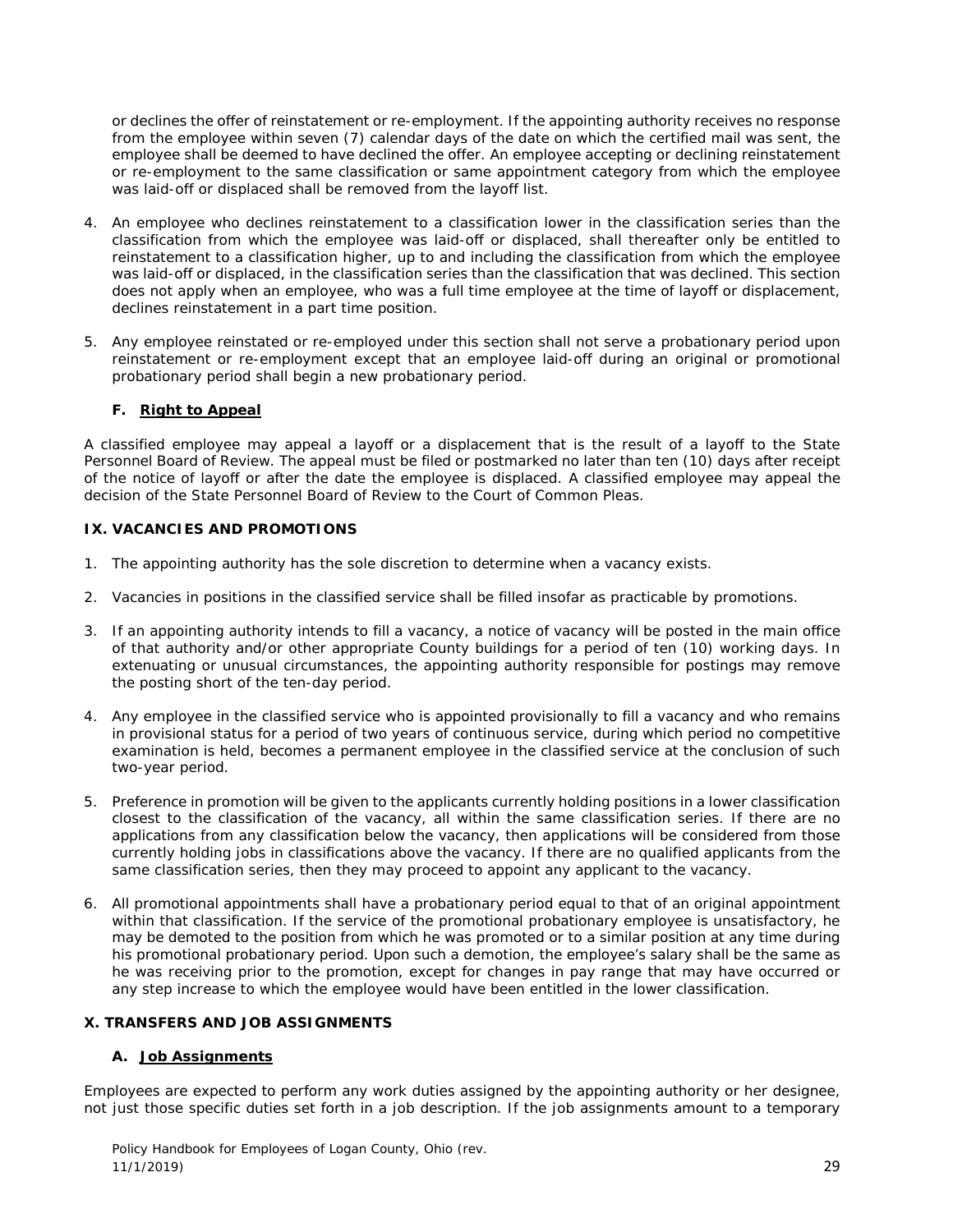transfer, Section C of this policy shall control.

#### **B. Permanent Transfers**

A permanent transfer is any transfer in excess of thirty days unless the employee has consented to a longer period not exceeding ninety days. An employee shall be eligible for a permanent transfer only after successfully completing her probationary period.

- 1. A classified employee, the appointing authority, and the appointing authority of another governmental agency or public body may mutually agree to transfer an employee from one office to another.
- 2. The employee and the appointing authority may agree to the transfer of an employee from one classification to another classification having similar qualifications.
- 3. No permanent transfer to a vacancy may occur until the appointing authority has satisfied its obligation to post a notice of the vacancy and to consider applicants in accordance with the policy on vacancies and promotions.
- 4. Any employee who voluntarily requests and is granted a transfer to a vacancy in a lower classification will be reclassified and must accept the duties, responsibilities, and wages of the lower classification for a minimum of six (6) months before requesting or applying for a transfer or promotion to a higher classification.

#### **C. Temporary Transfers and Assignments**

- 1. All employees shall be required to perform any and all temporary assigned duties of which they are capable regardless of their usual or customary duties or job assignments. A temporary transfer shall not exceed the length of the probationary period of the position filled. A temporary transfer may be used: (a) to fill a vacancy caused by an employee being on sick leave or other approved leave of absence; (b) to provide vacation relief scheduling; (c) to fill an opening temporarily pending permanent filling of such opening; (d) to meet an emergency situation; or (e) when an employee is temporarily incapacitated from her regular duties.
- 2. When an employee is temporarily assigned to substitute in another job classification with a rate of pay lower than his own for reasons (a) through (d) above, he shall receive his regular rate of pay. When he is temporarily assigned to a lower classification for reason (e) above, he shall receive the highest rate of pay applicable to his temporary assignment.
- 3. When an hourly employee is temporarily assigned to a position with a higher rate of pay than her own for reasons (a) through (d) above, she shall receive an additional payment for all such days worked, which shall amount to the difference between her regular rate of pay and the step in the pay scale of the higher position to which she is temporarily assigned which is the next higher than her regular rate of pay. Annual salaried employees shall receive no additional compensation for temporarily filling in a higher position.

#### **XI. USE OF COUNTY PROPERTY**

#### **A. General**

Employees are prohibited from using County materials, tools, facilities, equipment and labor for personal or private use regardless of whether the use is during working or non-working time. Employees may not perform private work for themselves, co-workers, friends, family members or others during working time or while using County materials, tools, facilities, or equipment. All County tools and equipment must be used and operated within the laws of the State of Ohio and/or rules and regulations of the County. Employees who separate from service with the County are responsible for return of reusable County property in his/her possession.

Employees have no reasonable expectation of privacy in the use of County property and facilities. In order to safeguard employees and the workplace, and in order to maximize efficiency, safety and productivity, the County reserves the right, in its sole discretion and without notice to employees, to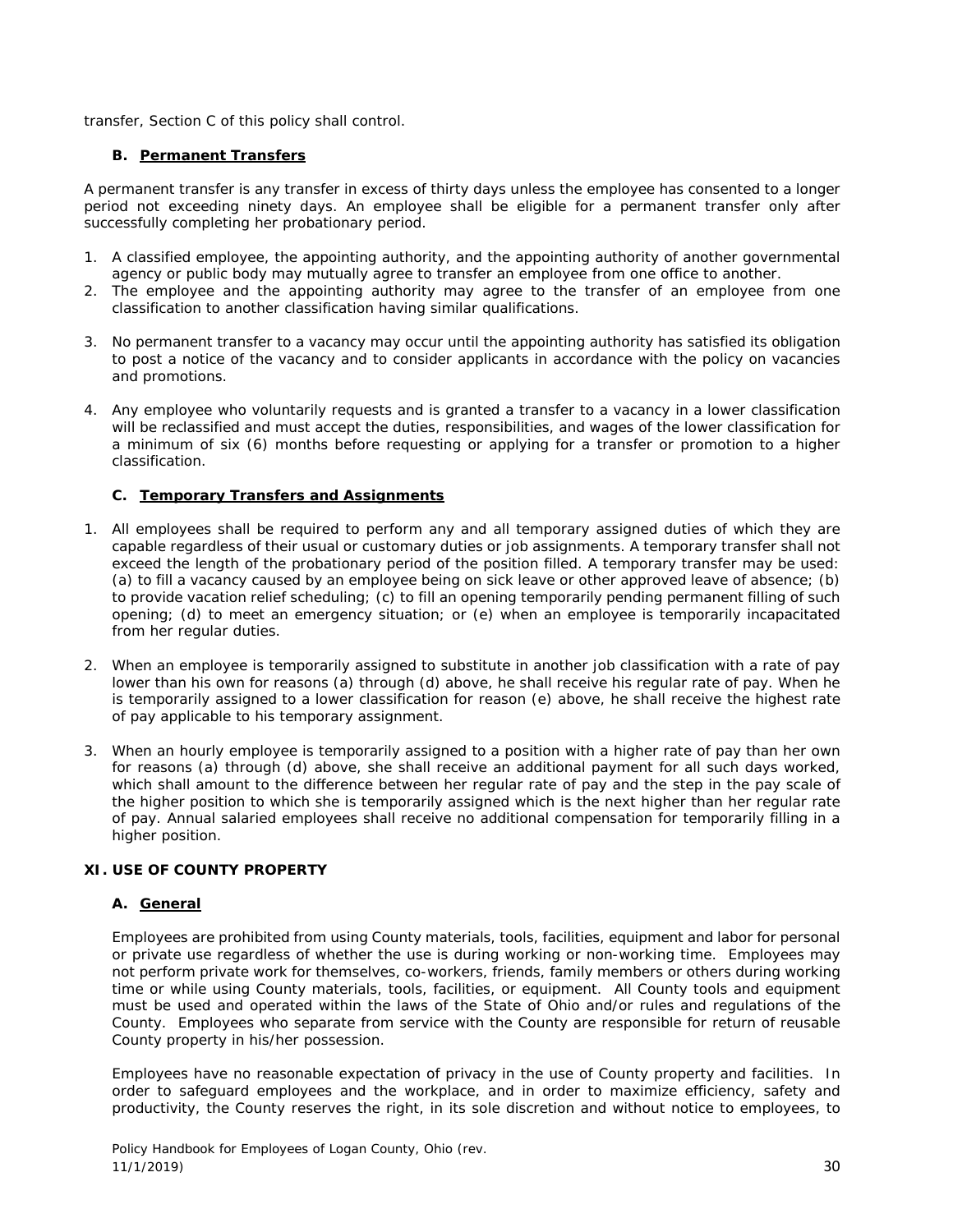inspect, monitor or otherwise search County property and facilities or any other enclosed or open area within County property or facilities and to monitor or inspect any items found within such facilities. Employees are required to cooperate in any work place inspection. The County also reserves the right to inspect any packages, mail, parcels, handbags, briefcases, or any other possessions or articles carried to and from County facilities and job sites where permitted by law.

Employees required to answer the telephone or other communication, as part of their assigned duties shall do so in a polite and courteous manner. No employee shall use foul or abusive language over the telephone, or other communication, or in any dealings with the public. The County reserves the right to monitor any phone or other communications at any time. Personal phone calls or other personal communication must be kept to an "on emergency basis" only. Toll calls and/or long distance calls for personal reasons shall not be charged to the County.

The County may issue cellular phones to its employees. Cellular phones are not only capable of making and receiving phone calls, they may also be capable of email, text messaging, internet browsing, running third party applications, GPS, and entertainment. Regardless of the capability of a particular cellular phone, County-issued cellular phones are considered County property and are for business use only. Features other than phone use must not be used or activated without direct authorization from a supervisor. Use of County cellular phones while operating a motor vehicle (County-owned or personal) is prohibited, including GPS and hands-free, unless authorized by a supervisor.

#### **B. Vehicles**

Employees operating a County motor vehicle are required to have a proper and valid motor vehicle operator's license. An employee who operates a motor vehicle for work and who has his/her license suspended, but who has acceptable court-ordered driving privileges, may nevertheless have his/her driving privileges temporarily suspended by the County. When the County suspends driving privileges, the employee will be temporarily reassigned. The County need not reassign an employee who drives for work and has his/her license suspended by a court with no work-related driving privileges.

Any County employee who operates a County-owned motor vehicle, or a privately owned motor vehicle in the discharge of official County business, shall at all times during the course of operation, fully utilize the front seat occupant restraint systems provided in the vehicles and require like use of said systems by any passengers in the vehicle. Employees who operate County vehicles must have appropriate insurance coverage as designated by the Appointing Authority.

Use of a County-owned vehicle must be pre-approved by the employee's supervisor. Employees shall not use, or permit the use of County automobiles for any purpose other than official County business. Passengers not on official County Business (i.e. children, spouses, friends, etc.) are not permitted in County-owned vehicles. Employees, as representatives of the County, are expected to be courteous to the public and to obey all traffic laws**.** County employees should drive and conduct themselves as to enhance the reputation of the County and Department.

Employees who drive County vehicles or who drive their personal vehicles for County business are subject to periodic (at least annual) record checks at the Bureau of Motor Vehicles. Employees who utilize County vehicles are responsible for reporting to their supervisor any moving traffic violations obtained while on, or off, duty as an employee's personal driving record may impact his/her ability to be covered on the County's liability policy. Employees who drive on behalf of the County are subject to reassignment and/or discipline in the event of a license revocation, suspension or traffic offense conviction.

All employees of the County who are required to operate a vehicle in the course of their employment shall be subject to the following driver training requirements:

- a. Regardless of their driving record, employees shall attend a defensive driving course within the first year of employment and refresher training at least once every 3 years. National Safety Council Defensive Driver Course curriculum (or similar) is recommended. Documentation of course completion shall be obtained and kept in the employee's personnel file.
- b. Employees with 4 or more accumulated points or 2 or more occurrences on their Motor Vehicle Report (MVR) shall attend a defensive driving course, which will be scheduled during working hours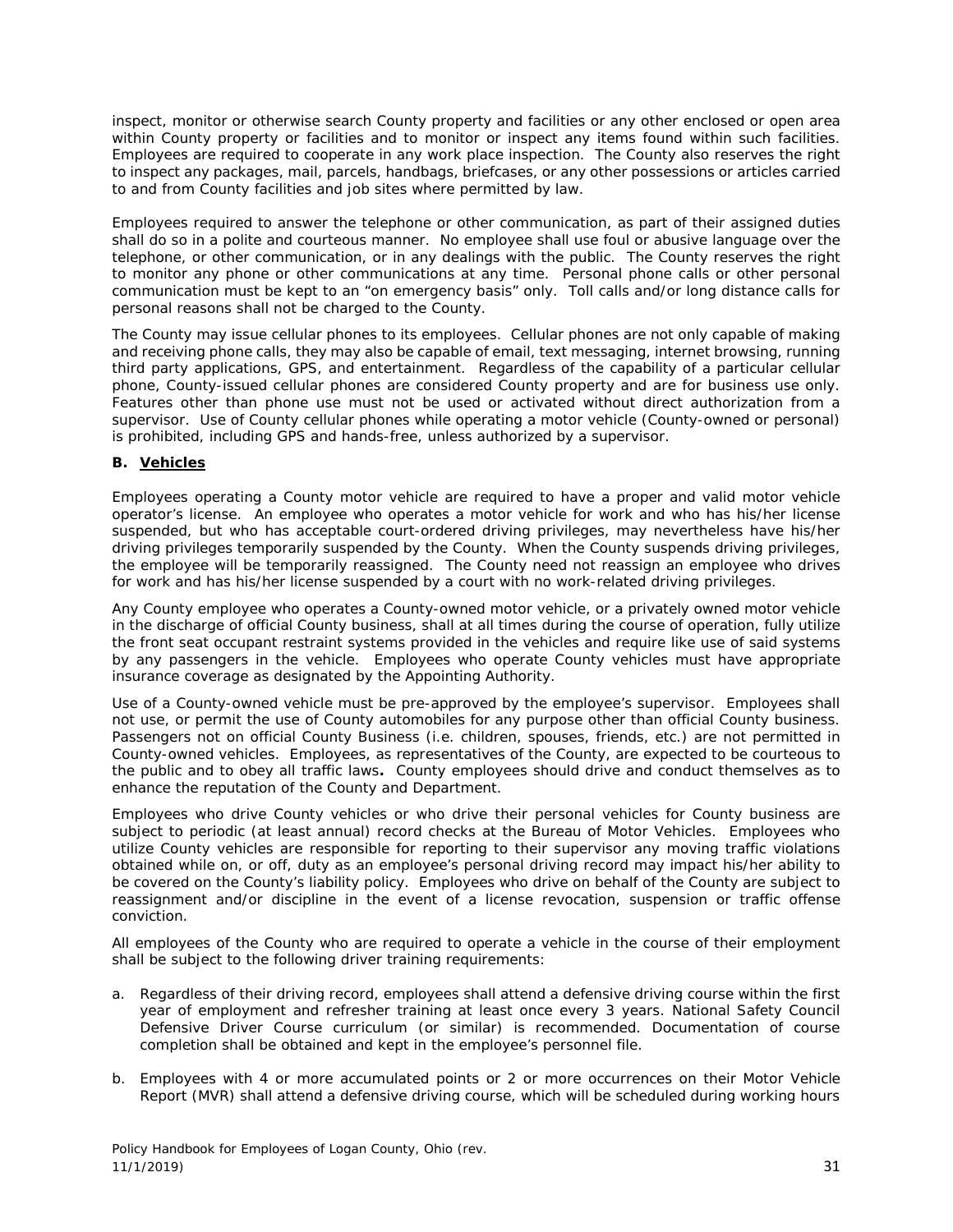at no cost to the employee.

- c. Each appointing authority may require additional training for specialized vehicle uses.
- d. While live classroom training is strongly preferred, online training and video training may also be used.

Written documentation of the training should be maintained in the employee's personnel file. Concerns regarding repairs or vehicle maintenance must be reported to the employee's immediate supervisor.

The County may, at its discretion, monitor the use of County vehicles through the use of a GPS system. Such monitoring by the County shall be limited to an employee's use during working hours; for takehome vehicles, to confirm that a vehicle is not being used improperly during non-working hours; or, for other reasons to confirm that the vehicle is being used for a purpose consistent with this policy.

#### **C. Computer Use**

County computers and information systems are County property. They may be used only for explicitly authorized purposes. The County reserves the right to examine all data stored in or transmitted by their computers and systems consistent with law.

Employees have no right to privacy with regard to the Internet and email on County systems. Authorized designees (as referenced above) may access any files stored on, accessed via, or deleted from computers and information systems consistent with law. When necessary, Internet, email, social media and Instant Messenger (IM) usage patterns may be examined for work-related purposes, including situations where there is a need to investigate possible misconduct and to assure that these resources are devoted to maintaining the highest levels of productivity. All software installed on any County computer must be licensed to the County. No County employee may install, uninstall, or reconfigure any software or hardware owned by the county without prior authorization from the County. The use of privately-owned or contractor-owned devices (i.e., PDAs, smart phones, and laptops) for official county business must be authorized in advance by the County.

**Employees may be required to maintain passwords for their computers. Employees are responsible for safely securing their passwords. Absent supervisor approval, employees shall not share passwords. Employees may be required to change passwords periodically. Employees shall follow all IT Guidelines regarding passwords.**

- a. Allowable Uses of Computer and Information Systems for Business Purposes.
	- 1) Facilitating job function performance.
	- 2) Facilitating and communicating business information within the County network.
	- 3) Coordinating meeting locations and resources for the County.
	- 4) Communicating with outside organizations as required in the performance of employee job functions.
- b. Prohibited Uses of Computers and Information Systems, Including but Not Limited to E-mail, Instant Messaging, and the Internet.
	- 1) Violating local, state, and/or federal law.
	- 2) Harassing or disparaging others based on age, race, color, national origin, sex, sexual orientation, disability, religion, military status or political beliefs. Harassment and disparagement include but are not limited to slurs, obscene messages, or sexually explicit images, cartoons, or messages.
	- 3) Threatening others.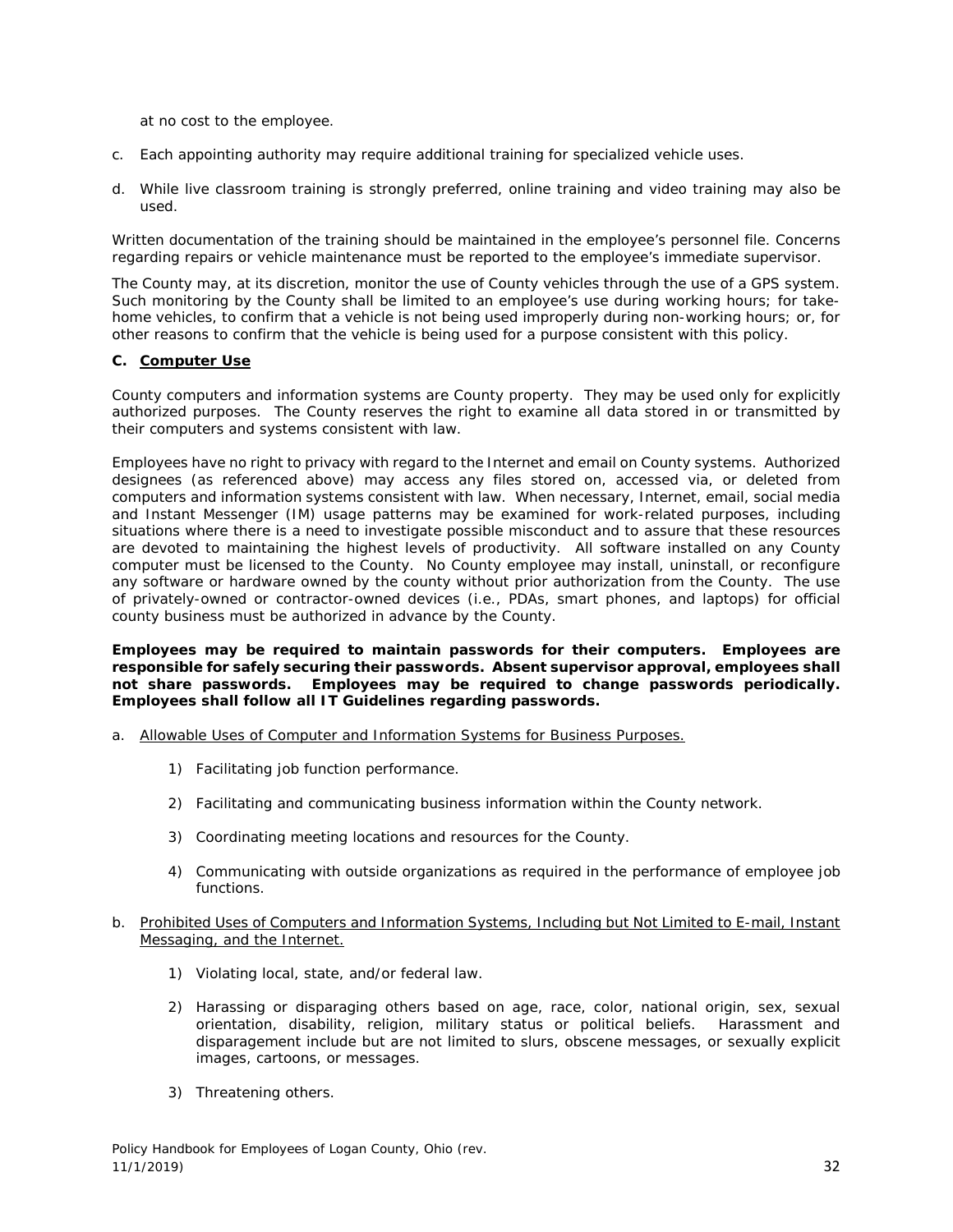- 4) Soliciting or recruiting others for commercial ventures, religious or political causes, outside organizations, or other matters that are not job related.
- 5) Using computers or information systems in association with the operation of any for-profit business activities or for personal gain.
- 6) Sabotage, e.g. intentionally disrupting network traffic or crashing the network and connecting systems or intentionally introducing a computer virus.
- 7) Vandalizing the data of another user.
- 8) Forging electronic mail and instant messenger messages.
- 9) Sending rude or obscene messages (anything that would embarrass or discredit the County).
- 10) Disseminating unauthorized confidential or proprietary County documents or information or data restricted by government laws or regulations.
- 11) Browsing or inquiring upon confidential records maintained by the County without substantial business purpose.
- 12) Disseminating (including printing) copyrighted materials, articles, or software in violation of copyright laws.
- 13) Accessing the Internet in any manner that may be disruptive, offensive to others, or harmful to morale.
- 14) Transmitting materials (visual, textual, or auditory) containing ethnic slurs, racial epithets, sexually-oriented messages/images or anything that may be construed as harassment or disparagement of others based on age, race, color, national origin, gender, sexual orientation, disability, religious or political beliefs.
- 15) Sending or soliciting sexually-oriented messages or images.
- 16) Using the Internet to sell goods or services not job-related or specifically authorized in writing by an approving authority.
- 17) Downloading and viewing non-work-related streaming audio or video (i.e. listening to radio stations, etc) due to the limited bandwidth of the system.
- 18) Intentionally using Internet facilities to disable, impair, or overload performance of any computer system or network or to circumvent any system intended to protect the privacy or security of another user.
- 19) Speaking to the media or to the public within any news group or chat room on behalf of the County if not expressly authorized to represent the County.
- 20) Uploading or downloading games, viruses, copyrighted material, inappropriate graphics or picture files, illegal software, and unauthorized access attempts into any system.

#### **NOTE: Whether on working time or not, these prohibitions apply at all times to county-owned computers and information systems. Personnel cannot expect that the information they convey, create, file, or store in County computers and information systems will be confidential or private regardless of the employee's intent.**

Please remember that there is no expectation of privacy for anything sent by County email or IM, and that others can view this information at any time.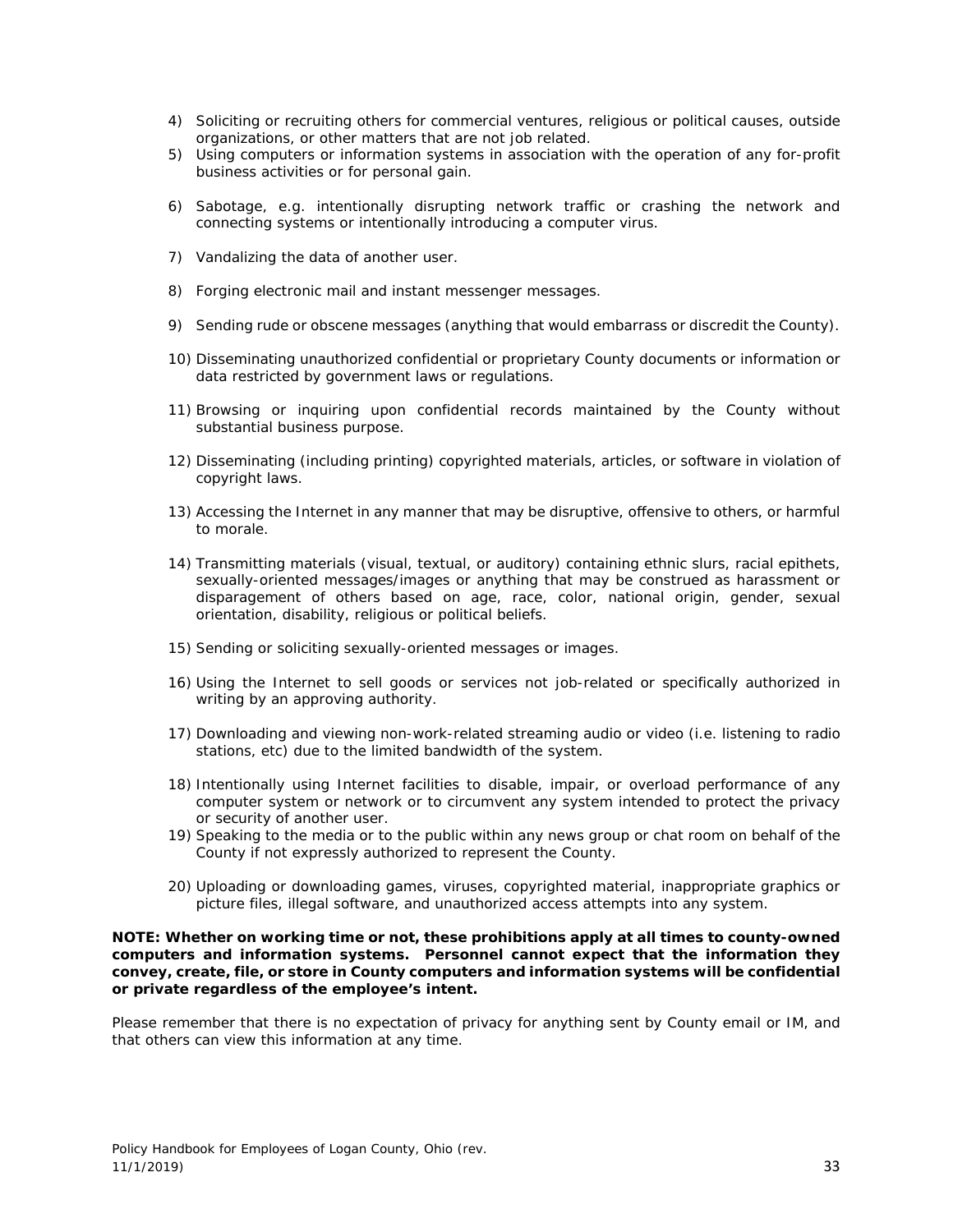#### c. Guidelines for Incidental/Occasional Personal Internet Usage.

Generally, the Internet is to be used for work-related purposes. The County will permit personal use of the Internet with reasonable restrictions as to the amount of time devoted to personal usage and sites visited provided such use does not adversely affect business or productivity. Incidental/occasional use is comparable to time authorized for meals and reasonable breaks during the workday and those times only should be used to attend to personal matters. Personnel are not permitted to utilize the Internet for personal use equal to meal and break times and also take their scheduled meal and breaks. Agency Internet resources must be devoted to maintaining the highest degree of productivity. Personal Internet usage is a privilege, not a right. As such, the privilege may be revoked at any time and for any reason or for no reason. Employees are prohibited from engaging in personal use, including social media, while in active pay or otherwise on County time.

#### d. Securing Computer Equipment and Electronic Data.

County employees who are responsible for or are assigned portable computer equipment, cell phones, and electronic media (i.e., laptops, flash memory devices, external hard drives, DVDs, CDs, etc.) shall secure those items when not in the office as these items may contain confidential and/or HIPAA information, which could be compromised if lost or stolen. If an employee loses a piece of equipment or it is stolen, they are required to immediately notify their supervisor. Failure to properly secure portable computer equipment, cell phone, and electronic data is subject to disciplinary action.

Employees accidentally sharing County information, or accessing an improper website, or opening an email with a virus are to immediately notify their supervisors. Employees who receive ransomware, or other malware/virus, are to immediately notify a supervisor. Employees shall not open emails, or click links, about which they have a concern.

#### **D. Use of Cellular Phones**

- 1. General: This policy is designed to provide guidelines to County employees who have been authorized to use cellular phones to conduct county business. Employees are expected to strictly adhere to this policy. Exceptions to this policy may only be permitted with approval of the appointing authority.
- 2. Authorized Employees: Only those employees who have been given express written consent by their appointing authority to use cellular phones to conduct County business may use such phones during working hours. Employees are discouraged from using their personal cellular phone for either personal or county business except in cases of an emergency.
- 3. Permitted Uses: Cellular phones may only be used for County business. When a less costly alternative is available, a cellular phone should not be used unless an emergency dictates otherwise. For example, in some cases a personal meeting, an E Mail, or a "land line" telephone call may be less costly than a cellular phone call. Additionally, employees shall not utilize any functions of a cellular phone other than the transmittal of a call that would result in additional charges being assessed against the County. Employees will be required to reimburse the County for any such charges that are accrued without their appointing authority's consent.
- 4. Employees are expected to follow all federal, state and local laws regarding the use of cellular phones. No phone numbers of County owned cellular phones should be distributed to the public without the approval of the employee's appointing authority. Any lost or stolen County owned cellular phones should be reported immediately to the employee's appointing authority.
- 5. Personal Phones on County Property: Employees may bring their personal cellular phones to work as a matter of convenience. Personal cellular phones may be not be used during working hours unless the employee is on an approved break and/or during the employee's lunch break. Employees shall refrain from using picture taking or video streaming capability on their cell phones while on County property. Any such phones found to be on County property will be immediately confiscated and returned to the employee at the conclusion of the workday. Exceptions are not permitted unless approved in advance by the appointing authority.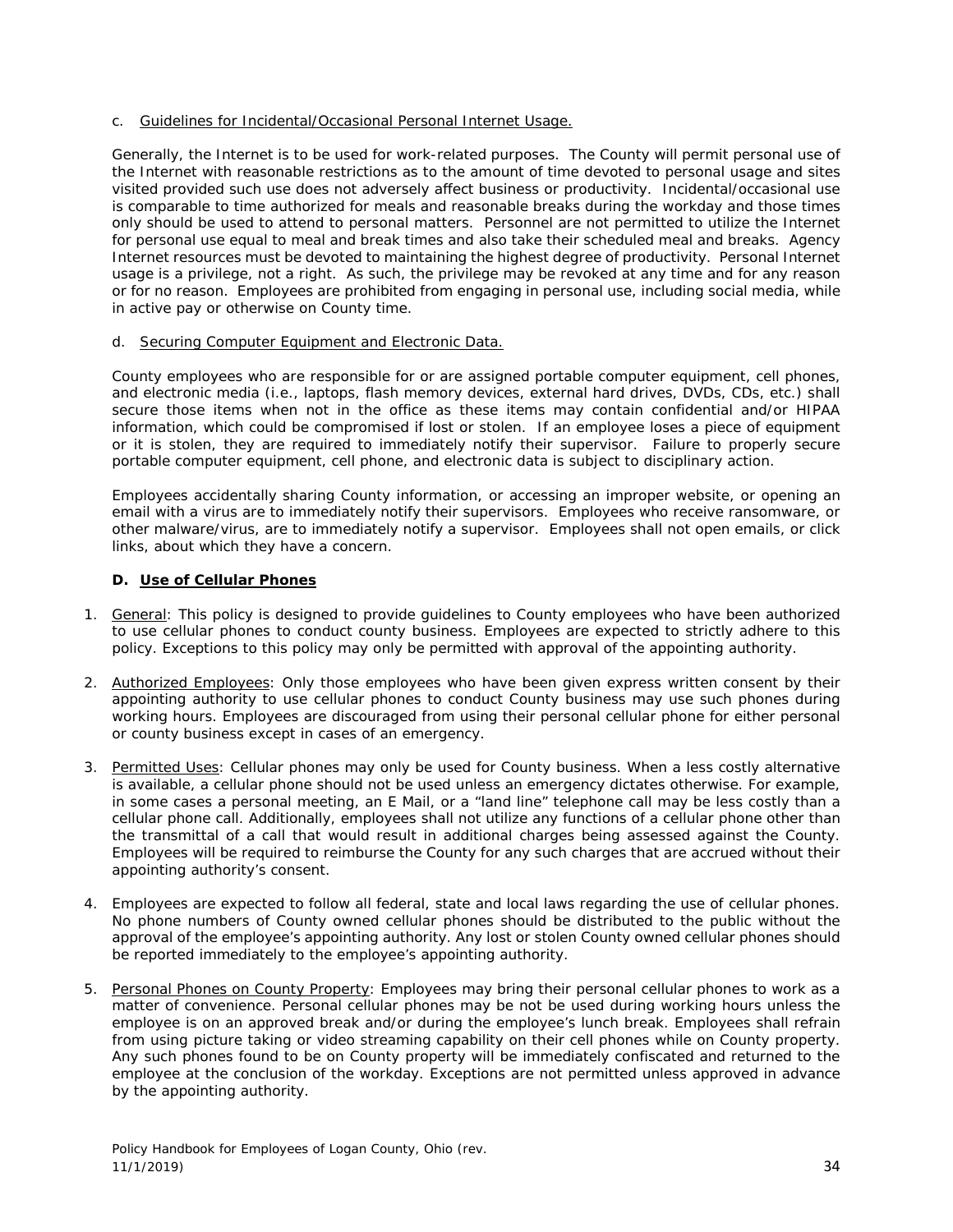#### **E. Use of Procurement Cards**

ORC Section 301.29 allows the county to use procurement cards in the conduct of county business. Each appointing authority will decide if their agency will participate in any such program. With prior written authorization, county employees may use county procurement cards to make small purchases in a manner that reduces paperwork and processing time for the county. Employees may contact their Appointing authority or the Logan County Auditor for information.

#### **F. Smoke Free Work Environment**

As required by Ohio Law, there shall be no smoking in County buildings, facilities, offices, vehicles, and work areas. While smoking is unhealthful and strongly discouraged, the county recognizes that each employee has a right to smoke and may do so only at designated outside locations. Employees will not, however, be allowed to lessen their total daily or weekly work time in order to smoke.

#### **G. Employee Tobacco Use Policy**

Except as allowed in Section XI.F above, County employees are prohibited from using tobacco while on County property, while performing duties related to County employment whether on or off site, while traveling for County business, and in any other circumstances or locations where an employee is representing the interests of the County.

For the purpose of this policy, tobacco is defined as all products that deliver nicotine for purposes other than cessation. Examples include (but are not limited to) tobacco, tobacco derived substances, substances mimicking tobacco, cigarettes, electronic cigarettes, vapor cigarettes, artificial/faux cigarettes, cigars, cigarillos, pipes, and oral tobacco. Any manner of using or consuming tobacco, tobacco derived substances, or substances mimicking tobacco is prohibited.

#### **XII. DRUG AND ALCOHOL POLICY**

- 1. Purpose: It is the County's policy to ensure that its employees are free from the effects of alcohol and/or illegal drugs at all times while on duty. Our goal is to reduce accidents, injuries and fatalities resulting from drug and alcohol abuse and to ensure that employees are drug free while serving the needs of the public. We recognize alcoholism and drug addiction as a condition that is treatable and encourage those employees who suspect that they have a drinking or drug problem to seek professional treatment and assistance. This provision does not prohibit the County from taking appropriate disciplinary action against employees for inappropriate behavior. This provision also does not affect or alleviate any additional requirements concerning drug and alcohol testing for safety sensitive positions.
- 2. Use of Alcohol and Controlled Substances Prohibited: No County employee shall report for work or remain at work while having an alcohol concentration of 0.02 or higher. No County employee shall report for duty or remain on duty when the employee uses any controlled substance, except when the use is prescribed by a physician who has advised the employee that the substance does not adversely affect the employee's ability to safely perform his job duties. The employee shall provide his supervisor with the physician's report concerning such prescriptions before beginning work.
- 3. Use of Medical Marijuana: Medical marijuana use as authorized by state law is not exempted from the County drug and alcohol policy and constitutes a violation of this policy. Employees who use medical marijuana in violation of this policy shall be subject to discipline up to and including discharge.
- 4. Events Resulting in Employee Drug and/or Alcohol Testing: All County employees are subject to drug and/or alcohol testing conducted under any of the following conditions:
	- a. Pre-employment drug testing: As allowed by law prospective employees must submit to a drug test after a conditional job offer has been extended to the individual. Any prospective employee who tests positive for the use of alcohol or controlled substances or engages in any of the actions listed in section 6, "Refusal to Test", will not be hired. Each job classification will be evaluated to determine if it is subject to pre-employment drug testing.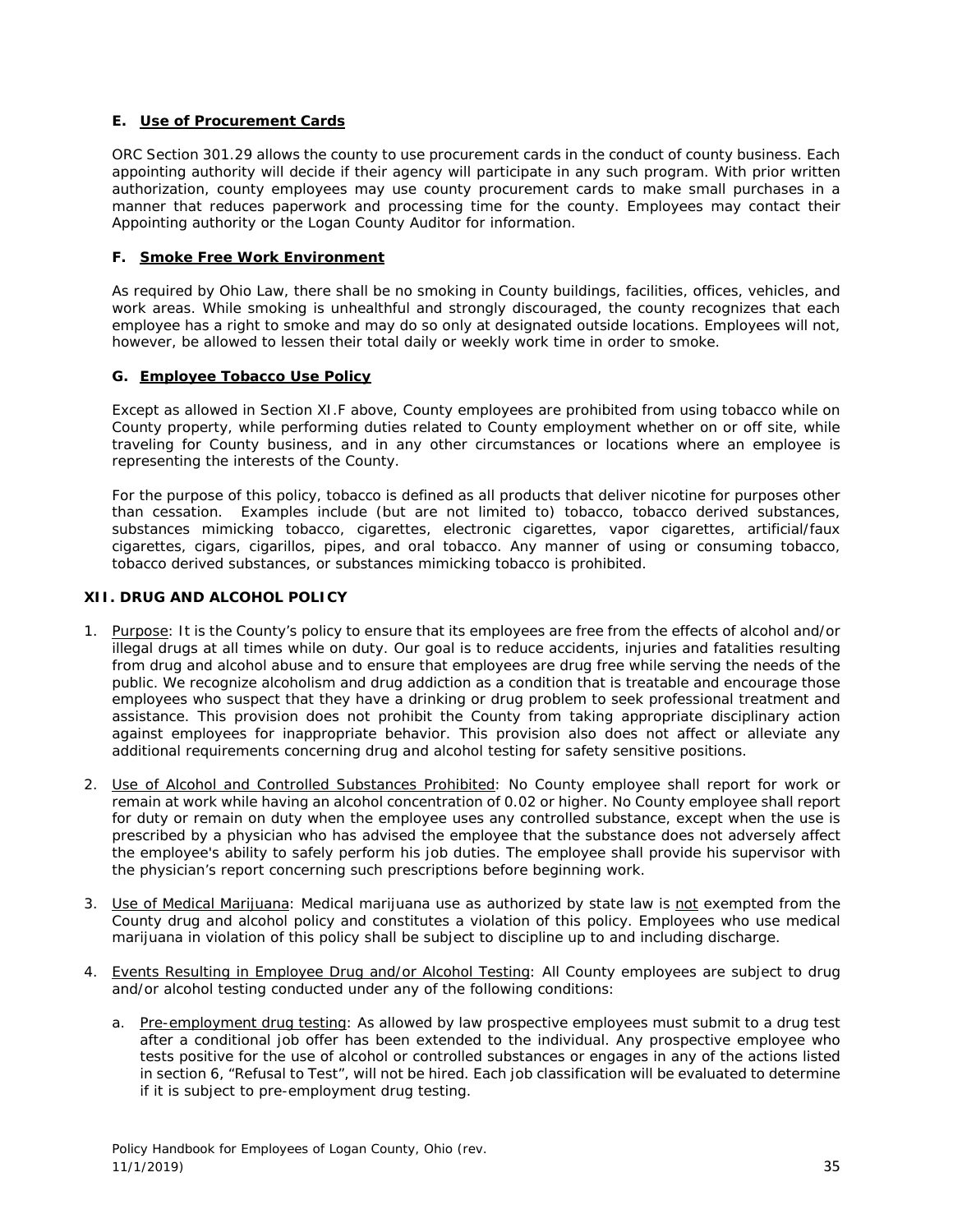- b. Reasonable suspicion of drug and/or alcohol use: Whenever an employee's supervisor has reasonable suspicion to believe that an employee is under the influence of alcohol or a controlled substance, we will require such employee to submit a urine or other sample for alcohol and/or controlled substances testing. Reasonable suspicion must be based on specific, contemporaneous, articulable observations concerning the appearance, behavior, speech or body odors of the employee. All supervisors and managers will be trained to recognize drug and alcohol related signs and symptoms. Reasonable suspicion testing may be based on, among other things:
	- 1) Observed behavior, such as direct observation of drug/alcohol use or possession and/or the physical symptoms of drug and/or alcohol use;
	- 2) A pattern of abnormal conduct or erratic behavior;
	- 3) Arrest or conviction for drug related offense or the identification of an employee as the focus of a criminal investigation into illegal drug possession, use or trafficking;
	- 4) Information provided either by a reliable and/or credible source independently corroborated regarding an employee's substance abuse; or
	- 5) Newly discovered evidence that the employee has tampered with a previous drug or alcohol test.
- c. Post-accident testing: As soon as practicable following an accident involving a motor vehicle or any other work related accident, Logan County, its elected officials, or its appointing authorities may test each employee involved in the accident for alcohol and controlled substances. An employee will be tested whenever it appears his alcohol or substance use could have caused or contributed to the accident, whether an injury occurred or not. Any employee who is subject to post accident testing shall make himself readily available for such testing or shall be deemed to have refused to submit to testing. If the test is not administered within eight hours following the accident, the test shall not be administered and a written statement explaining why the test was not administered shall be submitted to the County.

WARNING: IF AT ANY TIME OF ANY POST ACCIDENT/INJURY TEST THERE IS REASONABLE CAUSE TO BELIEVE THE EMPLOYEE USED A PROHIBITED SUBSTANCE OR WAS UNDER THE INFLUENCE OF SUCH SUBSTANCES AND THE TEST RESULT IS POSITIVE OR THE EMPLOYEE REFUSES TO TEST, ELIGIBILITY FOR COMPENSATION AND BENEFITS UNDER THE WORKERS' COMPENSATION LAWS OF THE STATE MAY BE AFFECTED.

- d. Return to work testing: We shall ensure that, before an employee returns to work after engaging in prohibited alcohol and/or controlled substance conduct, the employee undergoes a return to work alcohol test with a result indicating an alcohol concentration of less than 0.02 and a verified negative result for controlled substance abuse.
- e. Follow up drug and alcohol testing: Any employee who tests positive for the use of alcohol or controlled substances while on duty may be evaluated by a substance abuse professional. If, following an evaluation, Logan County, its elected official, or its appointing authority directs the employee to undergo substance abuse counseling, the employee shall be subject to unannounced follow up alcohol and/or controlled substances testing consisting of up to six tests in the twelve months after the employee's return to work.

Any County employee may, of her own volition, voluntarily undergo a drug screening and/or alcohol screening test. Testing done under these circumstances will be treated in the same manner as if the employee had been ordered to undergo screening.

5. Testing Requirements: All laboratory drug screening tests, which may be used as the basis for disciplinary action, shall be conducted by medical laboratories meeting the standards and certified by, the National Institute of Drug Abuse, the National Institutes of Health, and the Department of Health and Human Services. A vendor selected by the County shall perform all drug testing.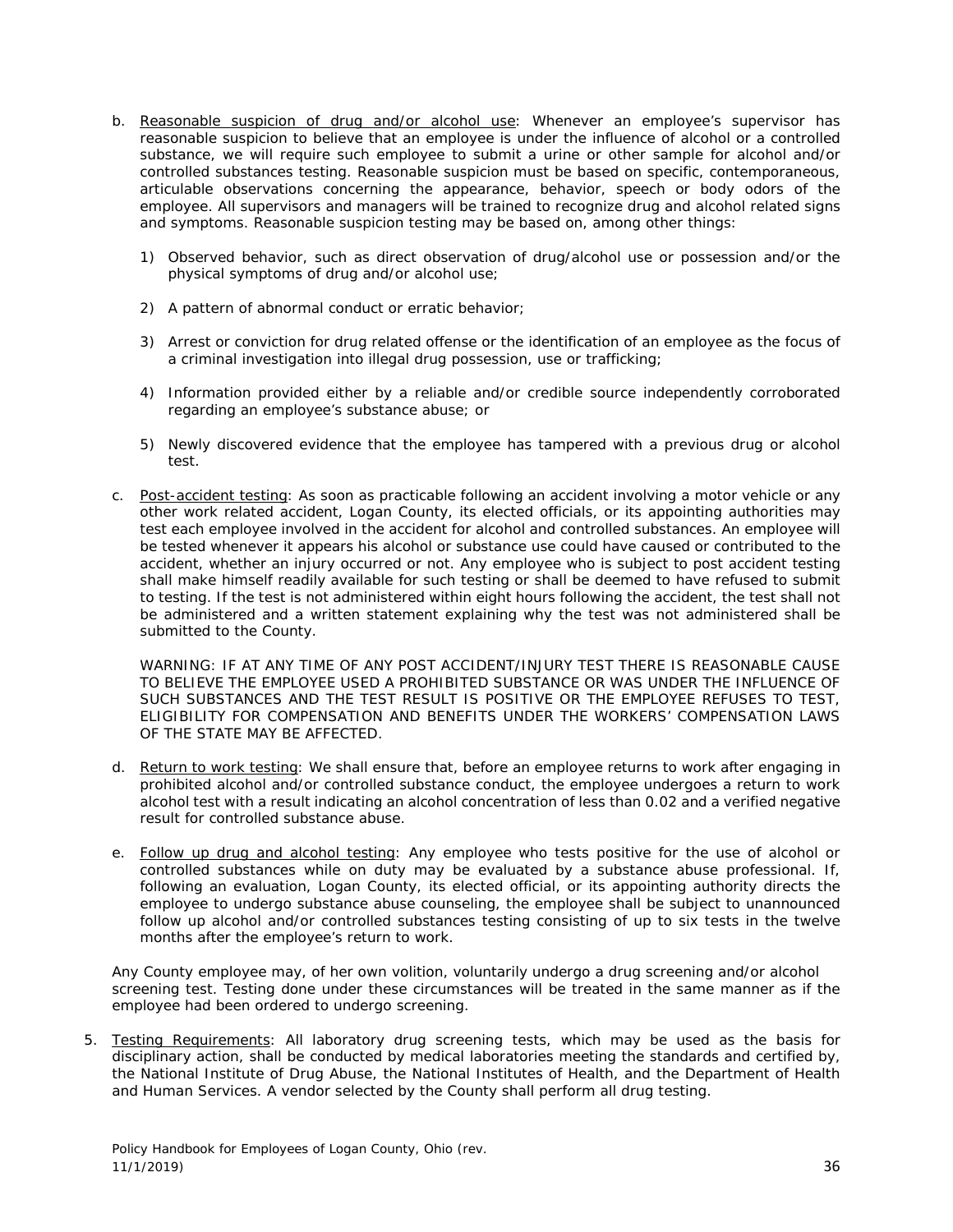Laboratory testing will be used to detect substance abuse problems, to deter employees from substance use that violates this Policy, and to facilitate appropriate action to correct substance use problems. In addition to alcohol, the drugs tested for under this Policy are as follows:

|                | a. Amphetamines    | (speed, uppers)                       |
|----------------|--------------------|---------------------------------------|
| b <sub>1</sub> | Cocaine            | (including crack cocaine)             |
| C.             | Opiates            | (codeine, heroin, morphine)           |
|                | d. Barbiturates    | (sedative hypnotics)                  |
|                | e. Benzodiazepines | (sedative hypnotics, Valium, Librium) |
| f.             | Cannabinoids       | (Marijuana)                           |
| a              | Methaqualone       | (Qualudes)                            |

Logan County reserves the right to test for additional substances beyond those listed above, including but not limited to Methadone (narcotic agonist, used to treat heroin addiction); Propoxyphene (narcotic analgesics, Darvon, Darvocet); Hydrocodone (Vicodin, Lortab, Lorcet); and/or Oxycodone Hydrochloride (OxyContin, Percocet).

Logan County, its elected officials, or its appointing authorities shall afford applicants and employees the opportunity, prior to testing, to list all prescription and non-prescription drugs and controlled substances they have used to explain the circumstances surrounding the use of such drugs and controlled substances. If an applicant or employee tests positive for the use of alcohol or controlled substances, we, prior to taking any action, will permit the applicant or employee the opportunity to explain, in writing, the test results. Failure of any applicant or employee to establish an adequate legal basis for the use of such drug or controlled substance shall constitute a violation of this policy.

No laboratory test shall be considered positive until it has been confirmed by a gas chromatography/mass spectrometry full scan test or its equivalent. The procedures utilized by the County and testing laboratory shall include an evidentiary chain of custody control. All samples collected shall be contained in two (2) separate containers for use in the prescribed testing procedures in accordance with the laboratory's testing procedures. All laboratory procedures shall be outlined in writing and shall be followed in all situations arising under this policy. Copies of the procedures used shall be distributed to employees upon testing and/or upon request.

Any employee who is notified of selection for drug and alcohol testing shall be relieved of any job responsibilities as soon as possible and shall proceed to the designated test site immediately. A selected employee shall not make any stops from the time of notification until reaching the designated test site. Failure to proceed immediately to the drug testing site may be considered a refusal to test.

The results of the testing shall be delivered to a qualified Medical Review Officer (MRO) at the collection site. Any employee who has tested positive for any of the substances will be notified by the MRO and may discuss the positive test results with the MRO before a result is reported to the employer. The employee will have an opportunity to explain any special circumstances to the MRO. The MRO has the authority and responsibility for reporting the results to the county for action. An employee whose confirmatory test results are positive shall have the right to request a certified copy of the testing results in which the vendor shall affirm that the tests results were obtained using the approved protocol methods. The employee shall provide a signed release for disclosure of the testing results to the County. Refusal to submit to the testing or to execute the release may be grounds for discipline up to and including termination.

The County elected official or appointing authority will pay any costs of drug screening tests and confirmatory tests except that any test initiated at the request of the employee shall be at the employee's expense.

6. Refusal to Test: Refusal to submit to drug and alcohol tests employed by Logan County, its elected officials, or its appointing authorities will be grounds for disciplinary action, up to and including termination. A refusal to test includes conduct that would obstruct the proper administration of a test. The following is a list of some, but not all, of the actions an employee may take which will be considered a refusal to test: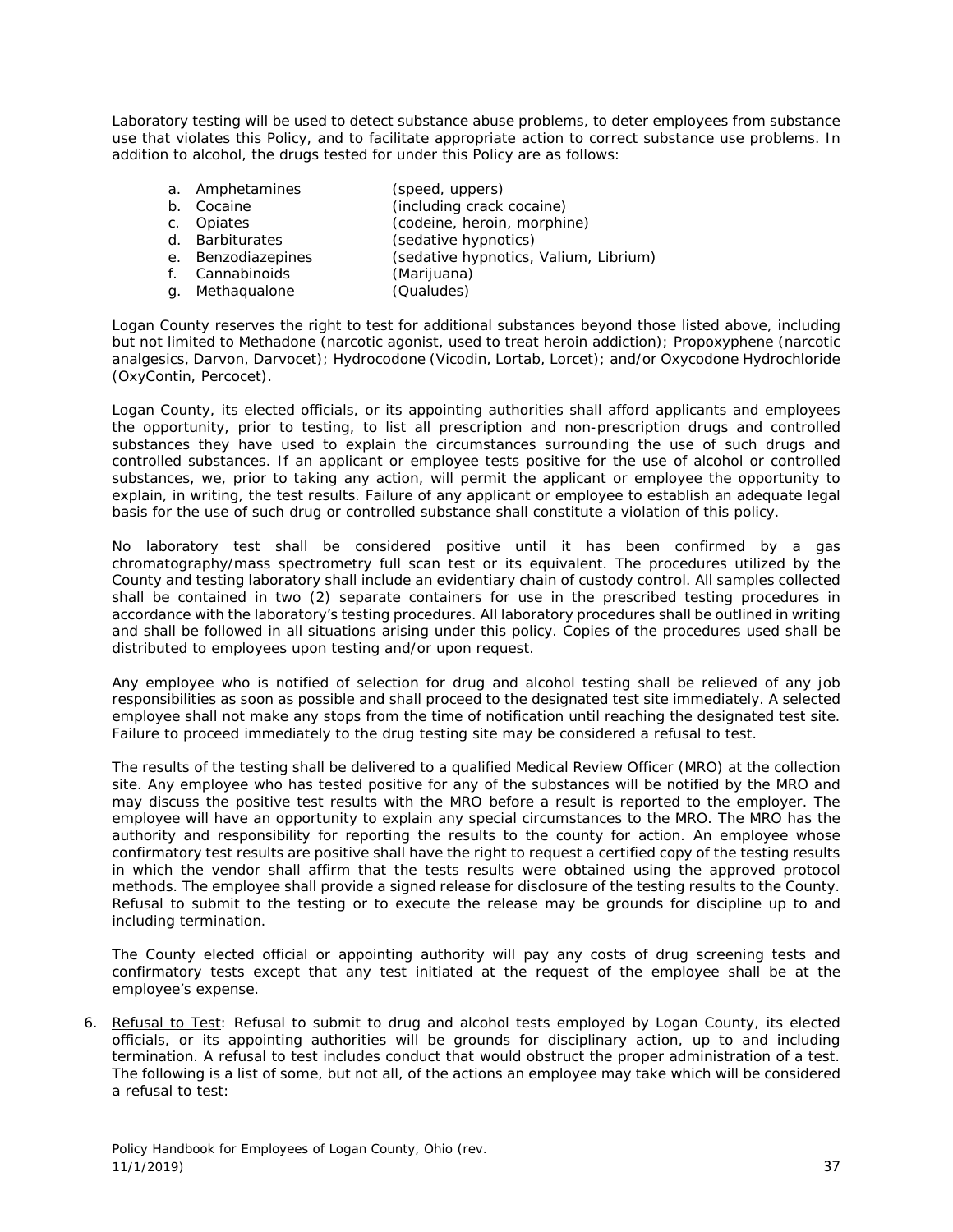- a. Refusal to sign the form releasing test results to the County;
- b. A non-medical delay in providing urine, breath, blood or saliva specimen;
- c. Failure to report directly to the testing facility upon notification;
- d. The use of any product or means to invalidate the test results.
- 7. Confirmatory Tests: If a laboratory drug screening test is positive, a confirmatory test shall be conducted in the manner prescribed in the laboratory's procedures. In the event the second test confirms the results of the first test, we will proceed with appropriate discipline. In the event that the second test contradicts the result of the first test, we will request a third test in accordance with the procedures prescribed above. We will pay the cost of this test. The results of this test, if positive, shall allow the County to proceed with discipline. If the results of the third test are negative, discipline shall not be imposed.
- 8. Discipline and Rehabilitation: Logan County, its elected official, or its appointing authority will place an employee on paid suspension before the time the confirmatory test results are complete. If the screening test and confirmatory test are positive, the employee may be disciplined up to and including termination.

If the testing required above has produced a positive result, the appointing authority will take appropriate disciplinary action and/or may require the employee to participate in a rehabilitation or detoxification program. An employee who participates in a rehabilitation or detoxification program shall be allowed to use sick time, compensatory days, vacation leave, and personal days for the period of the rehabilitation or detoxification program. If no such leave credits are available, the employee shall be placed on medical leave of absence without pay for the period of the rehabilitation or detoxification program. Family medical leave may be used if available and appropriate. The County is not obligated to offer treatment in lieu of discipline.

Upon completion of such program, and upon receiving results from a return to work test demonstrating that the employee is no longer abusing a controlled substance, the employee will be returned to his former position. Such employee may be subject to periodic re testing upon his return to his position for a period of one (1) year from the date of his return to work.

If the employee refuses to undergo rehabilitation or detoxification, or if the employee tests positive during follow up testing within one (1) year after her return to work from such a program, the employee will be subject to disciplinary action up to and including termination.

- 9. Confidentiality: Test results will, as a general rule, remain confidential. However, test result information in connection with the County business will be used for purposes of employment or disciplinary actions and in defense of related litigation. Test results will be disclosed when required by government agencies or in accordance with state and federal law.
- 10. Employee Assistance: It is the County's policy to assist those employees who are facing alcohol and drug dependency problems. Therefore, any employee who voluntarily seeks assistance from their elected officials, supervisor, or appointing authority for an alcohol and/or drug dependency problem shall be referred to an available assistance program. The County would seek a referral to an assistance program designed to help employees seek appropriate diagnosis and treatment for alcohol and/or drug dependency. Any employee found to have tested positive for drug and/or alcohol use as a result of the drug testing provisions set forth herein may be also be referred to an assistance program.

In the event an employee needs treatment during the employee's scheduled work time, the County, its elected official, or its appointing authority may use any paid leave of absences the employee has accrued at that time. Notwithstanding the foregoing, the employee is still responsible for complying with existing job performance standards and work rules.

An employee's participation in an assistance program does not prevent an appointing authority from issuing discipline for any misconduct relating to the employee's drug and/or alcohol use.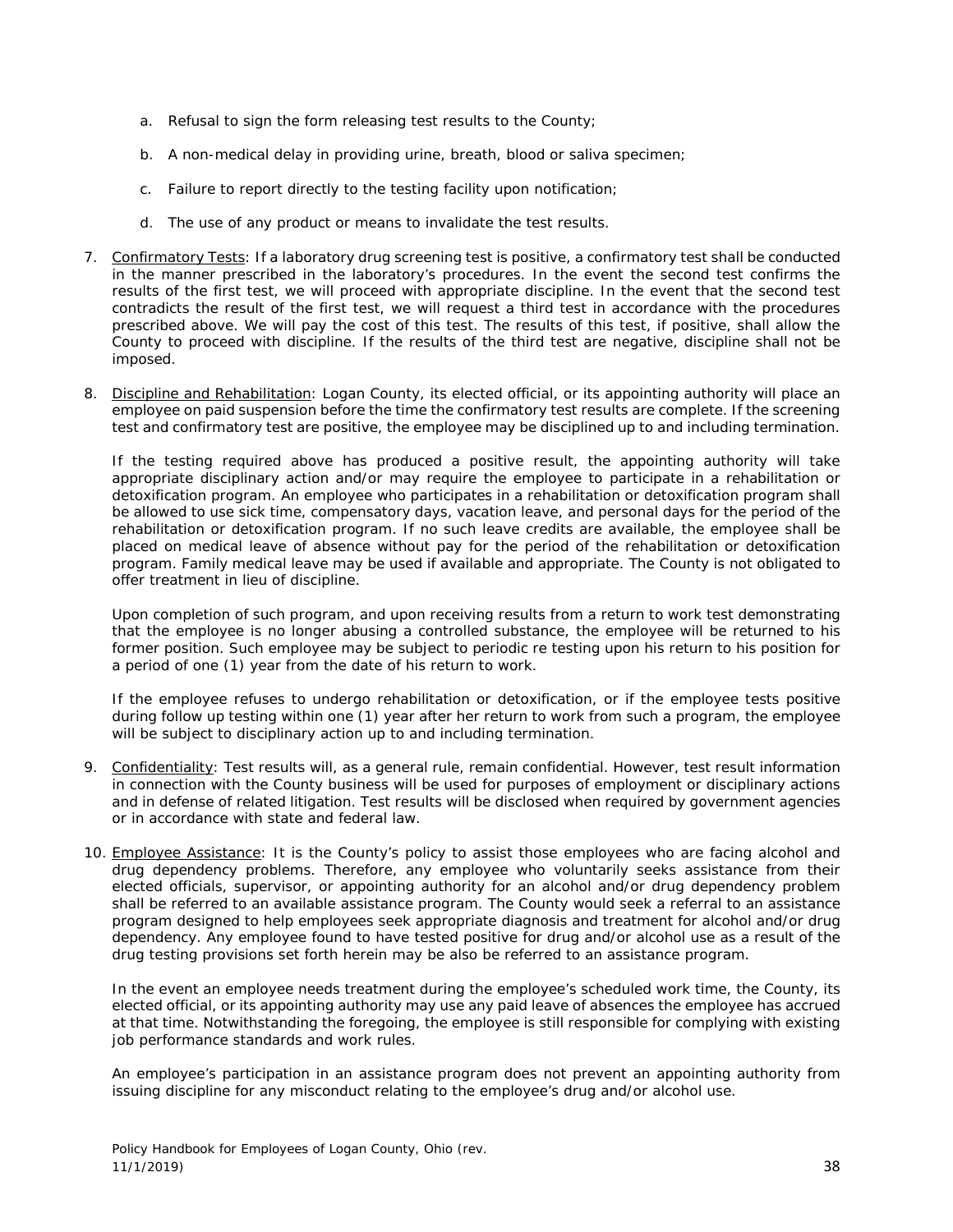#### **VIII. Naloxone/Narcan Policy**

Many public entities have started to procure Naloxone, commonly known by the brand name Narcan, and allow their employees to carry and administer it in emergency situations to counteract drug overdoses. The Ohio Legislature recently passed Senate Bill 319, which went into effect on April 6, 2017, which allows for a service entity to procure Narcan for use in emergency situations.

Senate Bill 319 enacted Ohio Revised Code § 4729.514, which allows for the procurement of Narcan by service entities. O.R.C. 4729.541(B) states that, "a service entity may procure naloxone for use in emergency situations." O.R.C. 4729.541(A) defines "service entity" as:

a public or private entity that provides services to individuals who there is reason to believe may be at risk of experiencing an opioid-related overdose. "Service entity" includes a college or university, school, local health department, community addiction services provider, court, probation department, halfway house, prison, jail, community residential center, homeless shelter, or similar entity.

Logan County agencies or offices that are "Service Entities" as described under O.R.C. 4729.541(B) may procure Narcan and allow properly trained and authorized employees to carry and administer Narcan in emergency situations, if the agency so chooses.

An employee who wishes to carry and potentially administer Narcan while on the job must satisfy the following requirements set forth by Logan County, in order to do so. The employee must first notify in writing his/her supervisor of the desire to carry Narcan on the job. The appointing authority will consider the request, and if approved, the employee must then undergo specific training. This will include training regarding how to safely store, handle, transport and administer Narcan, as well as how to recognize when an individual is overdosing and when administering a dose of Narcan is necessary. The appointing authority reserves the right to require additional training that it sees fit, and may revoke the employee's authorization at any time. An employee who satisfies all of the above requirements will then be authorized by the appointing authority to carry and administer Narcan in emergency situations, if necessary.

#### **XIV. WORKPLACE VIOLENCE POLICY**

#### **A. Zero Tolerance**

The County is committed to providing a work environment that is safe, secure and free of harassment, threats, intimidation and violence. In furtherance of this commitment, the County enforces a zero tolerance policy for workplace violence. Consistent with this policy, threats or acts of physical violence, including intimidation, harassment, and/or coercion which involve or affect employees, or which occur on County property or at a worksite, will not be tolerated. Employees who are found to have committed acts of workplace violence will receive discipline and possible criminal prosecution, depending on the nature of the offense. Acts of workplace violence must immediately be reported.

#### **B. Prohibited Acts of Violence**

Prohibited acts of workplace violence include, but are not limited to, the following, which may occur onduty or off-duty: (1) hitting or shoving; (2) threatening harm to an employee or his/her family, friends, associates, or property; (3) intentional destruction of property; (4) harassing or threatening telephone calls, letters or other forms of written or electronic communications, including email and social media postings; (5) intimidating or attempting to coerce an employee to do wrongful acts, as defined by applicable law, administrative rule, policy, or work rule; (6) willful, malicious and repeated following of another person, also known as "stalking" and/or making threats with the intent to place another person in reasonable fear for his/her safety; (7) suggesting or otherwise intimating that an act to injure persons or property is "appropriate", without regard to the location where the suggestion or intimation occurs; and (8) unauthorized possession or inappropriate use of firearms, weapons, or any other dangerous devices on County property.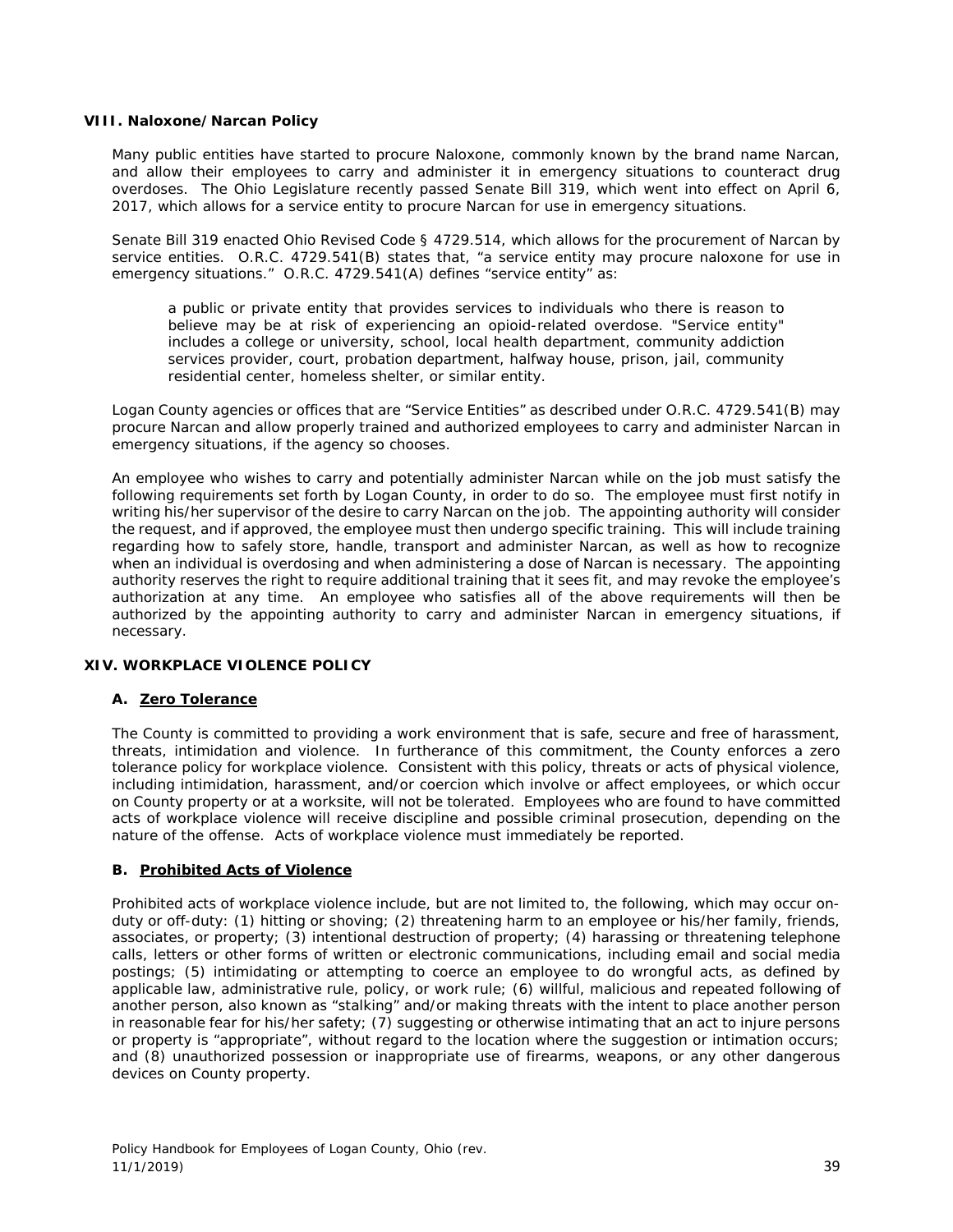#### **C. Warning Signs and Risk Factors**

The following are examples of warning signs, symptoms and risk factors that may indicate an employee's potential for violence. In all situations, if violence appears imminent, employees should take the precautions necessary to assure their own safety and the safety of others. An employee should immediately notify management if they witness any violent behavior, including, but not limited to, the following: (1) hinting or bragging about a knowledge of firearms; (2) making intimidating statements such as: "I'll get even," or "You haven't heard the last from me."; (3) keeping records of other employees the individual believes to have violated departmental policy; (4) physical signs of anger, such as hard breathing, reddening of complexion, menacing stares, loudness, and profane speech; (5) acting out violently either verbally or physically; (6) excessive bitterness by a disgruntled employee or an exemployee; (7) being a "loner," avoiding all social contact with co-workers; (8) having a romantic obsession with a co-worker who does not share that interest; (9) history of interpersonal conflict; (10) domestic problems, financial problems, unstable/dysfunctional family; and (11) brooding, depressed, strange behavior.

Upon receiving a report of potential workplace violence, the supervisor shall immediately notify the appointing authority or the Prosecutor's Office.

#### **XV. CONCEALED CARRY POLICY**

- 1. Consistent with the Ohio Revised Code, no employee, contractor, client or other individual may carry, possess, convey or attempt to convey a deadly weapon or ordnance onto the property of the County. A valid concealed carry license does not authorize an individual to carry such a weapon onto these premises, unless specifically otherwise authorized. Law enforcement officers specifically authorized to carry a firearm are exempted from this provision and may be permitted to carry a concealed weapon.
- 2. County employees are prohibited from carrying firearms any time they are working for the County or acting within the course and scope of employment. These situations include, but are not limited to attending training sessions or seminars, wearing a County identification badge, uniform, or other County issued paraphernalia that an employee is required to wear relative to their employment and working in resident's homes or other sites off County premises. Except for law enforcement officers, no employee or member of the public may carry, transport, or store a concealed weapon, firearm, or ammunition in a County owned vehicle.
- 3. This policy does not prohibit employees, possessing a valid license to carry a concealed handgun, from transporting and/or storing a firearm or ammunition in their personal vehicle at work locations where their personal vehicle is otherwise permitted to be (e.g. County Parking Lot). However, the employee must leave the firearm and ammunition in their personal vehicle. Employees are neither permitted to remove their firearm or ammunition from their personal vehicles while at work locations nor are they permitted to bring a concealed firearm or ammunition into a County owned building. The employee's firearm and ammunition must be stored in their personal vehicle in accordance with the storage provisions of the Concealed Carry statute. The firearm and ammunition must be in a locked vehicle either in the glove compartment, a lock box or the trunk.
- 4. Employees shall immediately contact a supervisor if they suspect an employee or member of the public is carrying a concealed weapon, firearm, or ammunition on County premises. Employees are required to immediately contact a supervisor if they suspect an employee to be carrying a concealed weapon or firearm in violation of this policy at any time while they are working for the County, acting within the course and scope of employment, or acting as a representative of the County.

#### **XVI. UNLAWFUL DISCRIMINATION AND HARASSMENT**

#### **A. Policy**

The County is committed to providing a facility that is safe and free from unlawful discrimination and harassment. Unlawful discrimination or harassment is behavior directed toward an employee because of his/her membership in a protected class such as: race, color, religion, sex, national origin, age, ancestry, disability, genetic information, or military status. Unlawful discrimination and harassment is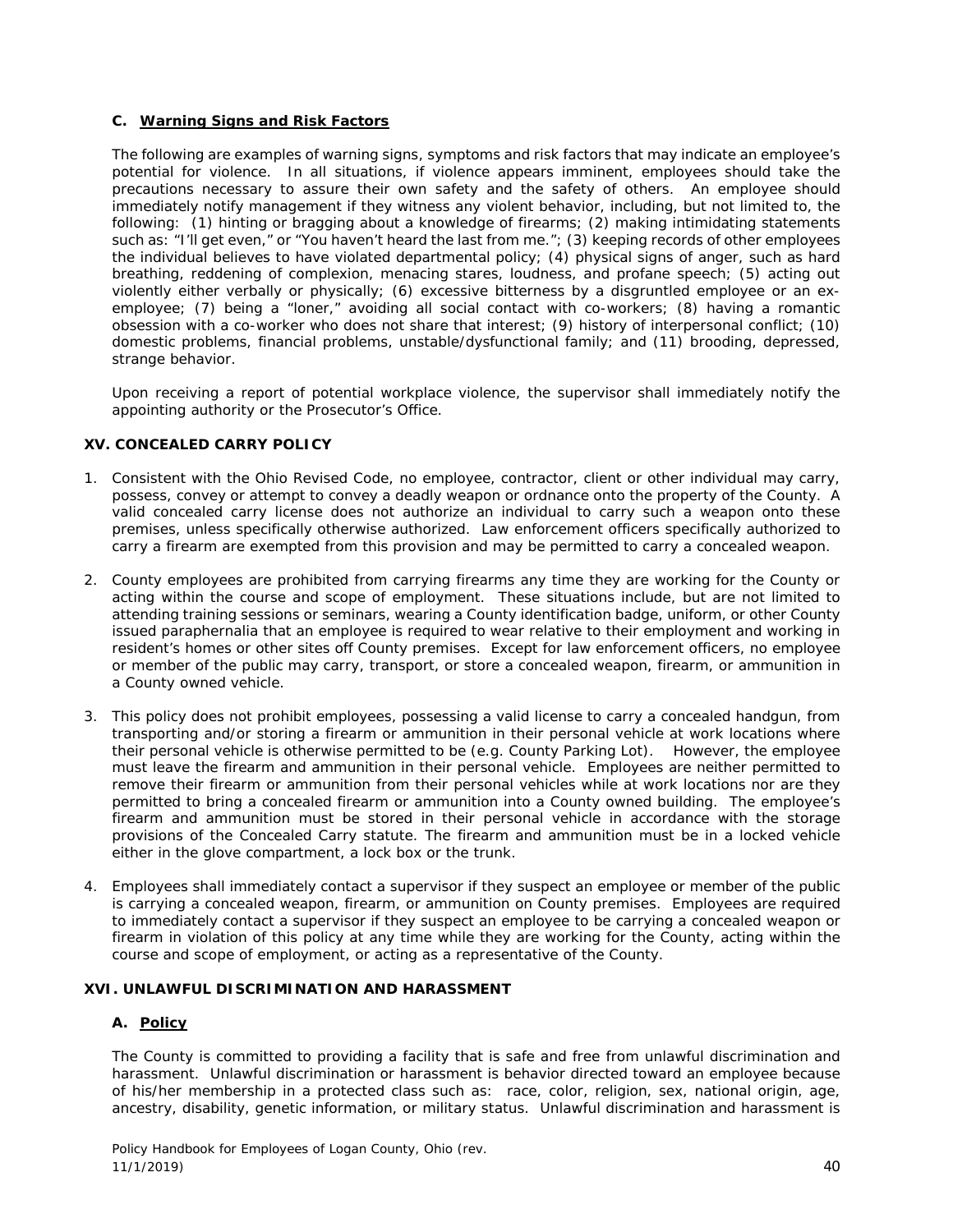inappropriate and illegal and will not be tolerated. All forms of unlawful discrimination and harassment are governed by this policy and must be reported and addressed in accordance with this policy.

#### **B. Definitions**

Unlawful discrimination occurs when individuals are treated less favorably in their employment because of their membership in a protected classification. An employer may not discriminate against an individual with respect to the terms and conditions of employment, such as promotions, raises, and other job opportunities, based upon that individual's membership in that protected class.

Harassment is a form of discrimination. Harassment may be generally defined as unwelcome conduct based upon a protected classification. However, harassment becomes unlawful when:

- 1. Enduring the offensive conduct becomes a condition of continued employment.
- 2. The conduct is severe or pervasive enough to create a work environment that a reasonable person would consider intimidating, hostile, or abusive.

#### **C. Examples**

Sexual harassment is one type of unlawful harassment. Unwelcome sexual advances, requests for sexual favors, and other verbal or physical conduct of a sexual nature constitute sexual harassment when:

- 1. Submission to the conduct is made either explicitly or implicitly a term or condition of an individual's employment.
- 2. Submission to or rejection of such conduct by an individual is used as the basis for employment decisions affecting such individual.
- 3. Such conduct has the purpose or effect of unreasonably interfering with an individual's work performance or creating an intimidating, hostile, or offensive work environment. Harassment on the basis of an employee's membership in any protected classification (as set forth above) is unlawful, will not be tolerated, and must be reported so that the County may investigate and take appropriate action.
- 4. Unlawful discrimination and harassment does not generally encompass conduct of a socially acceptable nature. However, some conduct that is appropriate in a social setting may be inappropriate in the work place. A victim's perceived acquiescence in the behavior does not negate the existence of unlawful discrimination or harassment. Inappropriate conduct that an employee perceives as being "welcome" by another employee may form the basis of a legitimate complaint.

#### **D. Off Duty Conduct**

Unlawful discrimination or harassment that affects an individual's employment may extend beyond the confines of the workplace. Employee conduct that occurs off duty and off premises may also be subject to this policy.

#### **E. Workplace Romances**

To avoid concerns of sexual harassment, preferential treatment and other inappropriate behavior, employees are required to inform their supervisor or appointing authority in writing if they currently are, or if they intend to become, romantically involved with another county employee. Such relationships are not necessarily prohibited, but must be appropriately addressed. Should the County determine that a conflict exists between an employee's employment and a personal relationship with another county employee, the County will attempt to work with the employees to resolve the conflict. Should operational needs prevent resolution, the relationship must cease or one or both of the parties must separate from employment. Supervisors are expressly prohibited from engaging in romantic or sexual relationships with any employee they directly, or indirectly, supervise.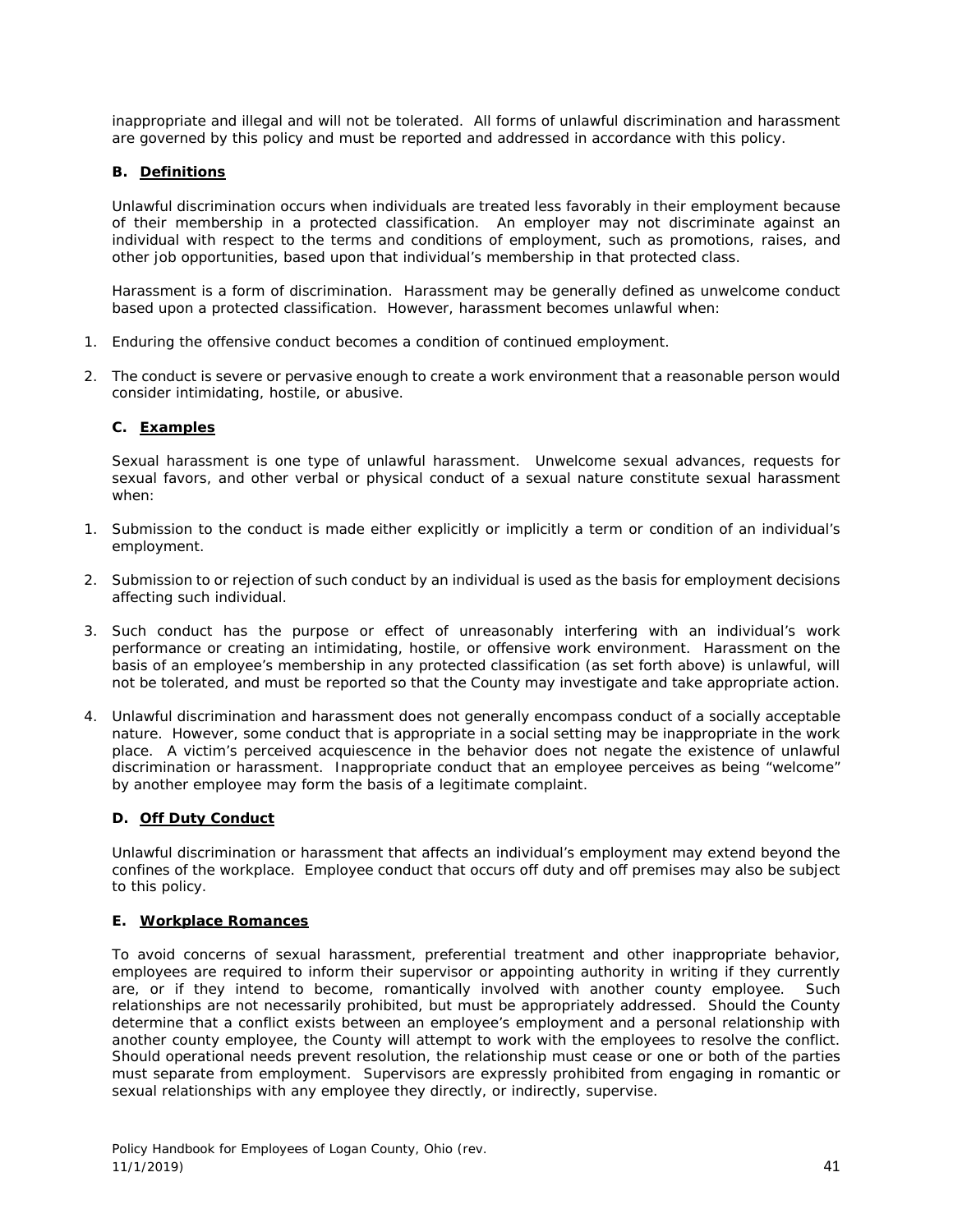#### **F. Complaint Procedure**

Employees who feel they have been subject to unlawful discrimination or harassment by a fellow employee, supervisor, or other individual otherwise affiliated with the County, as outlined in paragraph 10 below, shall immediately report the conduct, in writing, to Brian Dunn, at the Commissioners' Office, (937) 599-7280 or the Logan County Prosecutor's Office, (937) 593-3755, each of whom shall have the authority and responsibility to work directly with any parties involved in the matter to investigate and take appropriate action concerning the complaint.

Similarly, employees who feel they have knowledge of discrimination or harassment, or who have questions or concerns regarding discrimination or harassment, shall immediately contact Brian Dunn, at the Commissioners' Office, (937) 599-7280 or the Logan County Prosecutor's Office, (937) 593-3755. Late reporting of complaints and verbal reporting of complaints will not preclude the County from taking action. However, so that a thorough and accurate investigation may be conducted, employees are encouraged to submit complaints in writing and in an expedient manner following the harassing or offensive incident. All supervisors are required to follow up on all claims or concerns, whether written, verbal, or witnessed, regarding unlawful discrimination and harassment.

Although employees may confront the alleged harasser at their discretion, they are also required to submit a written report of any incidents as set forth above. When the County is notified of the alleged harassment, it will timely investigate the complaint. The investigation may include private interviews of the employee allegedly harassed, the employee committing the alleged harassment and any and all witnesses. Information will be kept as confidential as practicable, although confidentiality is not guaranteed. All employees are required to cooperate in any investigation. Determinations of harassment shall be made on a case-by-case basis. If the investigation reveals the complaint is valid, prompt attention and action, which may include discipline, designed to stop the harassment and prevent its recurrence will be taken.

#### **G. Retaliation**

Anti-discrimination laws prohibit retaliatory conduct against individuals who file a discrimination charge, testify, or participate in any way in an investigation, proceeding, or lawsuit under these laws, or who oppose employment practices that they reasonably believe discriminate against protected individuals, in violation of these laws. The law also prevents retaliatory conduct against individuals who are close personal friends or family members with an individual who engaged in protected conduct. The County and its supervisors and employees shall not in any way retaliate against an individual for filing a complaint, reporting harassment, participating in an investigation, or engaging in any other protected activity. Any employee who feels he has been subjected to retaliatory conduct as a result of actions taken under this policy, or as a result of his/her relationship with someone who took action under this policy, shall report the conduct to Brian Dunn, at the Commissioners' Office, (937) 599-7280 or the Logan County Prosecutor's Office, (937) 593-3755 immediately. Disciplinary action for filing a false complaint is not a retaliatory act.

#### **H. False Complaints**

Legitimate complaints made in good faith are strongly encouraged; however, false complaints or complaints made in bad faith will not be tolerated. Failure to prove unlawful discrimination or harassment will not constitute a false complaint without further evidence of bad faith. False complaints or dishonest statements are considered to be a violation of this policy.

#### **I. Corrective Action**

If the County determines unlawful discrimination, harassment, or retaliation has taken place, appropriate corrective action will be taken, up to and including termination. The corrective action will be designed to stop the unlawful conduct and prevent its reoccurrence. If appropriate, law enforcement agencies or other licensing bodies will be notified. Any individual exhibiting retaliatory or harassing behavior towards an employee who exercised a right under this policy, or who is a close personal friend or family member of someone who exercised a right under this policy, will be subject to discipline, as will any employee who has knowledge of unlawful conduct and allows that conduct to go unaddressed.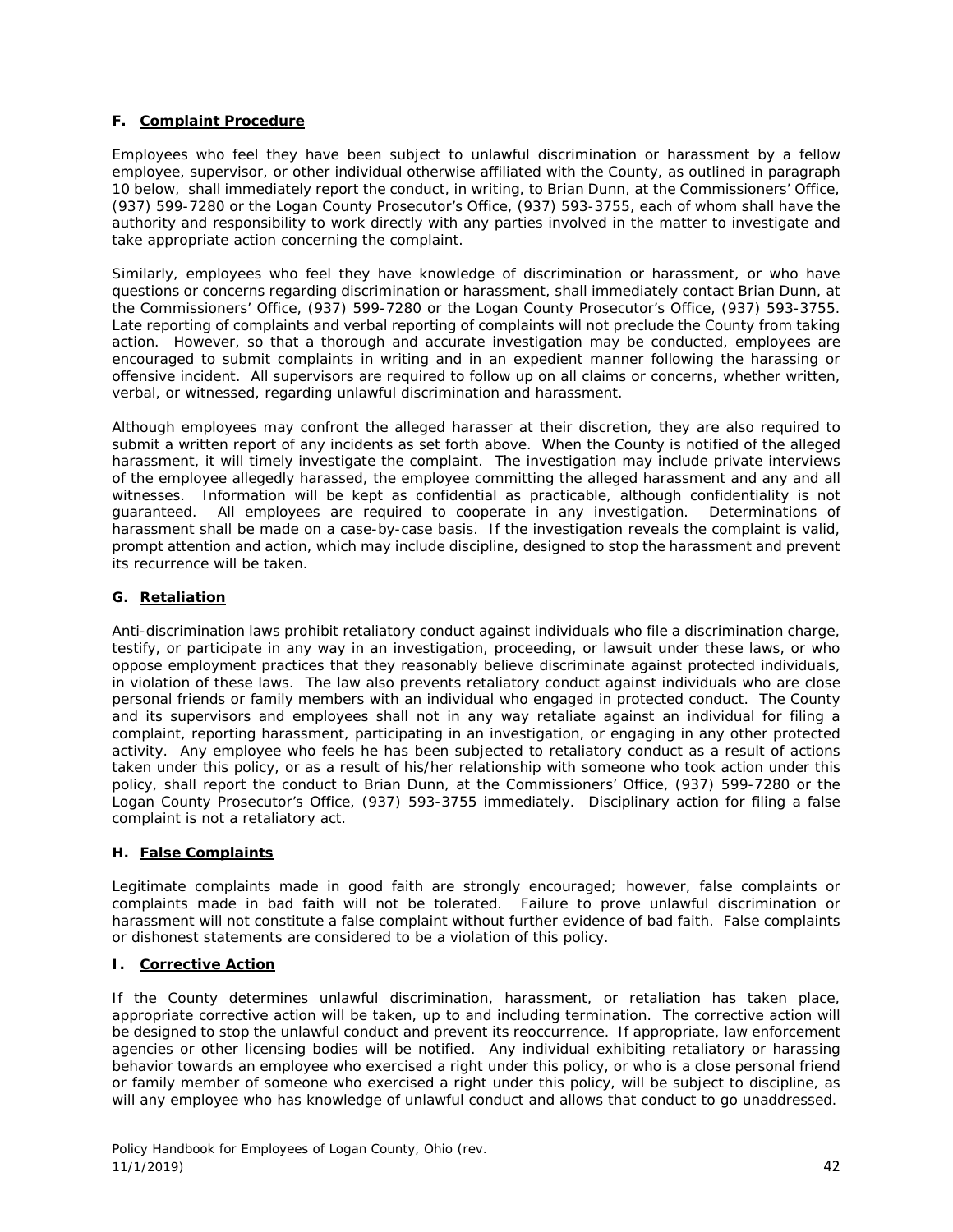#### **J. Coverage**

This policy covers all employees, supervisors, department heads and elected officials. Additionally, this policy covers all suppliers, subcontractors, residents, visitors, clients, volunteers and any other individual who enters County property, conducts business on County property, or who is served by County personnel.

#### **XVII. JOB SAFETY**

- 1. It is the responsibility of every department to provide safe working conditions, tools, equipment and work methods for its employees. The foreman or supervisor must address unsafe conditions promptly and ensure that all safety rules and good working methods are used by employees under his supervision.
- 2. It is the duty of all employees to use the safety equipment provided by the County and to follow all safety rules and safe working methods recommended for their safety. Violation of safety rules or failure to comply with safety rules will lead to disciplinary action.
- 3. The appropriate supervisor will use the following procedure for handling on the job injury cases:
	- a. Arrange for prompt medical care.
	- b. Prepare a report on the injury immediately, while the facts are clear.
	- c. Keep a copy of report and send a copy to the County Commissioners.
	- d. Send a copy of the report to the employee.
- 4. County employees may be entitled to compensation through the Ohio Bureau of Workers' Compensation for injury or death, as well as for certain medical care services, incurred while working for the County. To facilitate their recovery from work related injuries county employees may be eligible to participate in early return to work programs, such as transitional work, light duty, vocational rehabilitation, and wage continuation. For information about these programs, employees may speak with their supervisor or the commissioners' office.
- 5. All employees are expected to report any safety concerns and/or unsafe working conditions to their supervisor as soon as possible. Failure to report a known unsafe work condition may result in discipline.
- 6. Employees are responsible for complying with all other safety rules and regulations as set forth by law or as adopted by the County Commissioners and/or their appointing authority.

#### **XVIII. INVESTIGATIONS AND DISCIPLINE**

#### **A. Investigations**

The County has the right to investigate all alleged disciplinary violations. Employees are required to cooperate fully during investigations. Employees who are the subject of a formal investigation have the right to be accompanied, represented, and advised by an attorney. For all employees, the failure to respond, to respond truthfully, or to otherwise cooperate in an investigation, shall be considered insubordination and may result in termination. Employees involved in an investigation shall not discuss the facts of the investigation during the pendency of the investigation. Investigations shall be conducted upon receipt of an allegation of potential misconduct. Investigations shall be conducted promptly and in a reasonable and efficient manner to determine whether the alleged misconduct occurred.

Classified employees may be placed on a paid "administrative" leave of absence pending an investigation. A classified employee who has been charged with a violation of law that is punishable as a felony may be placed on unpaid "administrative" leave, for a period not to exceed two months, pending an investigation. However, a classified employee who is placed on unpaid leave and is later exonerated of a felony must be reimbursed for lost pay, plus interest, and lost benefits. Unclassified employees may be placed on paid or unpaid leave pending an investigation.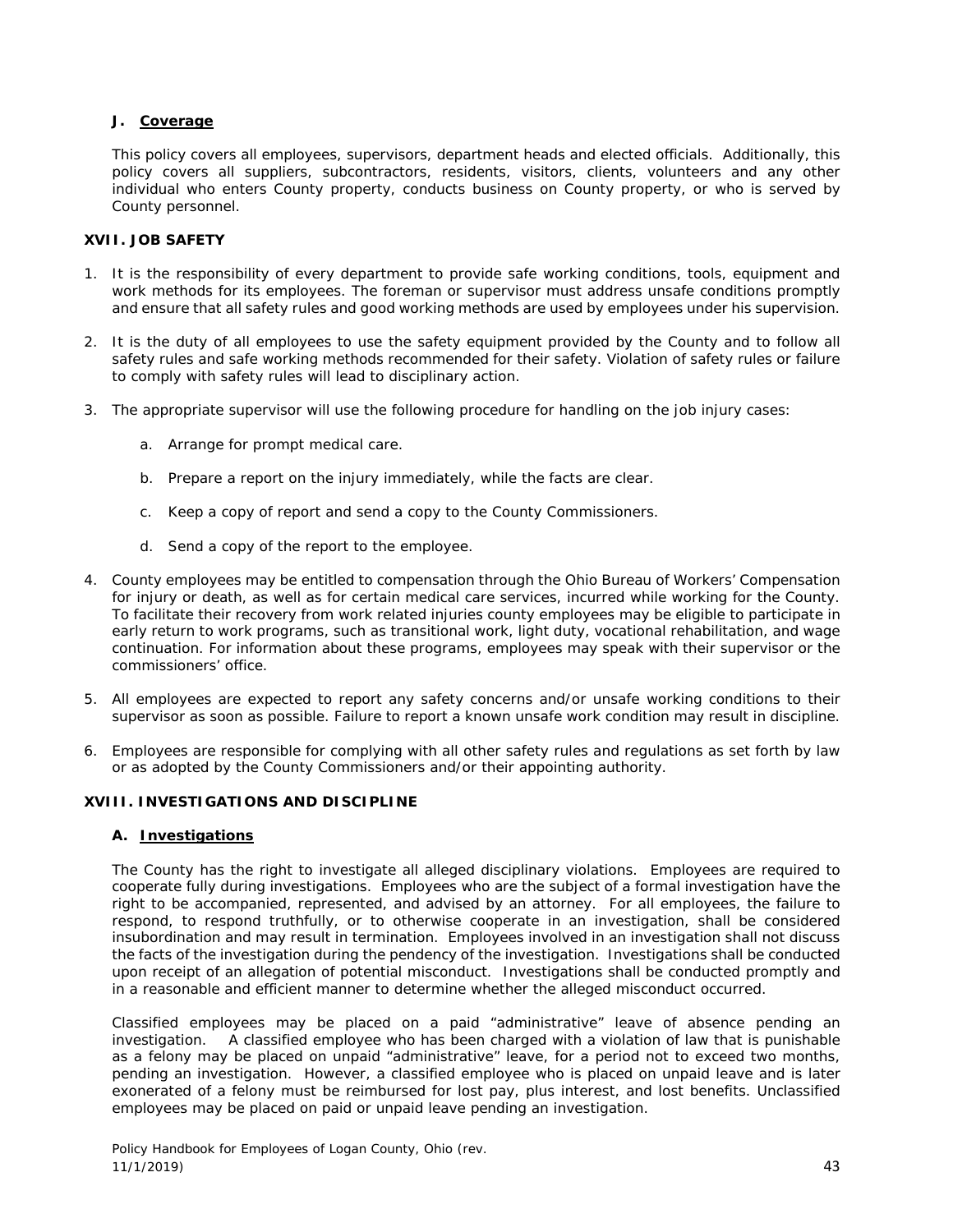Employees who have completed their probationary period and who are in the classified civil services may only be disciplined for just cause. Disciplinary action will be commensurate with the offense. Discipline for minor infractions will normally be imposed in a progressive manner with consideration given to the nature of the offense, prior disciplinary action, length of service, the employee's position, the employee's record of performance and conduct along with all other relevant considerations. Nothing in the policy shall be construed to limit the County's discretion to impose a higher level of discipline under appropriate circumstances.

The following forms of misconduct constitute grounds for disciplinary action: incompetency, inefficiency, dishonesty, drunkenness, immoral conduct, insubordination, discourteous treatment of the public, neglect of duty, policy or work rule violations, conviction of a crime, failure of good behavior including a violation of ethics of public employment, failure to maintain licensing requirements, and any other acts of misfeasance, malfeasance, nonfeasance or any other reason set forth in O.R.C. § 124.34.

The property and image of the County is to be respected at all times; as such, an employee's off duty conduct that has a nexus to the workplace or could reasonably negatively impact the County may form the basis for discipline. Any comments or questions concerning the standard of conduct expected should be directed toward the employee's immediate supervisor.

Employees have an obligation to immediately inform the County of any on-duty or off-duty arrests or convictions. An arrest or conviction may, or may not, result in discipline depending on the nature of the incident, the job performed, and other relevant considerations. Employees will not be granted vacation leave in order to serve jail time.

The filing or prosecution of criminal charges or other civil administrative investigations against an employee for alleged misconduct or criminal activity shall not be determinative as to appropriate disciplinary action, if any, under this policy. The County may investigate the employee's alleged misconduct or activities and determine the appropriate discipline, if any, without regard to pending administrative or criminal charges. The disposition of such administrative or charge is independent of a disciplinary investigation. Although the County may utilize information obtained during other investigations, the County's decision to take appropriate disciplinary action may or may not correspond with the filing, or non-filing, of criminal charges or civil actions. A felony conviction while employed with the County is just cause for termination.

Staff is responsible for reporting any incident or conduct they believe is inappropriate and/or in violation of County Policies and Procedures whether the conduct occurs on-duty or off-duty. This duty includes incidents actually observed, reported by residents, reported by staff, or suspected due to other facts.

#### **B. Discipline**

When the County believes that discipline of a classified employee in the form of a reduction in pay, demotion, suspension or removal to a classified civil service employee, the official shall hold a predisciplinary conference with the employee. At the predisciplinary conference the appointing authority or her designee will explain the charges against the employee and permit the employee the opportunity to respond to the charges. The employee has the right to be accompanied at the predisciplinary conference by a representative of his own choosing. The predisciplinary conference will be scheduled as promptly as possible. The appointing authority may impose reasonable rules on the length of the predisciplinary conference and the conduct of the participants. The appointing authority may tape record the predisciplinary conference, as may the employee or his representative. If the appointing authority determines that the employee's continued employment prior to the conference poses a danger to persons or property or a threat of disrupting operations, he may place the employee on administrative leave with pay pending the predisciplinary conference to determine the final disciplinary action.

Prior to the predisciplinary conference, the appointing authority shall provide to the employee a list of alleged improper conduct and a summary of the evidence concerning the disciplinary charges. Generally, this information will be provided to the employee at least twenty four (24) hours before the predisciplinary conference.

At the predisciplinary conference the employee will be given an opportunity to respond to the allegations.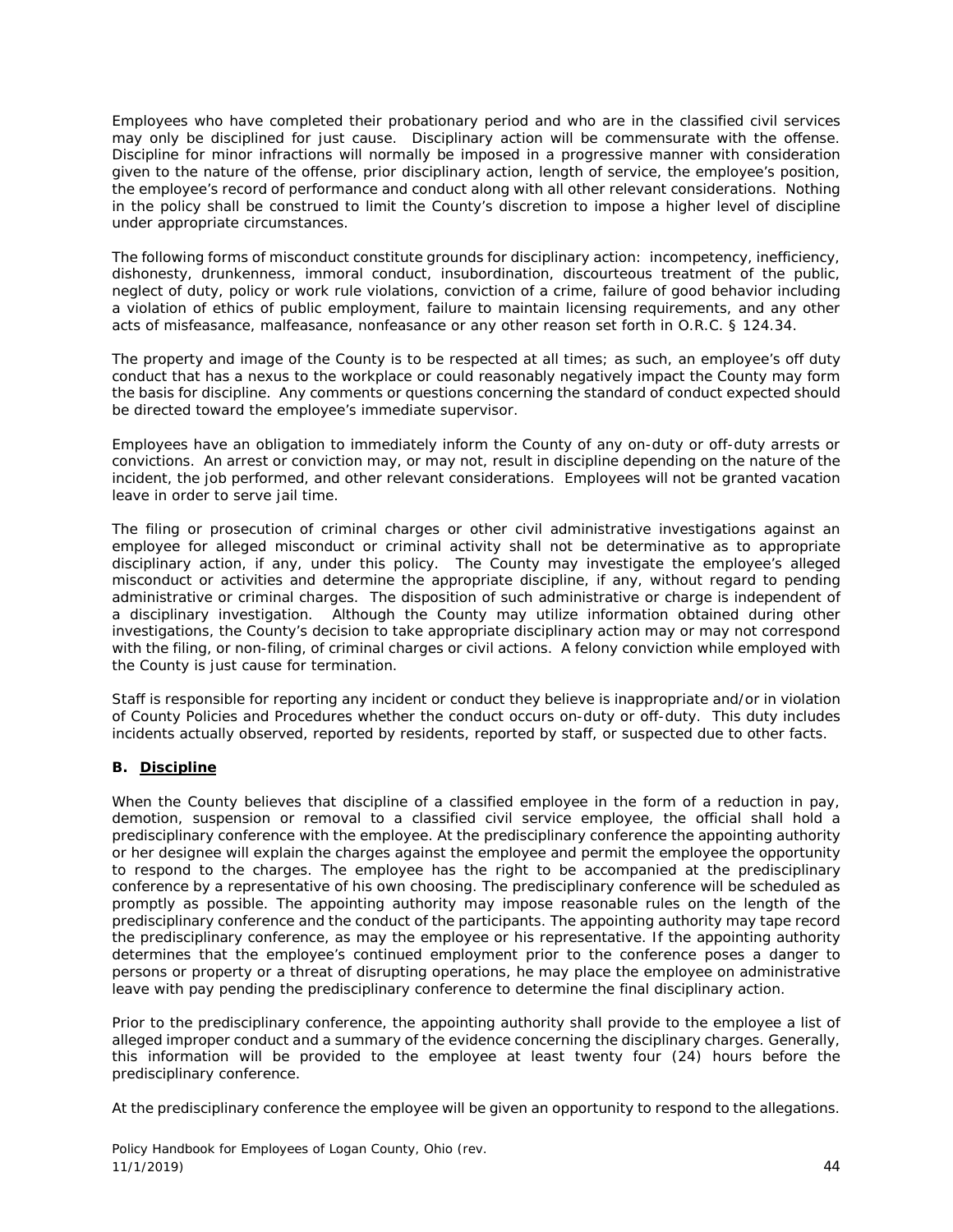The employee does not have the right to call or cross examine witnesses. The employee may waive the predisciplinary conference. Failure to attend the predisciplinary conference will be considered a waiver of the predisciplinary conference.

Upon completion of the predisciplinary conference the appointing authority shall determine the appropriate discipline, if any. The employee will be notified of the disciplinary action in accordance with law.

Unclassified employees and probationary employees are not eligible for a Pre-Disciplinary Conference.

#### **XIX. EMPLOYEE RIGHTS**

Classified employees who are not in management or supervision have the right to refrain from forming, joining, assisting, or participating in union activity, or to engage in any such activity. Management level and supervisory employees are expected to respect such rights and may be disciplined, up to and including removal, if they violate employee rights under Chapter 4117.

#### **XX. JOB ASSIGNMENTS**

Employees shall be expected to fully, dutifully, and conscientiously perform those tasks as assigned to them. Employees may be expected, from time to time, to complete job assignments that are typically not performed by them or contained in their job description. No employee can refuse a job assignment unless it would violate law or place him in an imminently harmful or life-threatening situation. If an employee objects to an assignment, he should complete the assignment first and then file a complaint under Section XXII of this manual.

#### **XXI. PERFORMANCE EVALUATIONS**

The County may complete annual performance evaluations. Evaluations, if conducted, will be based upon defined and specific criteria and will generally be reviewed and signed by the employee's direct supervisor, and those superiors in the direct chain-of-command. The results will be discussed with the employee and the employee will be asked to sign the evaluation. An employee's signature will reflect their receipt of the evaluation, not their agreement with its contents. Should the employee refuse to sign, a notation will be made reflecting the date and time of the review along with the employee's refusal to sign. Employees may offer a written response to their performance evaluation. Such response, if given, will be maintained with the evaluation.

#### **XXII. COMPLAINT PROCEDURE**

1. If the employee believes that he has been treated arbitrarily, capriciously, or unreasonably, or believes that his supervisor, department head, or has violated any provision of this Handbook, he should process his complaint under this procedure. Complaints regarding unlawful discrimination or harassment should be brought according to the unlawful discrimination and harassment policy contained in this manual.

**Step 1**. An employee with a complaint must first take the matter up with his immediate supervisor within three working days after which he knew or should have known of the occurrence or action about which he complains.

**Step 2**. If, after meeting with his immediate supervisor, the employee still believes that he has a valid complaint, he must submit his complaint in writing to the next level of supervision within five working days of his conference with the supervisor. The supervisor shall promptly schedule a meeting with the employee, who may be accompanied by a representative of his choice, to discuss the complaint. The supervisor shall render a written decision on the complaint within five working days of the meeting.

**Step 3**. If the employee is not satisfied with the decision on the complaint in Step 2, he may file an appeal in writing within five working days of his receipt of the Step 2 disposition. The appeal must be filed with the appointing authority. The appointing authority shall meet with the employee, who may be accompanied by a representative of his own choice, within five working days of the filing of the appeal. Either the appointing authority or the employee may tape record the meeting. The appointing authority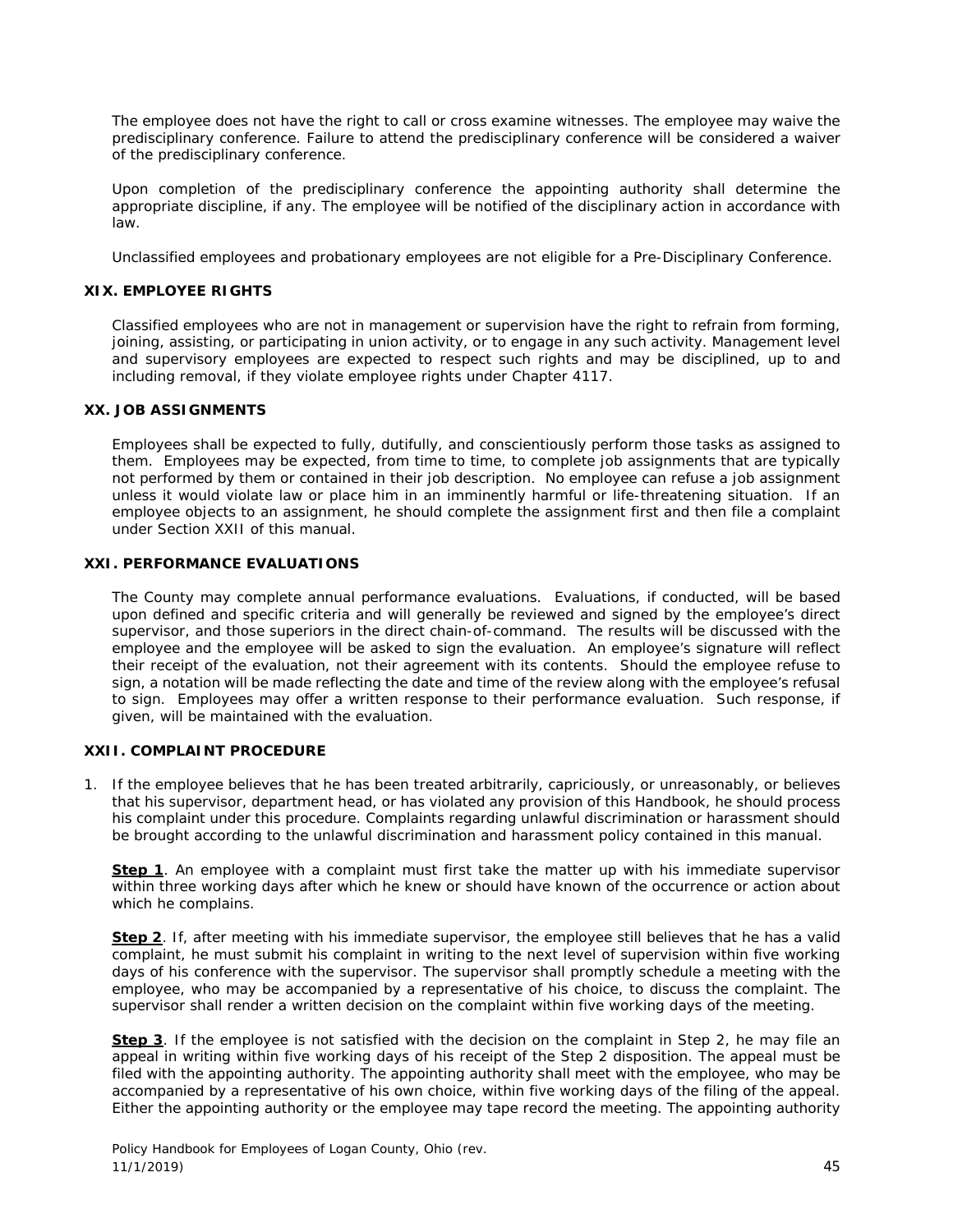shall render a written decision on the complaint within five working days.

**Step 4**. If the employee is not satisfied with the decision on the complaint in Step 3, he may file a written appeal to the Board of County Commissioners, setting forth in detail his complaint and all pertinent factual information. The Board shall issue a written recommendation disposing of the complaint within ten (10) workdays and shall send a copy of the recommendation to the employee and to the appropriate appointing authorities.

2. No employee shall be discriminated against for making a complaint in accordance with these procedures or disputing the application of any of these personnel policies.

#### **XXIII NEPOTISM POLICY**

- 1. The County will receive employment applications from relatives of current employees. There are four (4) situations which would prevent the County from hiring a relative of a current employee:
	- a. If one relative would supervise or have disciplinary authority over another.
	- b. If one relative would audit the work of another.
	- c. If there was a conflict of interest between the relative and the employee, or the relative and the County.
	- d. If the hiring of relatives could result in a conflict of interest with clients.
- 2. An employee is not permitted to work in a position where his supervisor or any person above him in his established chain of organizational command, is a relative. If such a situation is created through promotion, transfer or marriage, one of the affected employees must be transferred or terminated, or an accommodation acceptable to the County must be worked out by the affected parties. Termination is to be the last resort. No employee who meets current standards of performance and behavior shall be terminated if a transfer is possible.
- 3. If two employees marry, they will be subject to the same rules listed above as other relatives, unless state law or judicial decisions dictate otherwise. No persons employed in the County prior to the adoption of this policy will be retroactively affected by this policy.
- 4. The provisions of O.R.C. § 102.03 and 2921.42 make it unlawful for a public official to use his influence to obtain a benefit, including a job for his relative. Any violation of these statutes may result in criminal prosecution and/or disciplinary action including termination.
- 5. For purposes of this Article, the term "relative" shall include: spouse, children, grandchildren, parents, grandparents, siblings, brother-in-law, sister-in-law, daughter-in-law, son-in-law, father-in-law, mother-in-law, step parents, step children, step siblings, and a legal guardian or other person who stands in the place of a parent to the employee.

#### **XXIV. MEDICAL EXAMINATIONS AND DISABILITY SEPARATIONS**

1. The Employer may require an employee to take an examination, conducted by a licensed medical practitioner, to determine the employee's physical or mental capacity to perform the material and substantial duties of the employee's classification with or without reasonable accommodation. For purposes of this Article, "licensed medical practitioner" is defined as a licensed psychologist or psychiatrist to conduct a mental examination and an M.D. or D.O. to conduct a physical examination. If the employee disagrees with a determination that she is unable to perform the material and substantial duties of her classification with or without reasonable accommodation, she may request to be examined by a second licensed medical practitioner of her choice at her own expense. If the reports of the two licensed medical practitioners are conflicting, a third opinion shall be rendered by a neutral party chosen by the Employer and the employee and paid for by the Employer. The neutral licensed medical practitioner shall limit the report to the Employer to the issue of whether the employee is capable of performing the material and substantial duties with or without reasonable accommodation as defined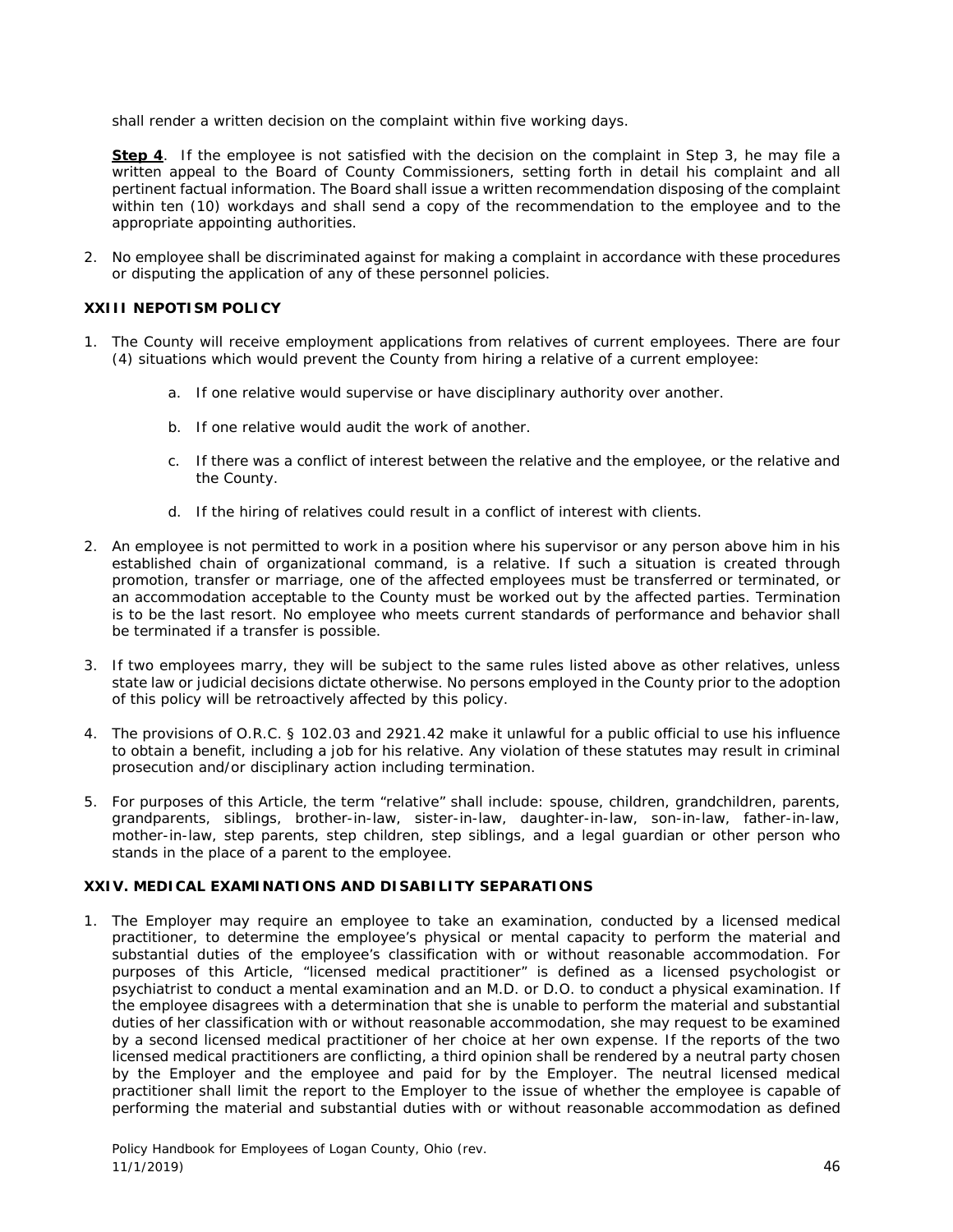by the Employer.

- 2. If an employee after examination is found to be unable to perform the material and substantial duties of her classification, the employee may request to use accumulated sick leave, vacation, and other benefits. If the employee remains unable to perform the material and substantial duties of her classification after exhausting her available paid leave, she may request a voluntary disability separation. An employee granted a voluntary disability separation shall retain the right to be reinstated to her position for two (2) years from the date that the employee is no longer in active work status due to the illness, injury, or condition necessitating the placement into inactive status. Reinstatement is available only upon the presentation of appropriate medical documentation that the employee can perform the material and substantial duties of her position with or without reasonable accommodation.
- 3. If a classified employee found to be unable to perform the material and substantial functions of her job refuses to utilize her leave benefits or to agree to a voluntary disability separation following the use of her leave benefits, the Employer may place the employee on an involuntary disability separation. Prior to placing an employee on involuntary disability separation, the employee is entitled to a pre separation conference. The employee must be given at least seventy two (72) hours' notice of this conference. At the pre separation conference the employee has the right to examine the Employer's evidence of disability, to rebut that evidence, and to present testimony and evidence on the employee's own behalf. If after the hearing the Employer determines that the employee is unable to perform her material and substantial job duties with or without reasonable accommodation, the Employer shall issue an involuntary disability separation order to be given to the employee and filed with the State Personnel Board of Review. The employee may appeal the Employer's order concerning her involuntary disability separation to the State Personnel Board of Review.
- 4. An employee on a voluntary or involuntary disability separation has a two (2) year right to reinstatement to their former position or a similar position. The employee must make a written request for reinstatement from a disability separation. The request shall be accompanied by substantial credible evidence that the employee is once again capable of performing the essential functions of her classification with or without reasonable accommodation. The Employer shall have the right to have the employee examined prior to her return. The Employer shall pay for the examination.
- 5. Refusal of an employee to submit to an examination or to cooperate in this process will be considered insubordination and may be grounds for discipline.

#### **XXV. SOCIAL MEDIA POLICY**

The County supports the free exchange of information and camaraderie among employees on the internet. However, when internet blogging, chat room discussions, email, text messages or other forms of electronic communication extend to employees revealing confidential information about the County or its employees, or engaging in posting inappropriate material about the County or its employees, the employee who posts such information or assists in posting such material may be subject to disciplinary action.

Employees are reminded to be careful of the information they disclose on the internet, including social media sites. The following uses of social media are strictly prohibited, whether on or off duty:

- 1. Comments or displays about coworkers, supervisors or the County that are vulgar, obscene, threatening, intimidating, harassing, or a violation of the County's workplace policies against discrimination, harassment or hostility on account of age, race, religion, sex, ethnicity, nationality, disability, military status or other protected class, status, or characteristic.
- 2. Statements or uses of the County's logo that are slanderous or detrimental, including evidence of the misuse of the County's authority, information, insignia or equipment.
- 3. Unprofessional communication which, if left unaddressed, could potentially result in a civil or criminal cause of action against the County. Unprofessional communication also includes that which the County could demonstrate has a substantial risk of negatively affecting the County's reputation, mission or operations, such as slander, defamation or other legal cause of action.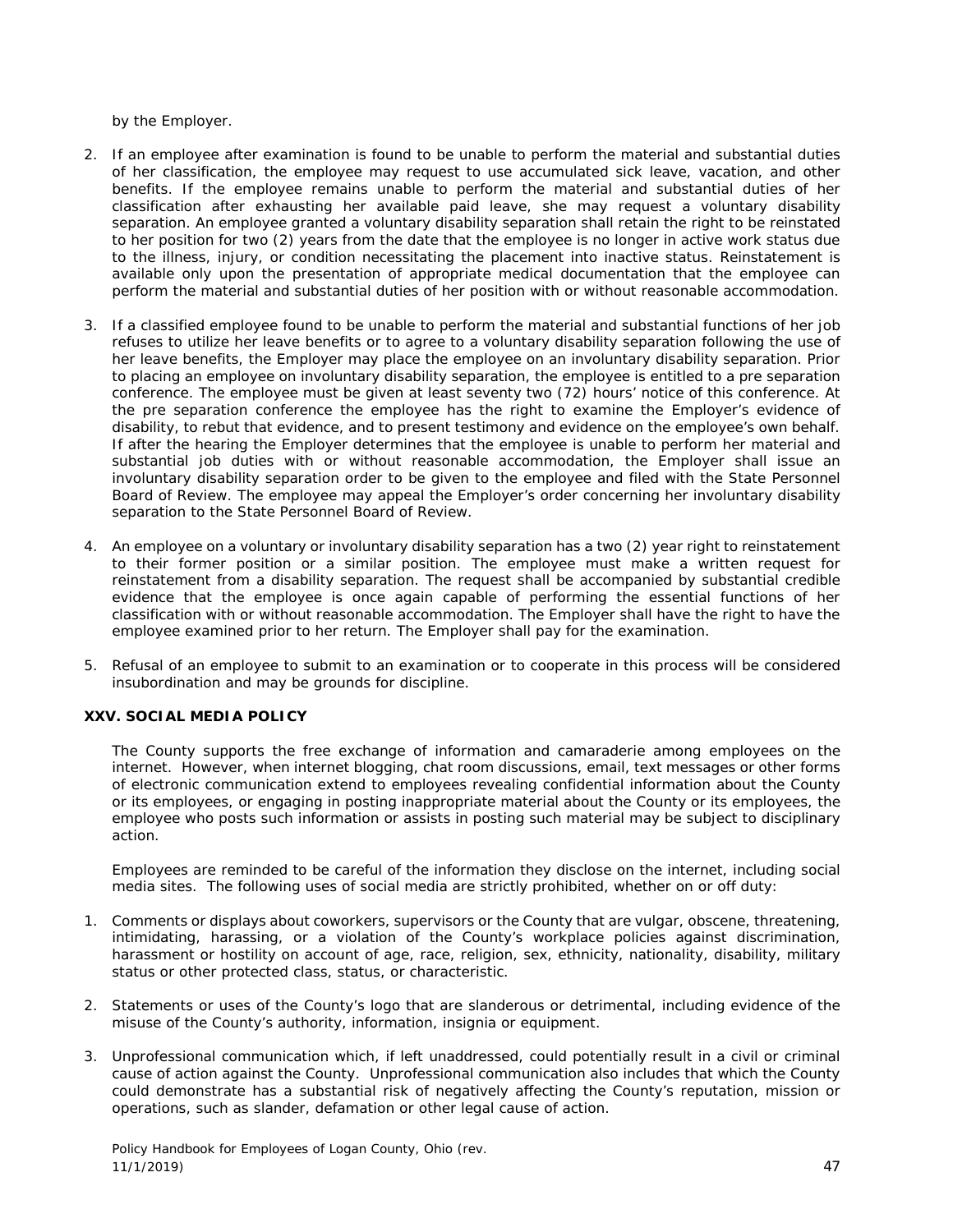- 4. Disclosure of confidential and/or proprietary information acquired in the course of employment. Confidential information includes not only information that would not be available pursuant to a public records request, but also includes any information that does not relate to an issue of public concern.
- 5. Comments or displays that impact employees' abilities to perform their job duties or the County's ability to maintain an efficient workplace.

Social media sites may be inspected by the County for cause to determine potential policy violations. If an employee believes that an online communication violates a County policy, the employee should immediately report the communication to his supervisor. The County may investigate the matter, determine whether such communication violates policy, and take appropriate action. This policy does not apply to communications protected by the U.S. or Ohio Constitutions.

In the event a County agency operates and maintains a social media site, the elected official, or department head, shall designate the employee(s) who is permitted to post, maintain and monitor the postings on behalf of the agency. Absent prior approval, employees shall not add, or remove, any information, or posting, from the agency's social media site.

#### **XXVI. POLITICAL ACTIVITY**

- 1. Purpose: Employees in the classified civil service are prohibited by Ohio law from engaging in "political activity". The purpose of this Article is to provide lists of examples, though not exhaustive lists, of activities that are permissible and prohibited under the law.
- 2. Permissible Activities: The following is a non-exhaustive list of examples of permissible activities for employees in the classified civil service:
	- a. Registration and voting;
	- b. Expression of opinions, either oral or written;
	- c. Voluntary financial contributions to political candidates or organizations;
	- d. Circulation of non-partisan petitions or petition stating views on legislation;
	- e. Attendance at political rallies;
	- f. Signing nominating petitions in support of individuals;
	- g. Display of political materials in the employee's home or on the employee's property;
	- h. Wearing political badges or buttons, or the display of political stickers on private vehicles; and
	- i. Serving as a precinct election official under section 3501.22 of the Ohio Revised Code.
- 3. Prohibited Activities: The following is a non-exhaustive list of examples of prohibited activities for employees in the classified civil service:
	- a. Candidacy for public office in a partisan election;
	- b. Candidacy for public office in a non-partisan election if the nomination to candidacy was obtained in a partisan primary or through the circulation of nominating petitions identified with a political party;
	- c. Filing of petitions meeting statutory requirements for partisan candidacy for elected office;
	- d. Circulation of official nominating petitions for any candidate participating in a partisan election;
	- e. Service in an elected or appointed office in any partisan political organization;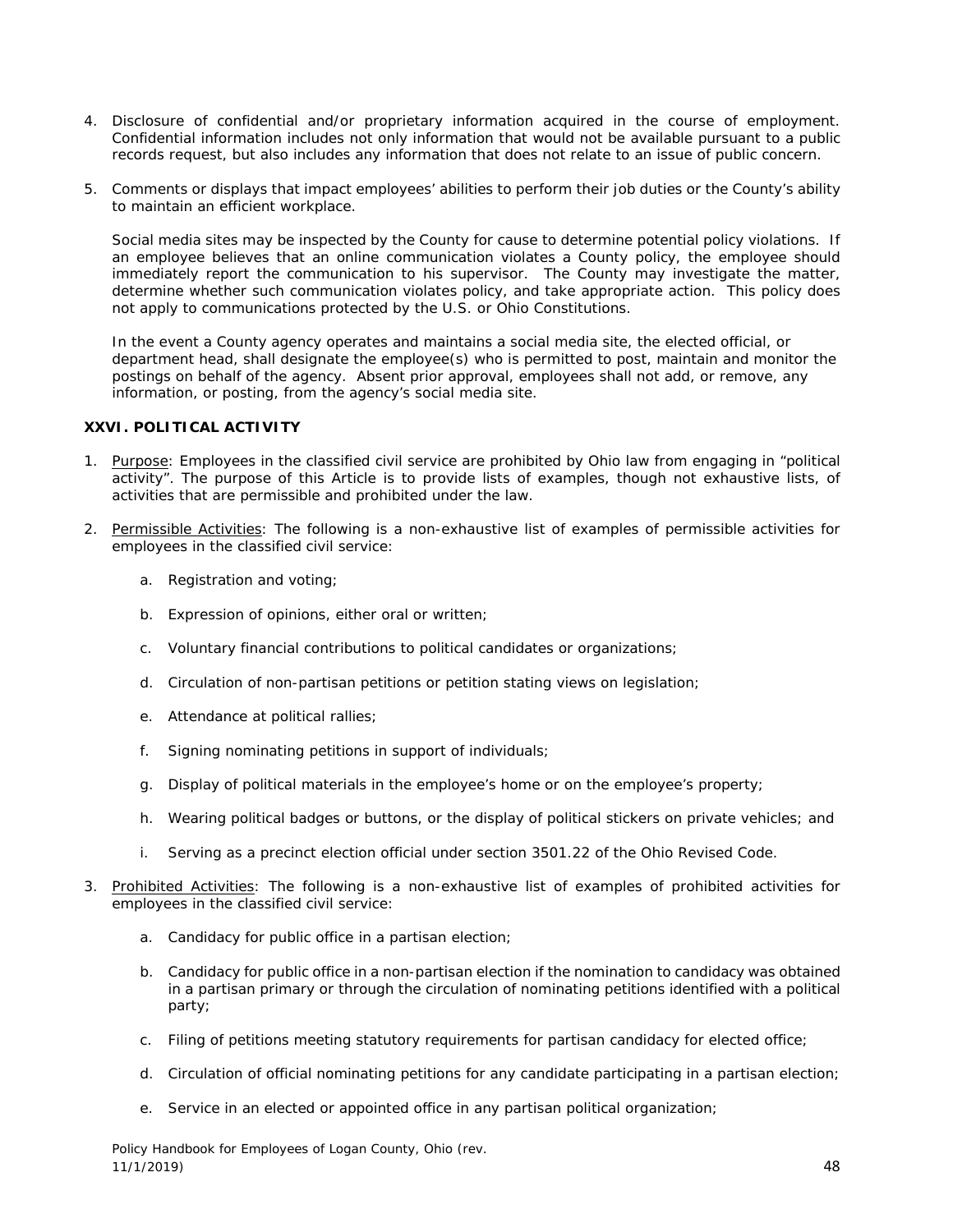- f. Acceptance of a party sponsored appointment normally filled by partisan election;
- g. Campaigning by writing in publications, by distributing political material, or by writing or making speeches on behalf of a candidate for partisan elective office, when such activities are directed toward party success;
- h. Solicitation, either directly or indirectly, of any assessment, contribution or subscription, either monetary or in kind, for any political party or political candidate;
- i. Solicitation for the sale, or actual sale, of political party tickets;
- j. Partisan activities at the election polls, such as solicitation of votes for other than nonpartisan candidates and nonpartisan issues;
- k. Service as a witness or challenger for any party or partisan committee;
- l. Participation in political caucuses of a partisan nature; and m.
- m. Participation in a political action committee that supports partisan activity.
- 4. Discipline: Any classified employee who engages in any of the activities listed as prohibited in the preceding Paragraph is subject to discipline.
- 5. Scope: Nothing in this Article pertains to unclassified employees.

#### **XXVII. CONTACT WITH NEWS MEDIA AND RESIDENTS**

Any employee contacted by the news media or a citizen on a matter related to County operations should direct the caller to contact the Appointing Authority or designee. This policy is designed to avoid duplication, assure accuracy, and protect employees and the County from the dissemination of misstatements and misinformation.

This policy does not prohibit employees from making a public statement, in their off duty hours, on matters of public concern. However, this policy does prohibit employees from making unauthorized public statements during their working hours and from making public statements about matters of private concern that negatively impact the County.

#### **XXVIII. SOLICITATION POLICY**

- 1. It is the policy of the County to prohibit solicitation and distribution of literature on its premises by nonemployees and to permit solicitation and distribution of literature by employees subject to the restrictions of this Article. This policy is not intended to supersede any relevant provision in an applicable collective bargaining agreement covering County employees that concerns union representation, use of bulletin boards, or other provisions in conflict with this policy.
- 2. The County limits solicitation and distribution on its premises because those activities can interfere with the County's operations, reduce employee efficiency, annoy customers, and pose a threat to security.
- 3. Individuals not employed by the County are prohibited from soliciting funds or signatures, conducting membership drives, distributing literature or gifts, offering to sell merchandise or services (except by representatives of suppliers or vendors given prior authority), or engaging in any other solicitation, distribution, or similar activity on County premises.
- 4. The County may authorize a limited number of fund drives by employees on behalf of charitable organizations or for employee gifts. Employees are encouraged to volunteer to assist these drives, but their participation is entirely voluntary.
- 5. The following restrictions apply when employees engage in permitted solicitation or distribution of literature for any group or organization, including charitable organizations: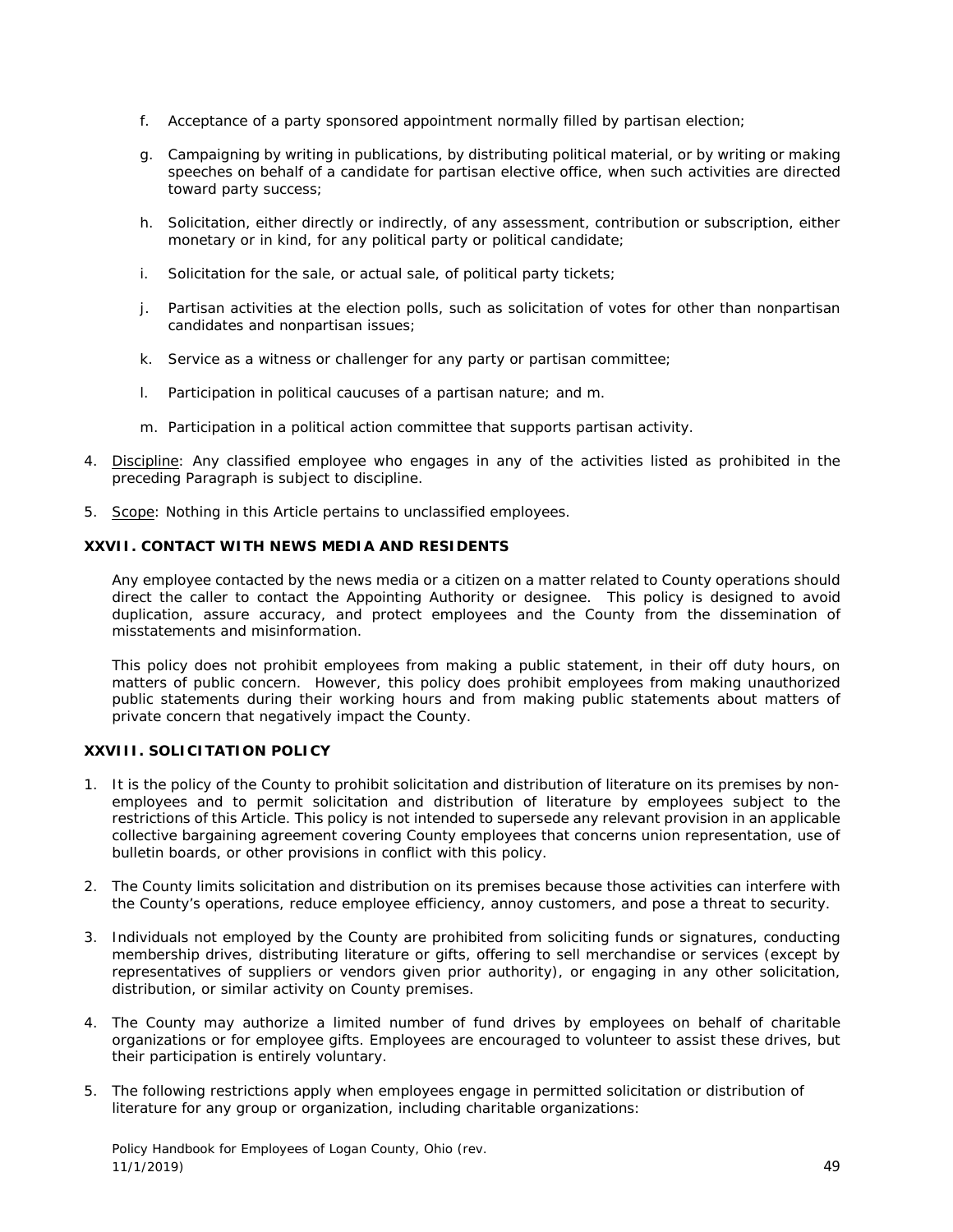- a. The sale of merchandise or services is prohibited on County premises.
- b. Soliciting and distributing literature during the working time of either the employee making the solicitation or distribution, or the targeted employee is prohibited. The term "working time" does not include an employee's authorized lunch or rest periods or other times when the employee is not required to be working.
- c. Distribution of literature is prohibited in work areas at all times.
- d. Distributing literature in a way that causes litter on County property is prohibited.
- 6. The County maintains various communications systems to communicate County related information to employees and to disseminate or post notices required by law. These communications systems (including bulletin boards, electronic mail, voice mail, telephone, facsimile machines, and personal computers) are for business use only and may not be used for employee solicitation or distribution of literature.

In particular, bulletin boards are for the posting of County related information and notices only, and only persons authorized by the Employer may place notices on or take down material from the bulletin board. The unauthorized use of the communications systems or the distribution or posting of notices, photographs, or other materials on any County property is prohibited.

7. Employees who violate the provisions of this Article are subject to discipline. All violations of this policy will be addressed on a case-by-case basis. Disciplinary measures will be determined by the severity of the violation, not the content of the solicitation or literature involved.

#### **XXIX. REHIRING RETIRED OPERS MEMBERS**

County Employees Who Take OPERS retirement may be rehired subject to the following:

- 1. In accordance with O.R.C. §145.381, if the retiring employee is subject to hire through a Board, then sixty (60) days prior to rehire in the same job from which the employee retired, the hiring Board must give public notice of the employee's intent to rehire. The hiring Board must then hold a public hearing on the issue between fifteen (15) and thirty (30) days prior to the retired employee's rehire date.
- 2. At the time of retirement, the employee must be paid all accrued vacation time. When rehired, the employee will begin accruing vacation as a new employee. The employee will not receive credit for prior years' service in determining the vacation accrual rate.
- 3. If the employee requests payment of sick leave upon retirement, the employee will start with a zero balance and accrue sick leave as a new employee. The employee will not be eligible for any future payment of unused sick leave earned during post-retirement employment.
- 4. If the employee does not request payment of sick leave upon retirement, he may retain the sick leave balance for use when rehired provided his re-hire date is within ten years of his retirement. If the employee chooses not to request payout upon retirement, he shall not be eligible for any payment of unused sick leave upon separation from the post-retirement employment.
- 5. Classified employees who are rehired subsequent to taking OPERS retirement will receive no credit for prior service. Rehired employees will start a new period of classified service for the purpose of calculating service credits in the event of layoff or other action affecting their employment.
- 6. Employees are required to notify their employer of their retirement date. The County reserves the right to start a rehired employee at a newly negotiated rate of pay.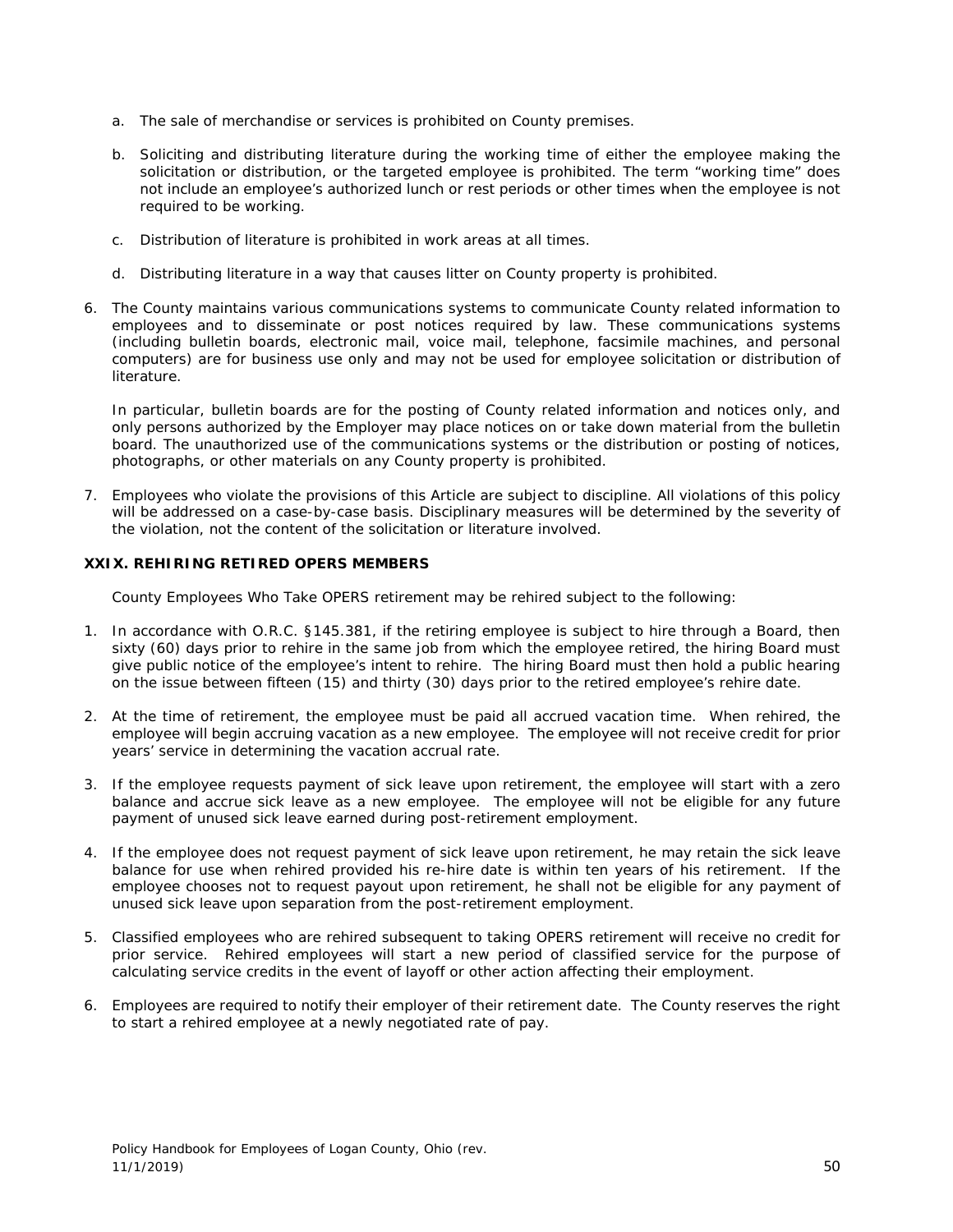# **Appendix 1**

#### **REQUEST FOR LEAVE OF ABSENCE**

| LEAVE REQUESTED: Sick ___ Vacation ___ Funeral ___ Jury ___ Military Leave ___ |                                                                                                            |  |  |  |
|--------------------------------------------------------------------------------|------------------------------------------------------------------------------------------------------------|--|--|--|
| Military, Long Term _____ Personal Leave _____ Disability Leave _____          |                                                                                                            |  |  |  |
| Disability Separation ____ Unpaid Leave ____ Compensatory Time ____            |                                                                                                            |  |  |  |
| Signature of Appointing Authority or Designee                                  | Date                                                                                                       |  |  |  |
|                                                                                |                                                                                                            |  |  |  |
| for leave.)                                                                    | (Attach a copy of the subpoena, court order, military order, or physician's statement verifying the reason |  |  |  |
|                                                                                | Beginning Date/Time of Leave: _____________________ Ending Date/Time of Leave: ____________________        |  |  |  |
| Total Hours: __________________________                                        |                                                                                                            |  |  |  |
|                                                                                | REASON FOR REQUEST FOR SICK LEAVE (to be completed by employee upon return from absence):                  |  |  |  |
| 1. _________ Medical, Dental, Optical Appointment                              |                                                                                                            |  |  |  |
| 2.<br>(state exact nature of illness)                                          |                                                                                                            |  |  |  |
| (state exact nature or injury)                                                 |                                                                                                            |  |  |  |
| Where did injury occur?                                                        |                                                                                                            |  |  |  |
| When did injury occur?                                                         |                                                                                                            |  |  |  |
| Will this injury affect your ability to perform any of your required duties?   |                                                                                                            |  |  |  |
| Yes No                                                                         |                                                                                                            |  |  |  |
| 4.                                                                             |                                                                                                            |  |  |  |
|                                                                                | A. Briefly state why it was necessary for you to attend to this family member:                             |  |  |  |

\_\_\_\_\_\_\_\_\_\_\_\_\_\_\_\_\_\_\_\_\_\_\_\_\_\_\_\_\_\_\_\_\_\_\_\_\_\_\_\_\_\_\_\_\_\_\_\_\_\_\_\_\_\_\_\_\_\_\_\_\_\_\_\_\_\_\_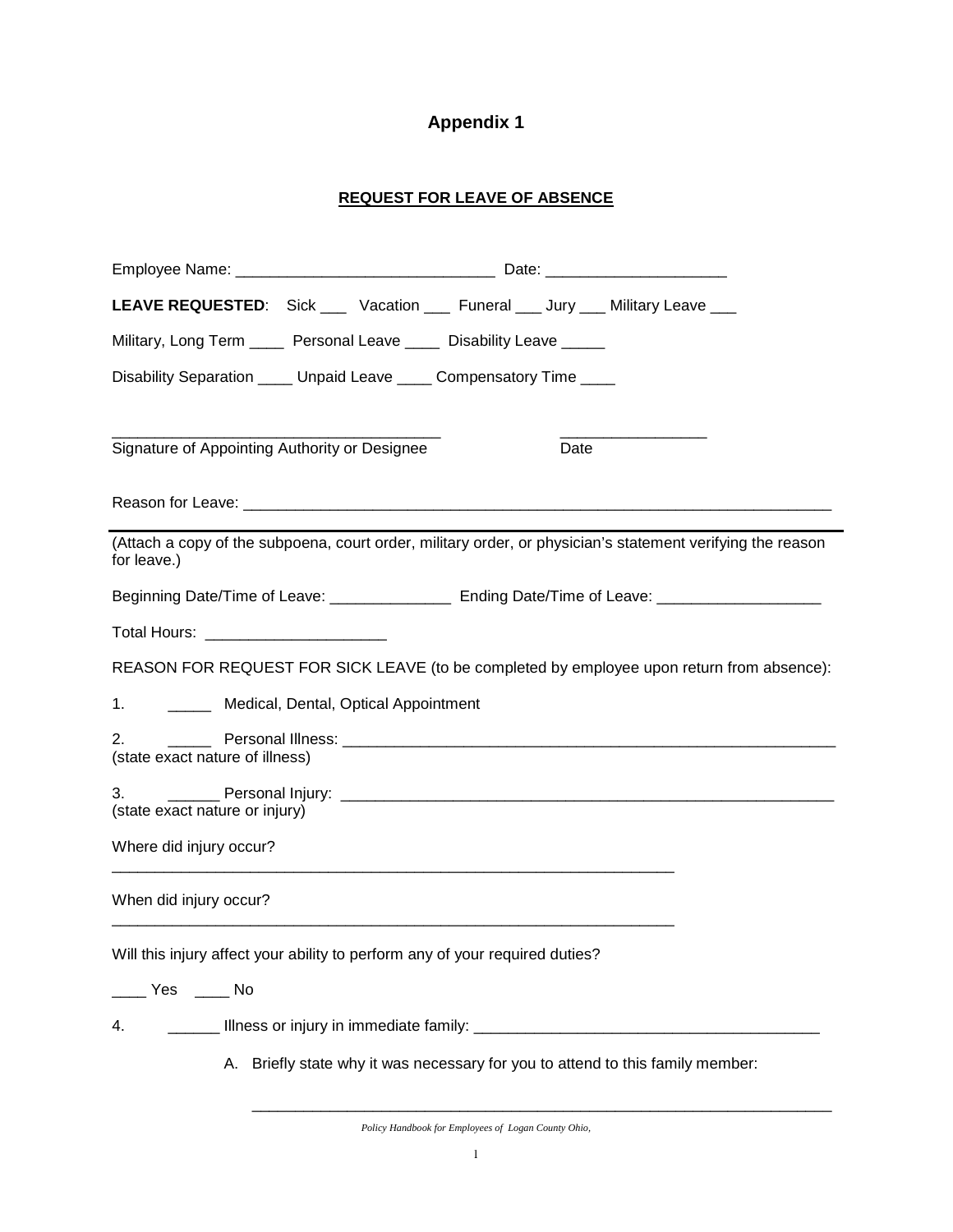B. Did you take this family member to a medical practitioner or a hospital?

\_\_\_\_\_\_ Yes \_\_\_\_\_\_ No

5. \_\_\_\_ Number of hours of sick leave requested:

\_\_\_\_\_\_\_\_\_\_\_\_\_\_\_\_\_\_\_\_\_\_\_\_\_\_\_\_\_\_\_\_\_\_\_\_\_\_

(NOTE: Sick leave must be taken in units of whole hours.)

6. \_\_\_\_\_\_\_\_\_\_\_\_\_ On-the-Job Injury. (Check this block if you desire to temporarily use sick leave benefits and plan to file for Workers' Compensation benefits at a later date. Your supervisor will instruct you on how to file for Workers' Compensation.)

|                | Death in the Family:                           |  |
|----------------|------------------------------------------------|--|
|                | (state name and relationship to family member) |  |
|                |                                                |  |
| Date of Death: |                                                |  |

Date of Funeral: **Date of Funeral:**  $\overline{a}$ 

I do hereby certify the statements made hereon to be true and factual. I understand that payment for the sick leave requested may be withheld until all information I have stated on this application is verified, and I have complied with all rules and further regulations as stated on this application, and in the Personnel Policy Manual. Further I understand that falsification of this application may constitute fraud, may result in a refund b me to the County, and may be cause for discipline, including dismissal.

| Signature of Employee                                                                                              | Date |
|--------------------------------------------------------------------------------------------------------------------|------|
| <b>ADMINISTRATIVE ACTION</b>                                                                                       |      |
| Number of accrued hours of requested leave<br>Number of hours requested<br>Balance of requested leave, if approved |      |
| Recommended<br>Not Recommended                                                                                     |      |
| Signature of Supervisor<br>Approved<br>Disapproved                                                                 | Date |
| Signature of Appointing Authority                                                                                  | Date |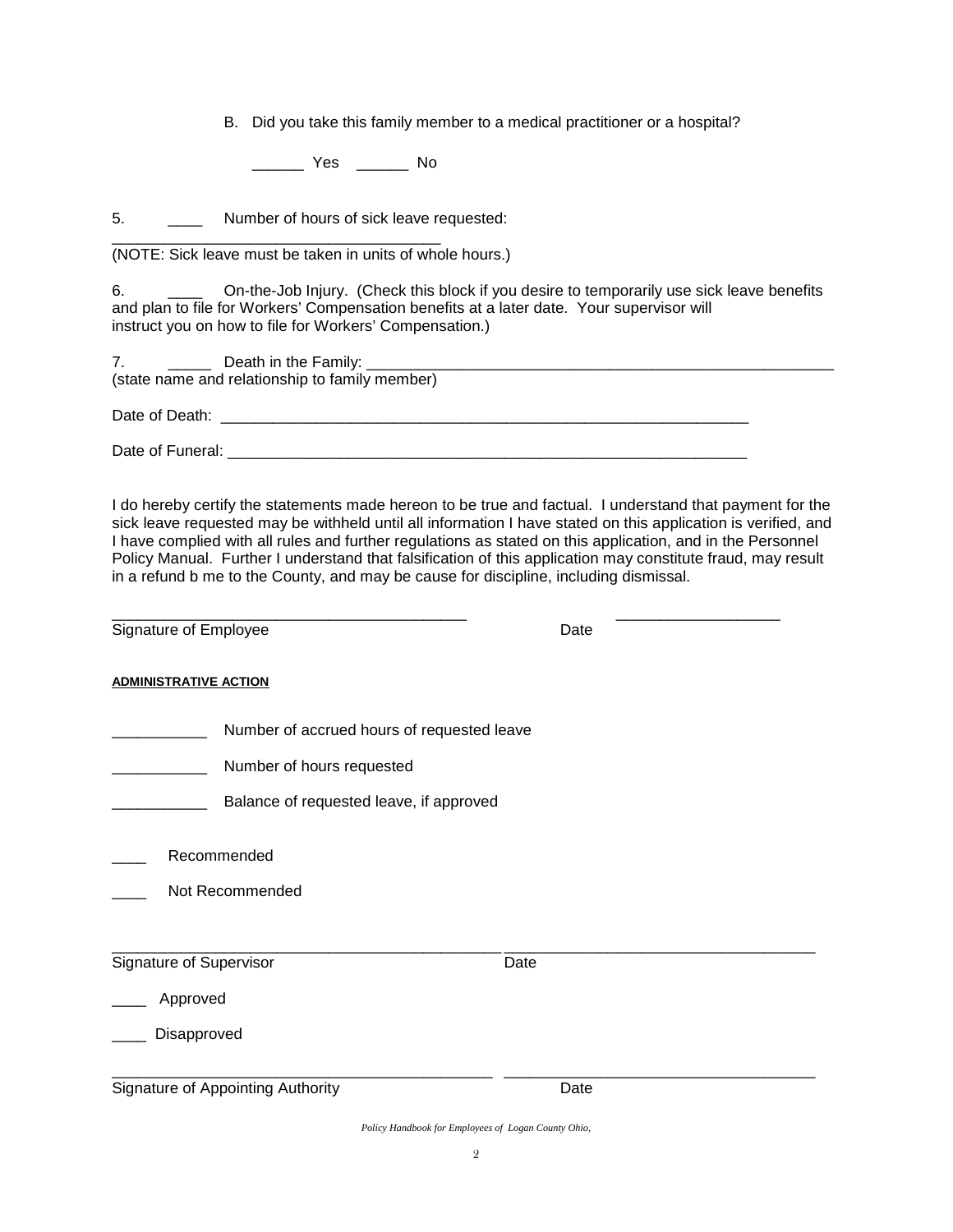#### **APPLICATION TO RECEIVE DONATED SICK LEAVE**

| Employee's Name:                                                                                                                                                                                         |  |  |  |
|----------------------------------------------------------------------------------------------------------------------------------------------------------------------------------------------------------|--|--|--|
| Department:                                                                                                                                                                                              |  |  |  |
| Please describe the catastrophic illness/injury, who is affected, and how the employee is affected:                                                                                                      |  |  |  |
|                                                                                                                                                                                                          |  |  |  |
| Indicate the amount of time that will be missed because of the catastrophic illness/injury.                                                                                                              |  |  |  |
|                                                                                                                                                                                                          |  |  |  |
| Has the Employee filed for Family and Medical Leave? Yes ______ No ______                                                                                                                                |  |  |  |
| <b>VERIFICATION BY ATTENDING MEDICAL DOCTOR</b>                                                                                                                                                          |  |  |  |
| I certify that the above named individual has experienced a catastrophic<br>Illness and/or injury and the projected time missed is an accurate forecast<br>of the time that is needed for the condition. |  |  |  |
|                                                                                                                                                                                                          |  |  |  |
|                                                                                                                                                                                                          |  |  |  |
| I verify that the above information is a true and accurate report of my condition as I know today. I                                                                                                     |  |  |  |

authorize and approve distribution of this information to other Logan County employees to inform them of my condition and to permit other county employees to donate sick leave to me. I understand and agree that my Appointing Authority and/or the County Auditor will make notice of my need for leave and that I should take no other action to solicit or request donation of leave from other staff. I have read, understand and agree with the limitations of this program as outlined in the Sick Leave Donation Policy. I understand and agree that any leave taken under this program will be included and in conjunction with the twelve (12) week limits of the Family and Medical Leave Act. I understand and agree that any employee donating leave to me will have his or her identity kept confidential from me.

|                                                                        | Date___________________________ |
|------------------------------------------------------------------------|---------------------------------|
| This application has been reviewed and APPROVED / DENIED (Circle One.) |                                 |
|                                                                        |                                 |
| Date ___________                                                       |                                 |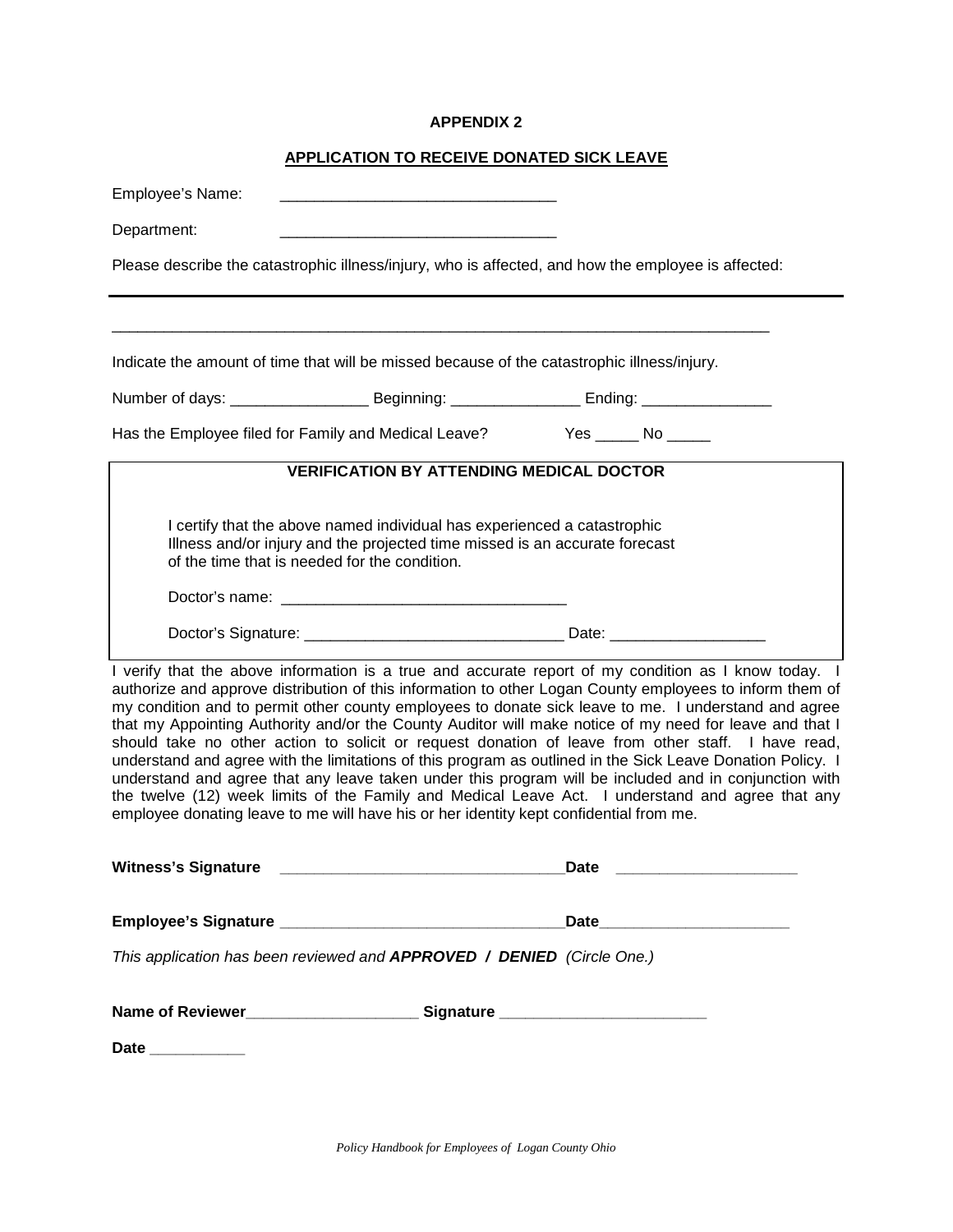## **APPLICATION TO DONATE SICK LEAVE**

|                                        | I understand that the Receiver indicated must be contacted by his Appointing Authority to determine if the     |  |  |
|----------------------------------------|----------------------------------------------------------------------------------------------------------------|--|--|
|                                        | Receiver is eligible and willing to accept the leave. The Receiver will be required to complete an             |  |  |
|                                        | "Application to Receive Donated Sick Leave" prior to determination of eligibility.                             |  |  |
|                                        | Hours of Sick Leave to be donated: ___________                                                                 |  |  |
|                                        | (Must be in one (1) donor day increments Up to a maximum of eighty (80) hours equivalence).                    |  |  |
|                                        | I hereby certify that this request is made voluntarily. I was not coerced, intimidated, or financially induced |  |  |
|                                        | into donating leave. By signing, I hereby relinquish all rights to the leave shown above and the benefits      |  |  |
|                                        | accrued to or attached to the same. I understand and agree that the donation of the leave is irrevocable       |  |  |
|                                        | and that no leave actually donated will be refunded to me. I certify that I will have twelve (12) weeks of     |  |  |
| sick leave after making this donation. |                                                                                                                |  |  |
| <b>Total Hours Donated:</b>            |                                                                                                                |  |  |
|                                        |                                                                                                                |  |  |
|                                        |                                                                                                                |  |  |
| <b>CERTIFICATION OF AUDITOR</b>        |                                                                                                                |  |  |
|                                        | The above individual is certified as eligible to donate the hours listed                                       |  |  |
|                                        | Balance of Sick Leave after donation ______                                                                    |  |  |
|                                        | Sick Leave Donation: <b>APPROVED</b> ______<br>DENIED _____                                                    |  |  |
|                                        | Signature of Appointing Authority ______________________________Date _______________________________           |  |  |
|                                        | Signature of Logan County Auditor ________________________________Date ____________________________            |  |  |

*Policy Handbook for Employees of Logan County, Ohio*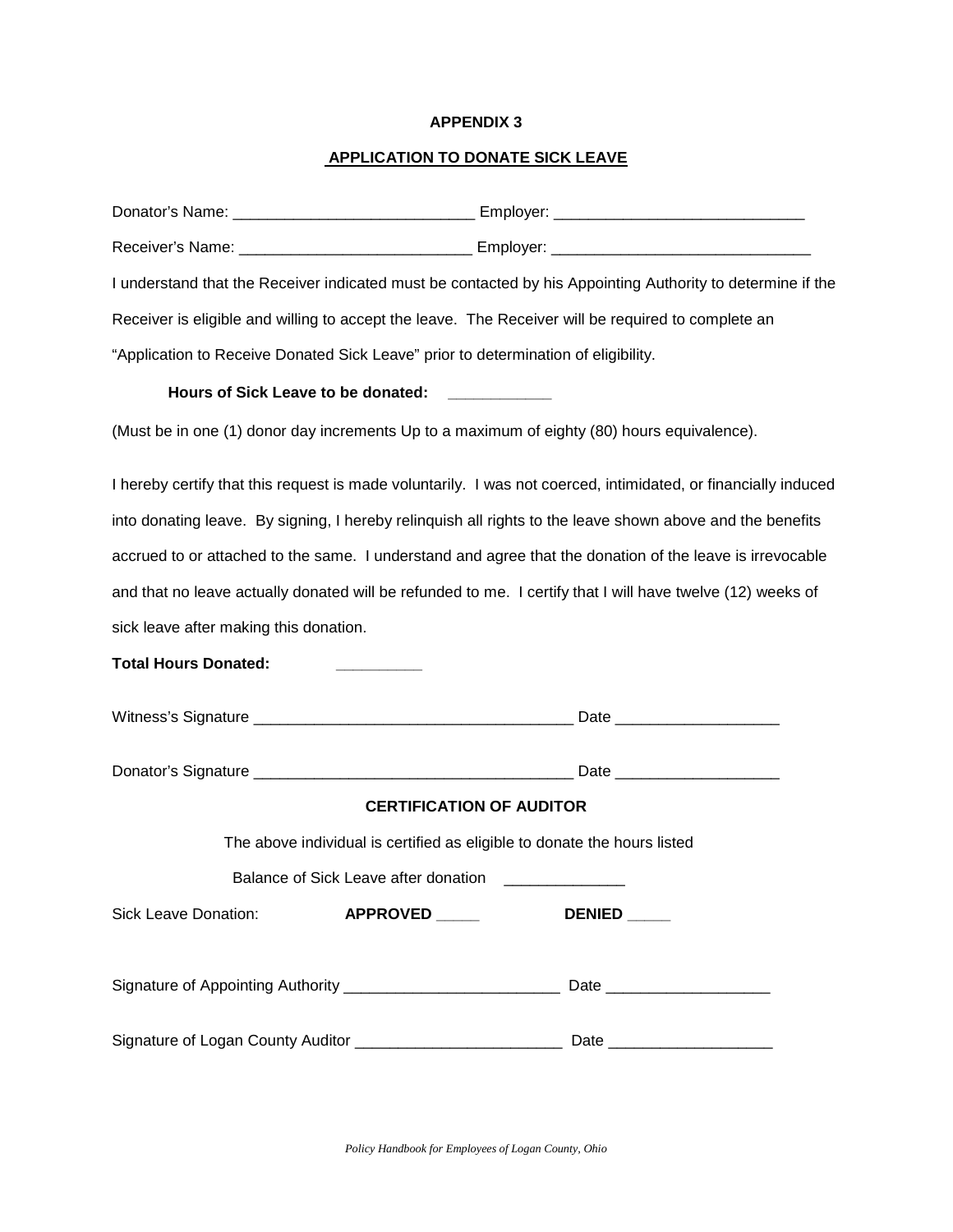## **REQUEST FOR FAMILY AND MEDICAL LEAVE**

|                                                                                                                                                  | DATE: ______________________ |  |
|--------------------------------------------------------------------------------------------------------------------------------------------------|------------------------------|--|
| REASON FOR LEAVE REQUEST: (Check One)                                                                                                            |                              |  |
| _______ Due to birth of child of employee;                                                                                                       |                              |  |
| Due to placement of child with the employee for adoption/foster care;                                                                            |                              |  |
| For the spouse, parent, or child of a member of the U.S. military service;<br><b>Contract Contract</b>                                           |                              |  |
| $\overline{\phantom{a}}$                                                                                                                         |                              |  |
|                                                                                                                                                  |                              |  |
| State exact nature of health condition or circumstance for which leave is requested:                                                             |                              |  |
|                                                                                                                                                  |                              |  |
|                                                                                                                                                  |                              |  |
|                                                                                                                                                  |                              |  |
|                                                                                                                                                  |                              |  |
| Beginning date/time of leave:                                                                                                                    |                              |  |
| Ending Date/time of leave:                                                                                                                       |                              |  |
|                                                                                                                                                  |                              |  |
| I certify all statements herein to be complete and true. Falsification is cause for discipline up<br>To and including termination of employment. |                              |  |
| Signature of Employee                                                                                                                            |                              |  |
| <b>ADMINISTRATIVE ACTION:</b>                                                                                                                    |                              |  |
| Order second opinion to certification, OR _____ Approved _____ Not Approved                                                                      |                              |  |
|                                                                                                                                                  |                              |  |
|                                                                                                                                                  |                              |  |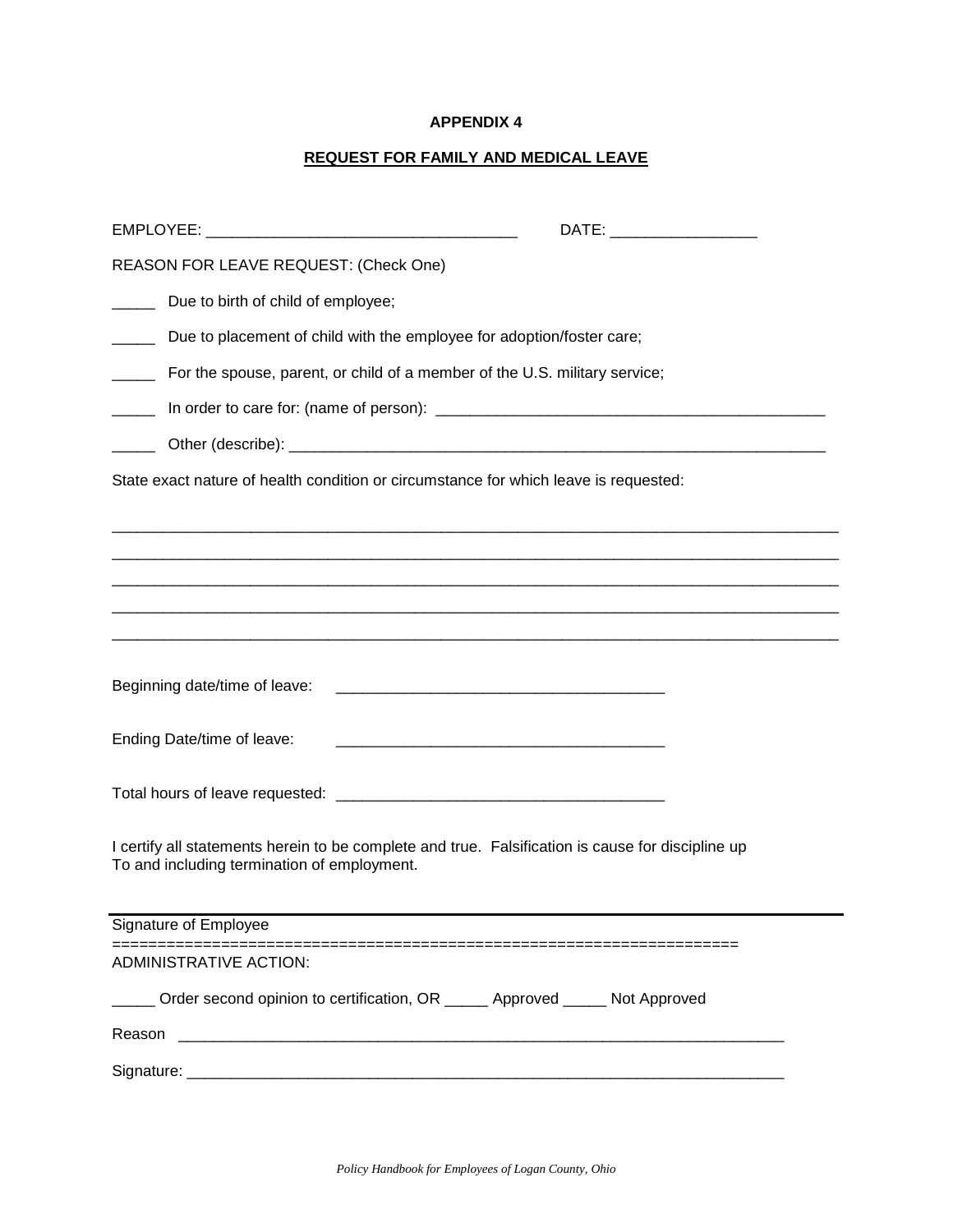#### **GINA-FMLA Certification Disclosure**

#### **Logan County, Ohio**

RE: Employee Name: \_\_\_\_\_\_\_\_\_\_\_\_\_\_\_\_\_\_\_\_\_\_\_\_\_\_\_\_\_\_\_\_\_\_\_\_\_\_\_\_\_\_\_\_\_\_\_\_\_\_\_\_\_\_\_

County Department: **Example 20** For all the set of  $\mathcal{L}$  and  $\mathcal{L}$  and  $\mathcal{L}$  and  $\mathcal{L}$  and  $\mathcal{L}$  and  $\mathcal{L}$  and  $\mathcal{L}$  and  $\mathcal{L}$  are set of  $\mathcal{L}$  and  $\mathcal{L}$  and  $\mathcal{L}$  are set of  $\mathcal{L}$  and

## **Genetic Information Nondiscrimination Act (GINA) FMLA Certification Disclosure**

The Genetic Information Nondiscrimination Act of 2008 (GINA) prohibits employers and other entities covered by GINA Title II from requesting or requiring genetic information of an individual or family member of the individual, except as specifically allowed by this law. **To comply with this law, we are asking that you NOT provide any genetic information when responding to this request for medical information.** 'Genetic information,' as defined by GINA, includes an individual's family medical history, the results of an individual's or family member's genetic tests, the fact that an individual or an individual's family member sought or received genetic services, and genetic information of a fetus carried by an individual or an individual's family member or an embryo lawfully held by an individual or family member receiving assistive reproductive services.

Notice received by:

\_\_\_\_\_\_\_\_\_\_\_\_\_\_\_\_\_\_\_\_\_\_\_\_\_\_\_\_\_\_\_\_\_\_\_\_\_\_\_\_\_\_\_\_\_\_\_\_\_\_\_\_ \_\_\_\_\_\_\_\_\_\_\_\_\_\_\_\_\_ Signature of Health Care Provider **Date** Date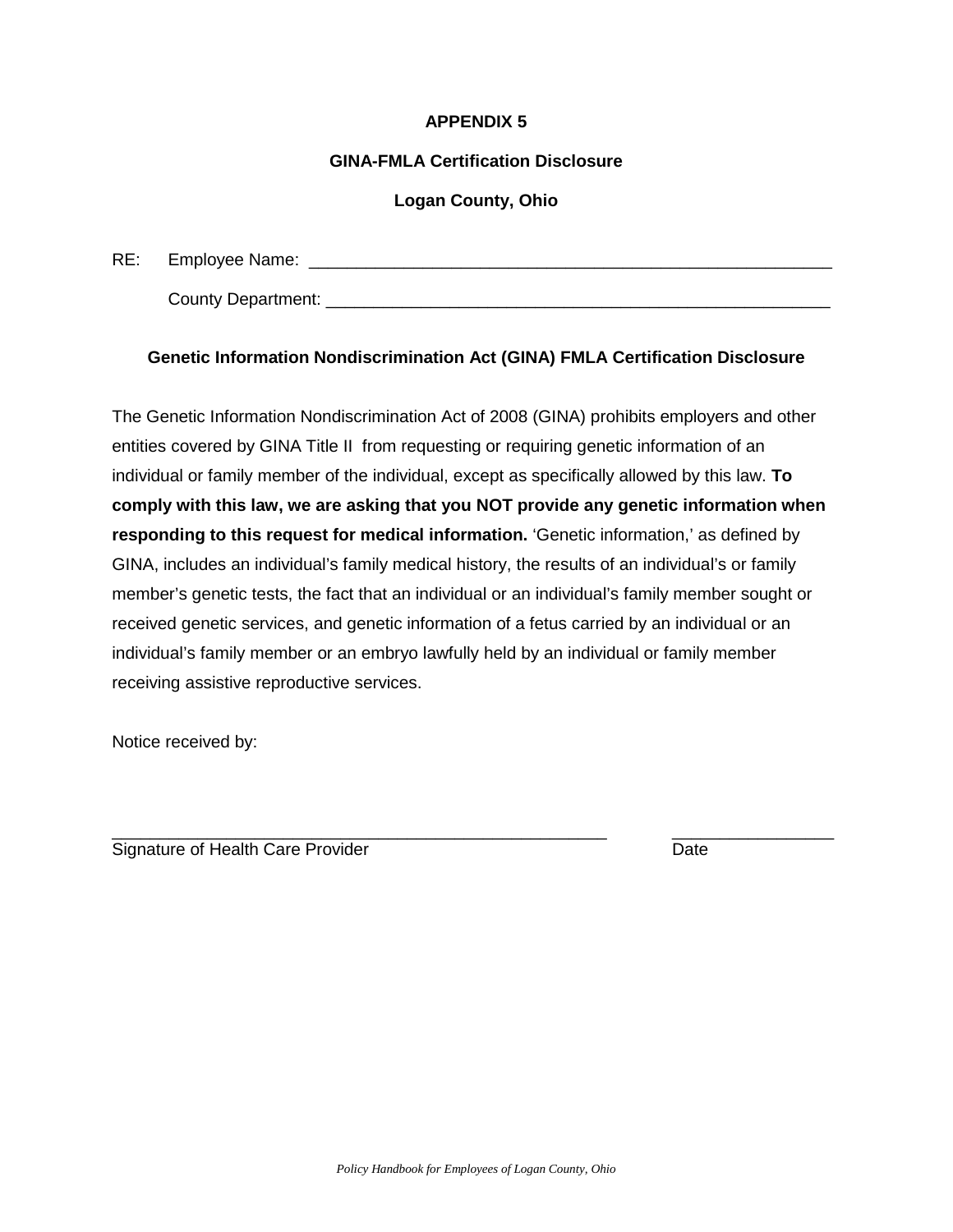#### **EMPLOYEE HANDBOOK AND PERSONNEL POLICIES ACKNOWLEDGEMENT**

Receipt of Handbook (paper copy):

 $\Box$  I acknowledge receipt of this Handbook and understand and agree that I am responsible for knowing its contents and for keeping it updated. I also understand that this Handbook is County property that must be returned to the Appointing Authority when I separate from employment with the County.

Receipt of Handbook (internet access):

 $\Box$  I acknowledge receipt of this Handbook via Online access, which is available for download, printing, and viewing at **[http://www.co.logan.oh.us/DocumentCenter/View/2372/Policy-](http://www.co.logan.oh.us/DocumentCenter/View/2372/Policy-Handbook-11-1-2019)[Handbook-11-1-2019](http://www.co.logan.oh.us/DocumentCenter/View/2372/Policy-Handbook-11-1-2019)** and understand and agree that I am responsible for knowing its contents and any updated versions of this Handbook. I also understand that digital and printed copies of this Handbook are County property that must be returned to the Appointing Authority when I separate from employment with the County.

I further acknowledge and understand that this Handbook **does not create a contract of employment with the County for any purpose.** I agree and understand that any and all provisions of this manual may be modified or eliminated, without advance notice to me, at any time.

| <b>Issued To:</b><br>(Print Name) |  |
|-----------------------------------|--|
| Signature:                        |  |
| Date Received:                    |  |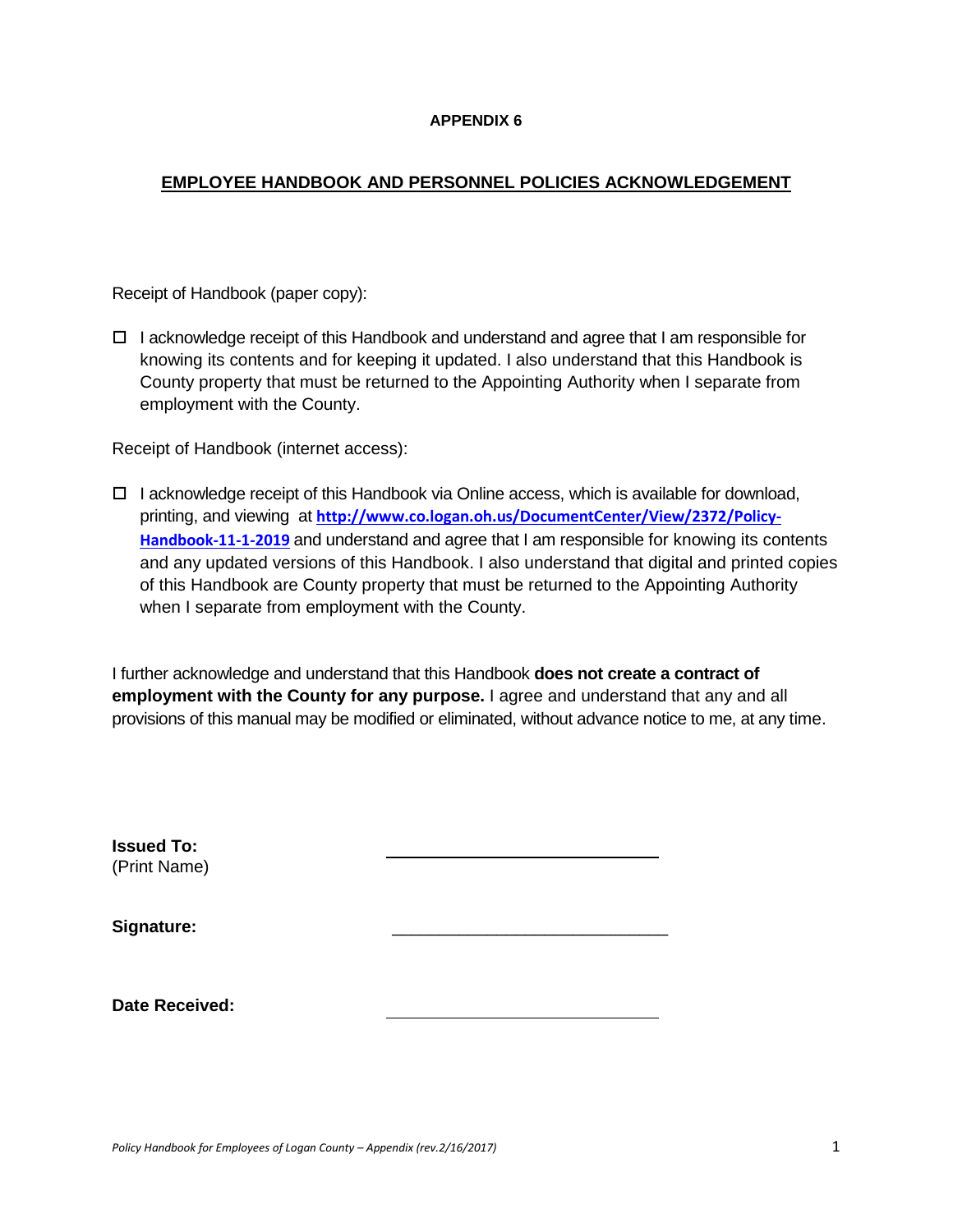# **Appendix 7** REASONABLE SUSPICION RECORD

| <b>Observation:</b>                                                                                                                                                                                                                                                                                                                                                                                                                  |                                           |                                                                                                                                                                                                                                                                          |         |
|--------------------------------------------------------------------------------------------------------------------------------------------------------------------------------------------------------------------------------------------------------------------------------------------------------------------------------------------------------------------------------------------------------------------------------------|-------------------------------------------|--------------------------------------------------------------------------------------------------------------------------------------------------------------------------------------------------------------------------------------------------------------------------|---------|
| Location of Observation: ____________                                                                                                                                                                                                                                                                                                                                                                                                | <u> 1990 - Johann Barbara, martin d</u>   |                                                                                                                                                                                                                                                                          |         |
| (Street Address)                                                                                                                                                                                                                                                                                                                                                                                                                     |                                           | (City)                                                                                                                                                                                                                                                                   | (State) |
| <b>Causes for Suspicion:</b>                                                                                                                                                                                                                                                                                                                                                                                                         |                                           |                                                                                                                                                                                                                                                                          |         |
| 1.<br>Presence of (describe what you saw)<br>□<br>$\Box$<br>$\Box$<br>Alcohol expression and the contract of the contract of the contract of the contract of the contract of the contract of the contract of the contract of the contract of the contract of the contract of the contract of the con<br>$\Box$                                                                                                                       |                                           |                                                                                                                                                                                                                                                                          |         |
| 2.<br><b>Unusual Appearance:</b><br>$\square$ Disheveled<br>$\Box$ Dilated/constricted pupils<br>Dry-mouth symptoms<br>$\Box$<br>Flushed<br>$\Box$<br>$\Box$<br><b>Bloodshot</b> eyes<br>Profuse sweating<br>$\Box$<br>Runny nose<br>◻<br>Nose sores<br>0<br>$\Box$<br>Puncture marks<br>Inappropriate wearing of sunglasses<br>□<br>Tremors or lack of muscle control<br>$\Box$<br>Odor of Alcohol<br>□<br>Dull eyes<br>0<br>$\Box$ | 0.<br>□<br>П.<br>□<br>0.<br>4.            | 3. Unusual Behavior – continued)<br>Paranoid or Depressed<br>Euphoric<br>Disoriented<br>Sleepy<br>ப<br>Argumentative<br>Crying<br>Inexplicably laughing<br>Comments:<br><b>Unusual Motor Skills:</b><br><b>Balance</b><br>$\Box$ Swaying<br>$\Box$ Falling<br>Staggering |         |
| 3.<br><b>Unusual Behavior:</b><br><b>Speech</b><br>$\Box$ Confused<br>$\Box$<br>Incoherent<br>Slowed<br>□<br>Slurred<br>$\Box$<br>Whispering<br>$\Box$<br>Avoidance by Co-Employees<br>$\Box$<br>Overreaction to Criticism<br>$\Box$<br><b>Avoidance of Managers</b><br>$\Box$                                                                                                                                                       | 0<br>$\Box$<br>0<br>$\Box$<br>0<br>$\Box$ | Other (describe)<br>Comments:<br><b>Walking and Turning</b><br>Swaying<br>Falling<br>Arms raised for balance<br>Reaching for support<br><u> 2000 - 2000 - 2000 - 2000 - 2000 - 2000 - 2000 - 2000 - 2000 - 2000 - 2000 - 2000 - 2000 - 2000 - 2000 - 200</u>             |         |

- $\Box$  Avoidance of Co-Employees
- Unreasonable Resentments
- 
- 
- 
- Using Illness as Alibi "illnesses")
- 
- 
- 

# Nervousness **5. Unusual Work Performance:**

- $\Box$  Absenteeism: (unexcused, excessive, Talkativeness patterned, bizarre excuses, frequent minor
- $\Box$  Excessive use of mints, gum, candies, etc.  $\Box$  Tardiness: (excessive late report, long meal  $\Box$  Lethargic or Detached Attitude breaks, leaving work early, afternoon "illness")
- Confused On-The-Job Absenteeism: (away from work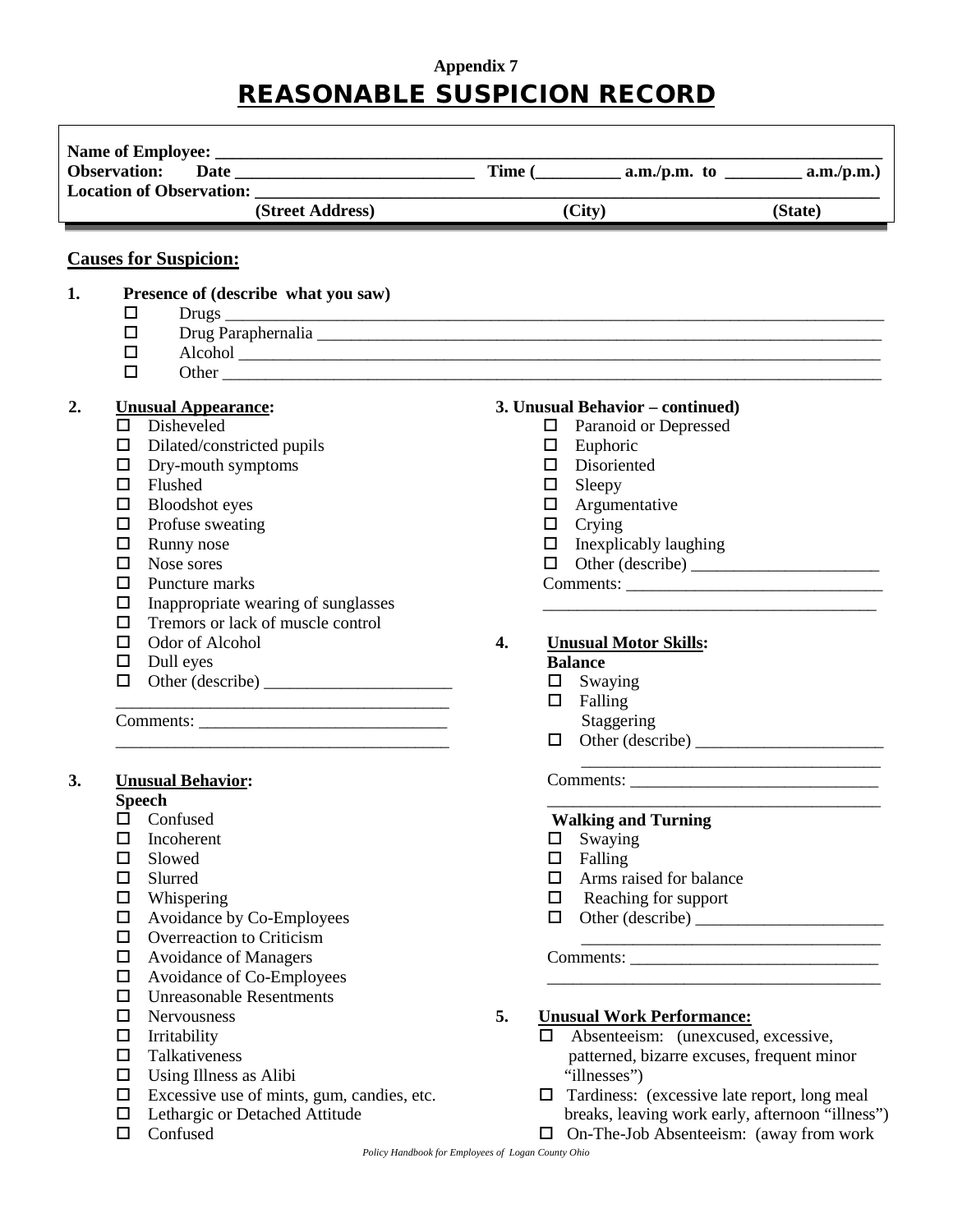#### **(5. Unusual Work Performance – continued)**

- 
- Difficulty in Concentration: (inattention to Comments: \_\_\_\_\_\_\_\_\_\_\_\_\_\_\_\_\_\_\_\_\_\_\_\_\_\_\_\_\_\_\_\_ detail, work requires greater effort or time, **\_\_\_\_\_\_\_\_\_\_\_\_\_\_\_\_\_\_\_\_\_\_\_\_\_\_\_\_\_\_\_\_\_\_\_\_\_\_\_\_\_** bad decision, poor judgment)
- $\Box$  Forgetfulness: (Difficulty in recalling or  $\Box$  Lowered Efficiency: (Missed deadlines, wasted following instructions, increasing supplies, complaints about performance, undependent supplies, complaints about performance, undepend-<br>able, varying periods of productivity). difficulty in performing complex tasks)able, varying periods of productivity).

#### **6. Describe any other relevant observed actions or behaviors:**

#### **7. Record employee statements if any are made:**

**This record made by:** (One signature is required, two if available.)

| <b>Name</b>      | <b>Name</b>      |
|------------------|------------------|
| <b>Signature</b> | <b>Signature</b> |
| <b>Title</b>     | <b>Title</b>     |
| <b>Date</b>      | <b>Date</b>      |

*Policy Handbook for Employees of Logan County Ohio*

**\_\_\_\_\_\_\_\_\_\_\_\_\_\_\_\_\_\_\_\_\_\_\_\_\_\_\_\_\_\_\_\_\_\_\_\_\_\_\_\_\_\_\_\_\_\_\_\_\_\_\_\_\_\_\_\_\_\_\_\_\_\_\_\_\_\_\_\_\_\_\_\_\_\_\_\_\_\_\_\_\_\_\_\_\_\_\_\_\_\_\_\_\_\_\_ \_\_\_\_\_\_\_\_\_\_\_\_\_\_\_\_\_\_\_\_\_\_\_\_\_\_\_\_\_\_\_\_\_\_\_\_\_\_\_\_\_\_\_\_\_\_\_\_\_\_\_\_\_\_\_\_\_\_\_\_\_\_\_\_\_\_\_\_\_\_\_\_\_\_\_\_\_\_\_\_\_\_\_\_\_\_\_\_\_\_\_\_\_\_\_ \_\_\_\_\_\_\_\_\_\_\_\_\_\_\_\_\_\_\_\_\_\_\_\_\_\_\_\_\_\_\_\_\_\_\_\_\_\_\_\_\_\_\_\_\_\_\_\_\_\_\_\_\_\_\_\_\_\_\_\_\_\_\_\_\_\_\_\_\_\_\_\_\_\_\_\_\_\_\_\_\_\_\_\_\_\_\_\_\_\_\_\_\_\_\_ \_\_\_\_\_\_\_\_\_\_\_\_\_\_\_\_\_\_\_\_\_\_\_\_\_\_\_\_\_\_\_\_\_\_\_\_\_\_\_\_\_\_\_\_\_\_\_\_\_\_\_\_\_\_\_\_\_\_\_\_\_\_\_\_\_\_\_\_\_\_\_\_\_\_\_\_\_\_\_\_\_\_\_\_\_\_\_\_\_\_\_\_\_\_\_**

**\_\_\_\_\_\_\_\_\_\_\_\_\_\_\_\_\_\_\_\_\_\_\_\_\_\_\_\_\_\_\_\_\_\_\_\_\_\_\_\_\_\_\_\_\_\_\_\_\_\_\_\_\_\_\_\_\_\_\_\_\_\_\_\_\_\_\_\_\_\_\_\_\_\_\_\_\_\_\_\_\_\_\_\_\_\_\_\_\_\_\_\_\_\_\_ \_\_\_\_\_\_\_\_\_\_\_\_\_\_\_\_\_\_\_\_\_\_\_\_\_\_\_\_\_\_\_\_\_\_\_\_\_\_\_\_\_\_\_\_\_\_\_\_\_\_\_\_\_\_\_\_\_\_\_\_\_\_\_\_\_\_\_\_\_\_\_\_\_\_\_\_\_\_\_\_\_\_\_\_\_\_\_\_\_\_\_\_\_\_\_ \_\_\_\_\_\_\_\_\_\_\_\_\_\_\_\_\_\_\_\_\_\_\_\_\_\_\_\_\_\_\_\_\_\_\_\_\_\_\_\_\_\_\_\_\_\_\_\_\_\_\_\_\_\_\_\_\_\_\_\_\_\_\_\_\_\_\_\_\_\_\_\_\_\_\_\_\_\_\_\_\_\_\_\_\_\_\_\_\_\_\_\_\_\_\_ \_\_\_\_\_\_\_\_\_\_\_\_\_\_\_\_\_\_\_\_\_\_\_\_\_\_\_\_\_\_\_\_\_\_\_\_\_\_\_\_\_\_\_\_\_\_\_\_\_\_\_\_\_\_\_\_\_\_\_\_\_\_\_\_\_\_\_\_\_\_\_\_\_\_\_\_\_\_\_\_\_\_\_\_\_\_\_\_\_\_\_\_\_\_\_**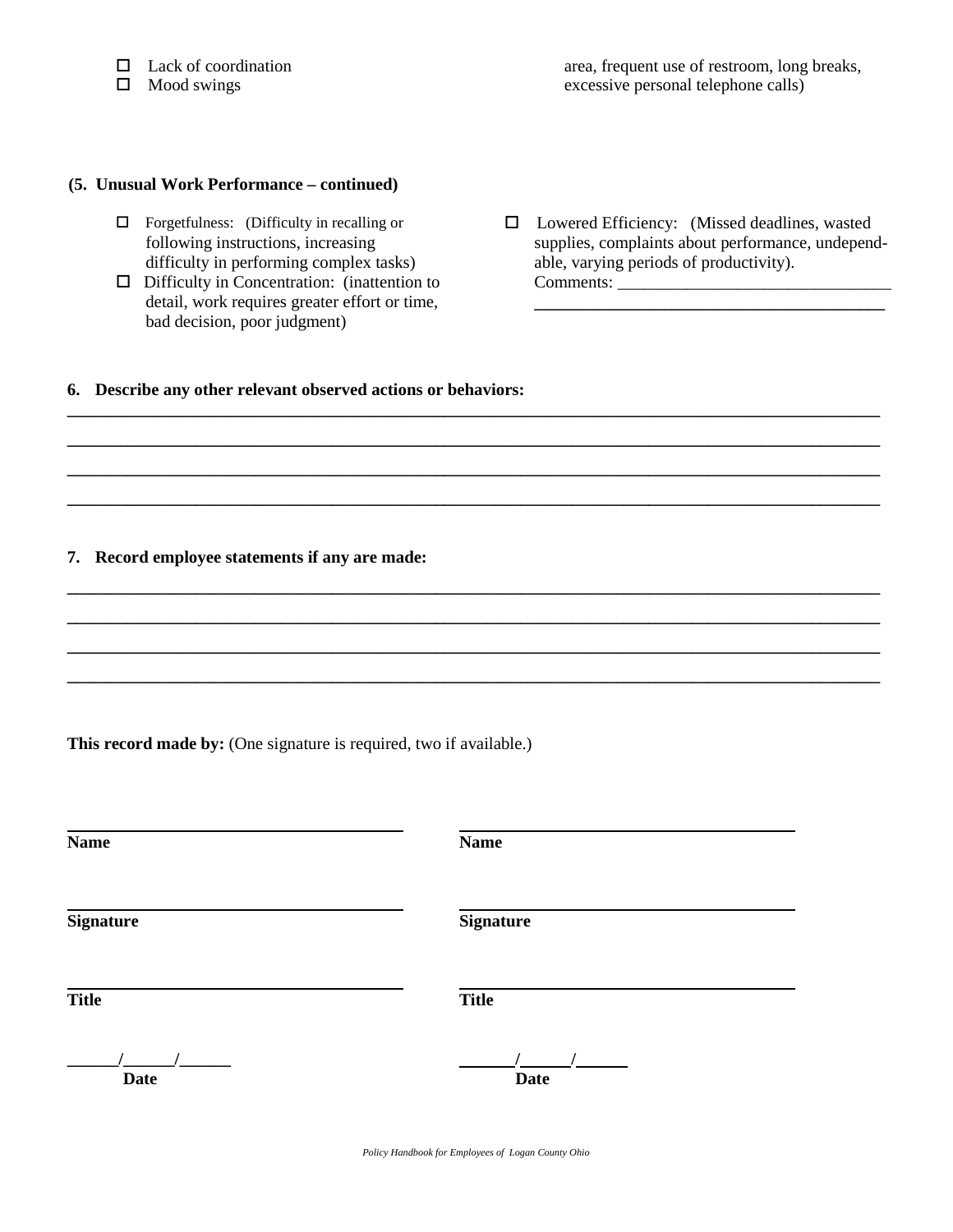#### **Appendix 8**

#### **APPLICANT DRIVING HISTORY**

To be included in the employment application for all prospective new employee especially those who may on occasion drive a county vehicle or any other vehicle on behalf of the county.

|    | First, Middle & Last Name:             |                                                                                                                                                                                                                                                                          |
|----|----------------------------------------|--------------------------------------------------------------------------------------------------------------------------------------------------------------------------------------------------------------------------------------------------------------------------|
|    | Address:                               |                                                                                                                                                                                                                                                                          |
|    |                                        |                                                                                                                                                                                                                                                                          |
|    | <b>Ohio Driver License Number</b>      |                                                                                                                                                                                                                                                                          |
|    |                                        |                                                                                                                                                                                                                                                                          |
|    | Date of Birth<br>MVR)                  | (The above information is required by the State of Ohio to run a                                                                                                                                                                                                         |
|    |                                        |                                                                                                                                                                                                                                                                          |
|    | insurer. (initials _________)          | I understand that as a condition of employment I must have a current and valid Ohio Driver's<br>License and an acceptable driving record that meets the standards of the County's auto liability                                                                         |
|    | requirements. (initials _____________) | I further understand that I must provide, with my application, proof of personal auto liability<br>insurance that meets the requirements of the State of Ohio and existing county minimum                                                                                |
|    |                                        | I further understand that I must provide, with my application a copy of the Bureau of Motor<br>Vehicles report showing my driving record for all states (other than Ohio) that I have resided in<br>during the past thirty six (36) months period. (initials __________) |
|    | Questionnaire:                         |                                                                                                                                                                                                                                                                          |
| 1. | reasonable accommodation?              | Can you do the requirements of the job, to include driving if necessary, with or without a                                                                                                                                                                               |
|    | job?                                   | 2. If you answered yes to question no. 1, what is the accommodation you need, if any, to do the                                                                                                                                                                          |
|    |                                        | During the previous forty-eight (48) months have you been involved in any of the following:                                                                                                                                                                              |
| 3. | program?                               | Had automobile insurance rejected, canceled, refused or been in a high-risk insurance                                                                                                                                                                                    |
| 4. |                                        | Been involved in any accidents either, at fault or not at fault? ___________________________________                                                                                                                                                                     |
| 5. |                                        | Been arrested for any traffic related incidents? _______________________________                                                                                                                                                                                         |
| 6. |                                        | Had any traffic violations or parking violations? _______________________________                                                                                                                                                                                        |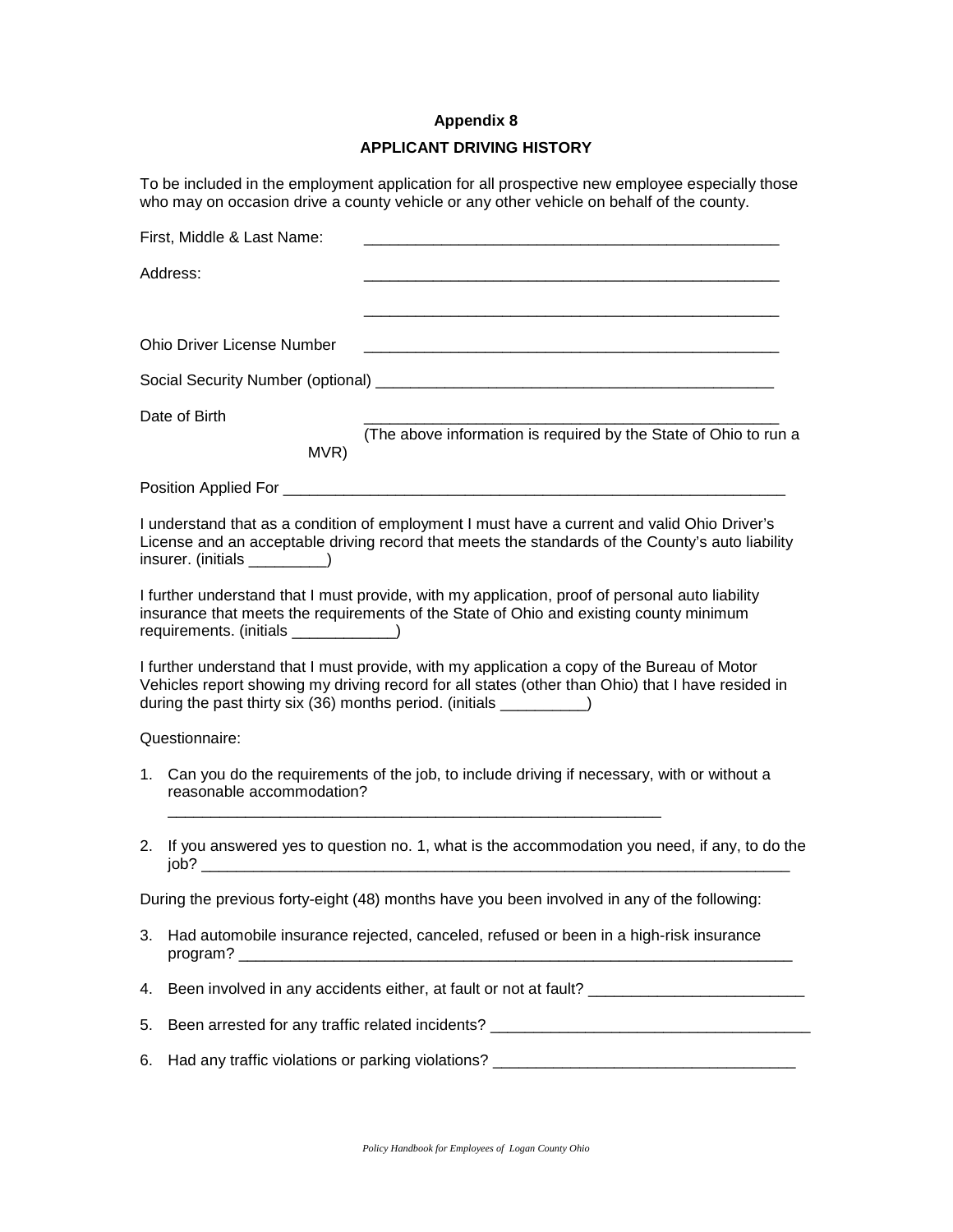Please provide all details including date and location for any question that was answered by "yes."



#### **Applicant Acknowledgement**

I understand that by giving incorrect information or by omitting information I am falsifying my application and therefore subject to dismissal if hired. I further agree that Logan County as my employer may check my driving record at any time. I further agree to report to my supervisor any accidents, arrests, violations, or cancellation of personal insurance as soon as possible after they occur and prior to driving any vehicle on behalf to Logan county.

Prior to driving on behalf of Logan County: I am familiar with the county policy for use of motor vehicles. I understand all of the above and agree to all requirements. I further attest that all statements made by me in this report are true to the best of my knowledge.

Applicant Signature Date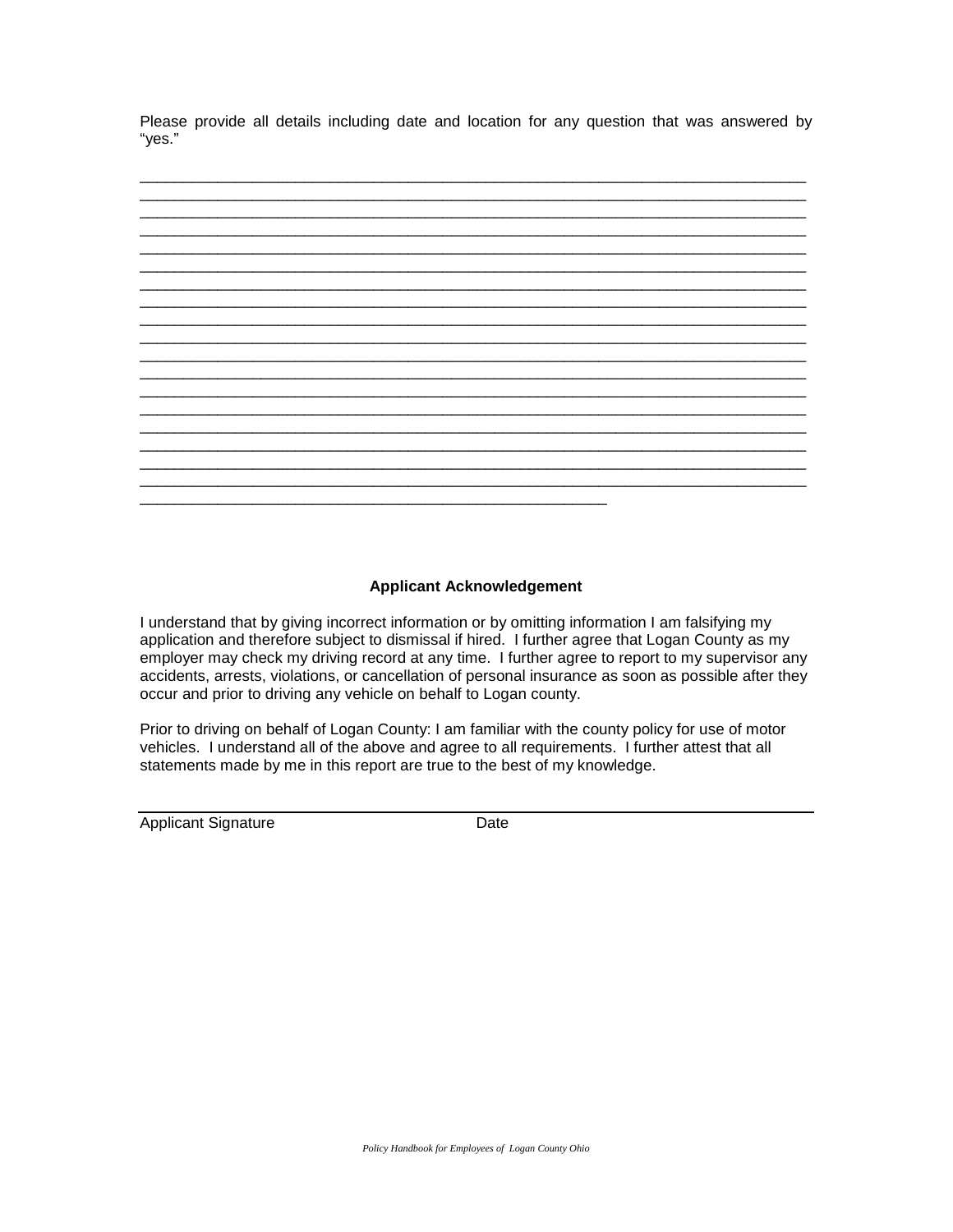#### **STATEMENT OF UNDERSTANDING OF EMPLOYEE SUSPENDED FROM DRIVING FOR THE COUNTY**

I understand that I have been suspended from driving on behalf of the County. Any driving that I do during the term of the suspension will not be in the scope of my employment with the County for any reason, even if a supervisor directs me to drive during the term of the suspension.

Although I understand that I may have consequences on the job for the actions that caused my license suspension, I understand that I cannot be disciplined for refusing to drive on behalf of the county during the term of my suspension.

Dated this \_\_\_\_\_\_\_\_\_\_ day of \_\_\_\_\_\_\_\_\_\_\_\_\_\_\_\_\_\_\_\_\_\_\_\_\_\_\_\_\_\_\_\_, \_\_\_\_\_\_\_\_\_\_\_\_\_.

**WITNESS:**

Employee

\_\_\_\_\_\_\_\_\_\_\_\_\_\_\_\_\_\_\_\_\_ \_\_\_\_\_\_\_\_\_\_\_\_\_\_\_\_\_\_\_\_\_\_\_\_\_\_\_\_\_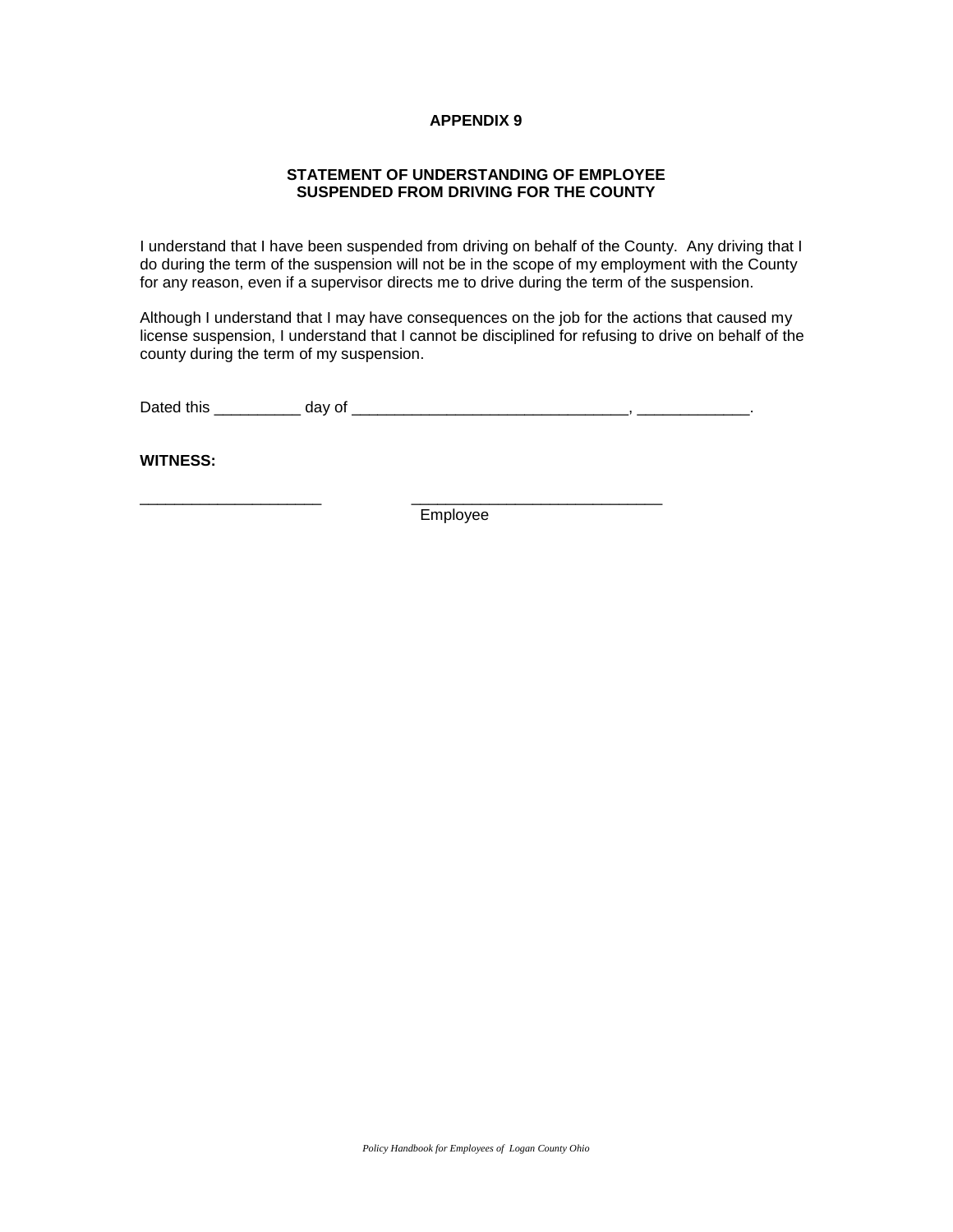#### **Appendix 10**

# **Logan County Commissioners Office**

# **Public Records Request Form**

#### **While not mandatory, if you fill out this form it will help us provide the public records you are requesting in a more timely fashion.**

| Name of Requestor:                                                                                                                                                                                                                                                                                                                                                                                                    |                                                                                                         |  |
|-----------------------------------------------------------------------------------------------------------------------------------------------------------------------------------------------------------------------------------------------------------------------------------------------------------------------------------------------------------------------------------------------------------------------|---------------------------------------------------------------------------------------------------------|--|
| <b>Street Address/Mailing Address:</b>                                                                                                                                                                                                                                                                                                                                                                                | City, State, Zip:                                                                                       |  |
| Phone Number(s):                                                                                                                                                                                                                                                                                                                                                                                                      | Date Records Request Received:                                                                          |  |
|                                                                                                                                                                                                                                                                                                                                                                                                                       | With as much specificity as possible, please describe what records you want to review.<br>PLEASE PRINT. |  |
| The Logan County Commissioners Office provides photocopies of public records at the rate of 5 cents per page.<br>Other fees are noted in the Public Records Policy. All requests require advance payment. There is no charge<br>to inspect records while in the Logan County Commissioners office. Please check your preference below.<br>You will be contacted as soon as possible to complete your records request. |                                                                                                         |  |
| I would like to inspect these records in the building when they are ready.                                                                                                                                                                                                                                                                                                                                            |                                                                                                         |  |
| I would like these records copied, and I will pick them up when they are ready.                                                                                                                                                                                                                                                                                                                                       |                                                                                                         |  |
| I would like these records copied and mailed to me at the address on this form.                                                                                                                                                                                                                                                                                                                                       |                                                                                                         |  |
| Name of Employee Handling Request:                                                                                                                                                                                                                                                                                                                                                                                    | Date Request Was Completed:                                                                             |  |